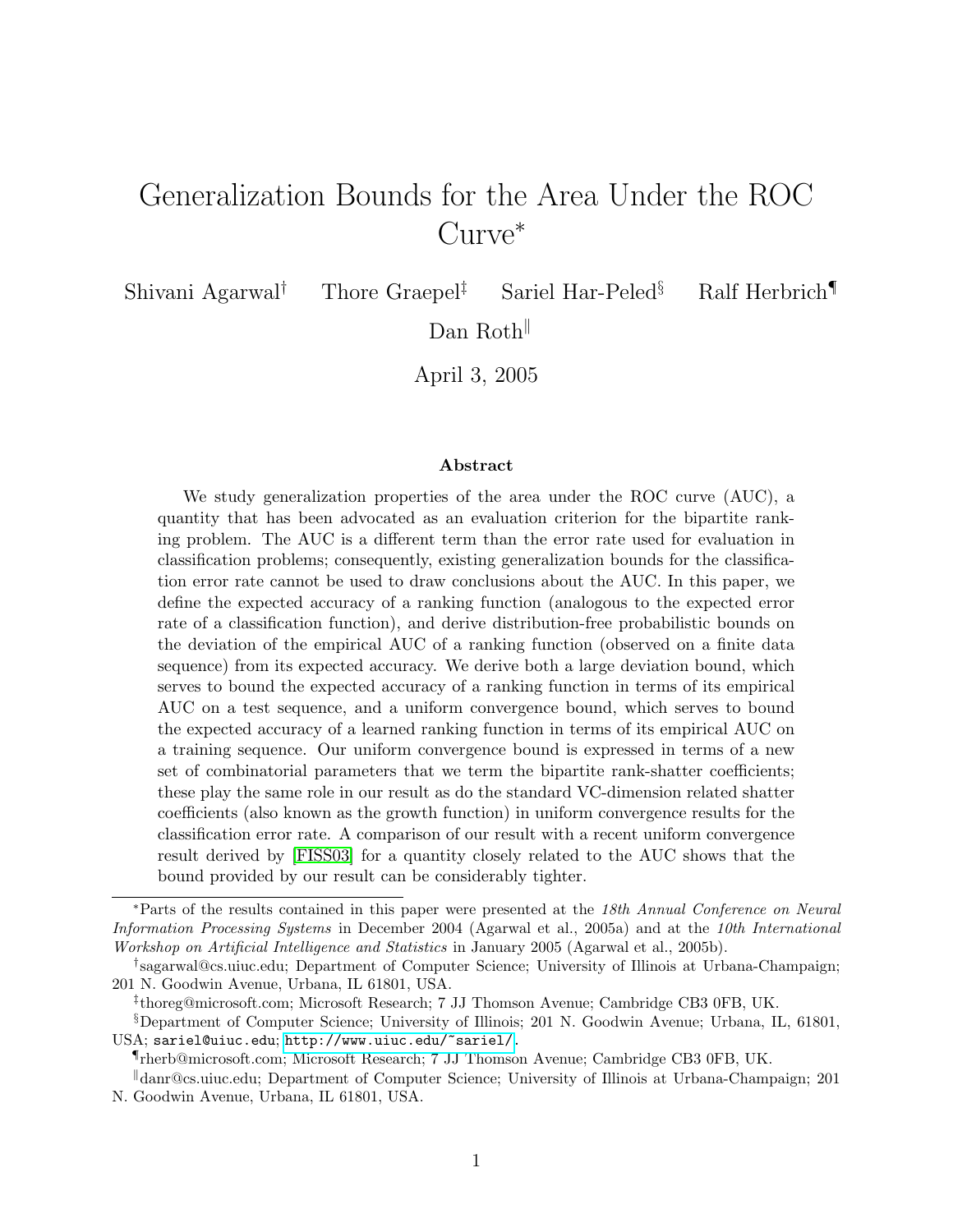### <span id="page-1-2"></span>1 Introduction

In many learning problems, the goal is not simply to classify objects into one of a fixed number of classes; instead, a *ranking* of objects is desired. This is the case, for example, in information retrieval problems, where one is interested in retrieving documents from some database that are 'relevant' to a given query or topic. In such problems, one wants to return to the user a list of documents that contains relevant documents at the top and irrelevant documents at the bottom; in other words, one wants a ranking of the documents such that relevant documents are ranked higher than irrelevant documents.

The problem of ranking has been studied from a learning perspective under a variety of settings [\[CSS99,](#page-32-1) [HGO00,](#page-32-2) [CS02,](#page-31-0) [FISS03\]](#page-32-0). Here we consider the setting in which objects come from two categories, positive and negative; the learner is given examples of objects labeled as positive or negative, and the goal is to learn a ranking in which positive objects are ranked higher than negative ones. This captures, for example, the information retrieval problem described above; in this case, the training examples given to the learner consist of documents labeled as relevant (positive) or irrelevant (negative). This form of ranking problem corresponds to the 'bipartite feedback' case of [\[FISS03\]](#page-32-0); for this reason, we refer to it as the bipartite ranking problem.

Formally, the setting of the bipartite ranking problem is similar to that of the binary classification problem. In both problems, there is an instance space  $\mathcal X$  from which instances are drawn, and a set of two class labels  $\mathcal Y$  which we take without loss of generality to be  $\mathcal{Y} = \{-1, +1\}$ . One is given a finite sequence of labeled training examples  $S = ((\mathbf{x}_1, y_1), \ldots, (\mathbf{x}_M, y_M)) \in (\mathcal{X} \times \mathcal{Y})^M$ , and the goal is to learn a function based on this training sequence. However, the form of the function to be learned in the two problems is different. In classification, one seeks a binary-valued function  $h : \mathcal{X} \rightarrow \mathcal{Y}$  that predicts the class of a new instance in  $\mathcal{X}$ . On the other hand, in ranking, one seeks a *real-valued* function  $f: \mathcal{X} \to \mathbb{R}$  that induces a ranking over  $\mathcal{X}$ ; an instance that is assigned a higher value by f is ranked higher than one that is assigned a lower value by f.

What is a good classification or ranking function? Intuitively, a good classification function should classify most instances correctly, while a good ranking function should rank most instances labeled as positive higher than most instances labeled as negative. At first thought, these intuitions might suggest that one problem could be reduced to the other; that a good solution to one could be used to obtain a good solution to the other. Indeed, several approaches to learning ranking functions have involved using a standard classification algorithm that produces a classification function h of the form  $h(\mathbf{x}) = \theta(f_h(\mathbf{x}))$  for some real-valued function  $f_h : \mathcal{X} \rightarrow \mathbb{R}$ , where

<span id="page-1-1"></span>
$$
\theta(u) = \begin{cases} 1 & \text{if } u > 0 \\ -1 & \text{otherwise} \end{cases}, \tag{1}
$$

and then taking  $f_h$  to be the desired ranking function.<sup>[1](#page-1-0)</sup> However, despite the apparently close relation between classification and ranking, on formalizing the above intuitions about evaluation criteria for classification and ranking functions, it turns out that a good classification function may not always translate into a good ranking function.

<span id="page-1-0"></span><sup>&</sup>lt;sup>1</sup>In [\[HGO00\]](#page-32-2) the problem of learning a ranking function is also reduced to a classification problem, but on pairs of instances.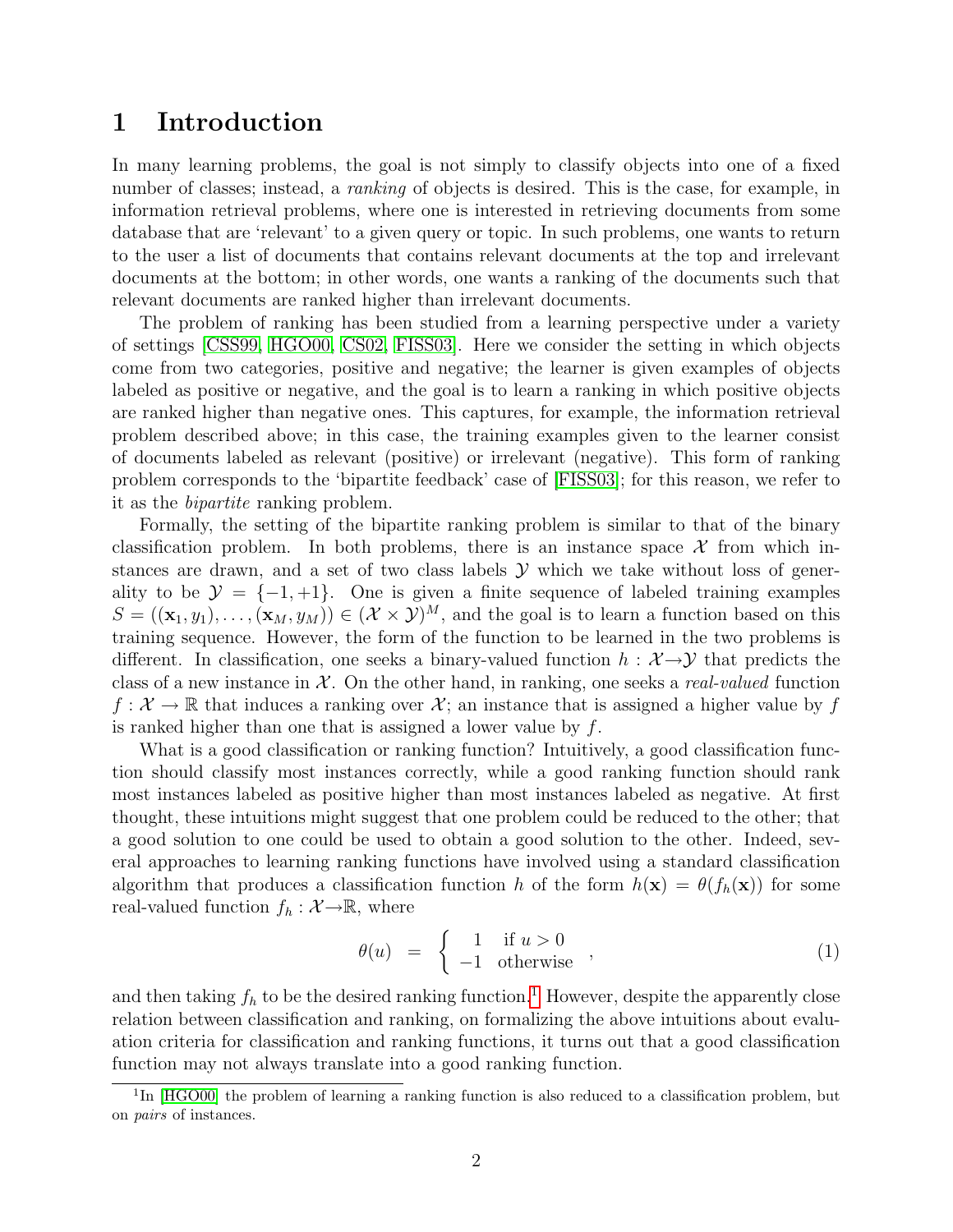### 1.1 Evaluation of (Binary) Classification Functions

In classification, one generally assumes that examples (both training examples and future, unseen examples) are drawn randomly and independently according to some (unknown) underlying distribution  $\mathcal D$  over  $\mathcal X \times \mathcal Y$ . The mathematical quantity typically used to evaluate a classification function  $h : \mathcal{X} \to \mathcal{Y}$  is then the expected error rate (or simply error rate) of h, denoted by  $L(h)$  and defined as

$$
L(h) = \mathbf{E}_{XY \sim \mathcal{D}} \left\{ \mathbf{I}_{\{h(X) \neq Y\}} \right\}, \tag{2}
$$

where  $I_{\{\cdot\}}$  denotes the indicator variable whose value is one if its argument is true and zero otherwise. The error rate  $L(h)$  is simply the probability that an example drawn randomly from  $\mathcal{X} \times \mathcal{Y}$  (according to  $\mathcal{D}$ ) will be misclassified by h; the quantity  $(1-L(h))$  thus measures our intuitive notion of 'how often instances are classified correctly by  $h'$ . In practice, since the distribution  $\mathcal D$  is not known, the true error rate of a classification function cannot be computed exactly. Instead, the error rate must be estimated using a finite data sample. A widely used estimate is the *empirical error rate*: given a finite sequence of labeled examples  $T = ((\mathbf{x}_1, y_1), \ldots, (\mathbf{x}_N, y_N)) \in (\mathcal{X} \times \mathcal{Y})^N$ , the empirical error rate of a classification function h with respect to T, which we denote by  $\hat{L}(h;T)$ , is given by

$$
\hat{L}(h;T) = \frac{1}{N} \sum_{i=1}^{N} \mathbf{I}_{\{h(\mathbf{x}_i) \neq y_i\}}.
$$
\n(3)

When the examples in T are drawn randomly and independently from  $\mathcal{X} \times \mathcal{Y}$  according to  $\mathcal{D}$ , the sequence T constitutes a random sample. Much work in learning theory research has concentrated on developing bounds on the probability that an error estimate obtained from such a random sample will have a large deviation from the true error rate. While the true error rate of a classification function may not be exactly computable, such generalization bounds allow us to compute confidence intervals within which the true value of the error rate is likely to be contained with high probability.

### 1.2 Evaluation of (Bipartite) Ranking Functions

Evaluating a ranking function has proved to be somewhat more difficult. One empirical quantity that has been used for this purpose is the average precision, which relates to recallprecision curves. The average precision is often used in applications that contain very few positive examples, such as information retrieval. Another empirical quantity that has recently gained some attention as being well-suited for evaluating ranking functions relates to receiver operating characteristic (ROC) curves. ROC curves were originally developed in signal detection theory for analysis of radar images [\[Ega75\]](#page-32-3), and have been used extensively in various fields such as medical decision-making. Given a ranking function  $f : \mathcal{X} \rightarrow \mathbb{R}$  and a finite data sequence  $T = ((\mathbf{x}_1, y_1), \ldots, (\mathbf{x}_N, y_N)) \in (\mathcal{X} \times \mathcal{Y})^N$ , the ROC curve of f with respect to T is obtained as follows. First, a set of  $N+1$  classification functions  $h_i: \mathcal{X} \rightarrow \mathcal{Y}$ , where  $0 \leq i \leq N$ , is constructed from f:

$$
h_i(\mathbf{x}) = \theta(f(\mathbf{x}) - b_i),
$$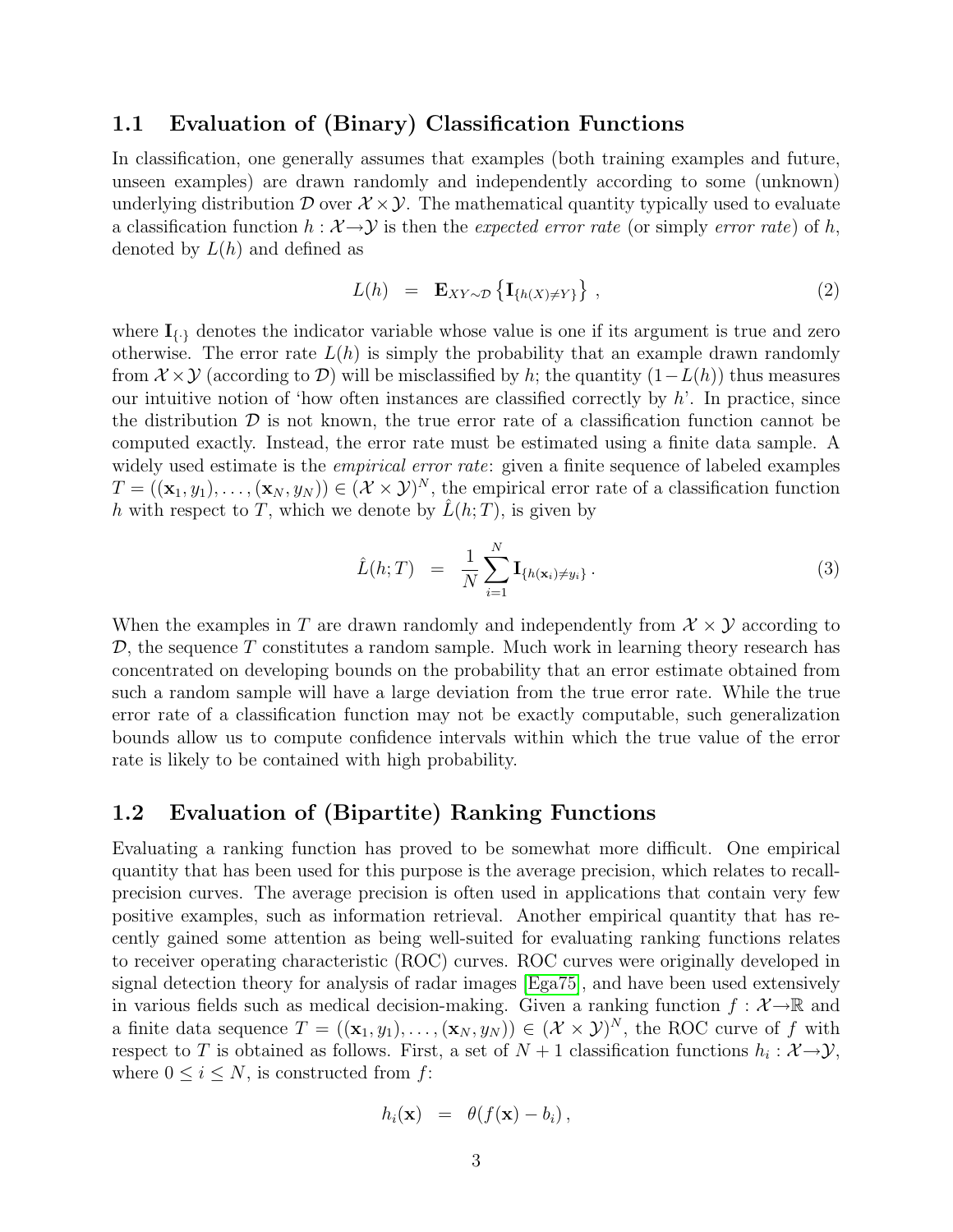where  $\theta(\cdot)$  is as defined by Eq. [\(1\)](#page-1-1) and

$$
b_i = \begin{cases} f(\mathbf{x}_i) & \text{if } 1 \leq i \leq N \\ \left( \min_{1 \leq j \leq N} f(\mathbf{x}_j) \right) - 1 & \text{if } i = 0. \end{cases}
$$

The classification function  $h_0$  classifies all instances in T as positive, while for  $1 \leq i \leq N$ ,  $h_i$  classifies all instances ranked higher than  $x_i$  as positive, and all others (including  $x_i$ ) as negative. Next, for each classification function  $h_i$ , one computes the (empirical) true positive and false positive rates on T, denoted by  $tpr_i$  and  $fpr_i$  respectively:

> $tpr_i$  =  $\frac{\text{number of positive examples in } T \text{ classified correctly by } h_i}{\text{total number of positive examples in } T}$ total number of positive examples in  $T$ ,

$$
fpr_i = \frac{\text{number of negative examples in } T \text{ misclassified as positive by } h_i}{\text{total number of negative examples in } T}.
$$

Finally, the points  $(fpr_i, tpr_i)$  are plotted on a graph with the false positive rate on the x-axis and the true positive rate on the y-axis; the ROC curve is then obtained by connecting these points such that the resulting curve is monotonically increasing. It is the area under the ROC curve (AUC) that has been used as an indicator of the quality of the ranking function f [\[CM04,](#page-31-1) [Ros04\]](#page-33-0). An AUC value of one corresponds to a perfect ranking on the given data sequence (*i.e.*, all positive instances in T are ranked higher than all negative instances); a value of zero corresponds to the opposite scenario (*i.e.*, all negative instances in  $T$  are ranked higher than all positive instances).

The AUC can in fact be expressed in a simpler form: if the sample T contains m positive and n negative examples, then it is not difficult to see that the AUC of  $f$  with respect to T, which we denote by  $\hat{A}(f;T)$ , is given simply by the following Wilcoxon-Mann-Whitney statistic [\[CM04\]](#page-31-1):

<span id="page-3-1"></span>
$$
\hat{A}(f;T) = \frac{1}{mn} \sum_{\{i:y_i = +1\}} \sum_{\{j:y_j = -1\}} \mathbf{I}_{\{f(\mathbf{x}_i) > f(\mathbf{x}_j)\}} + \frac{1}{2} \mathbf{I}_{\{f(\mathbf{x}_i) = f(\mathbf{x}_j)\}}.
$$
\n<sup>(4)</sup>

In this simplified form, it becomes clear that the AUC of  $f$  with respect to  $T$  is simply the fraction of positive-negative pairs in  $T$  that are ranked correctly by  $f$ , assuming that ties are broken uniformly at random.[2](#page-3-0)

There are two important observations to be made about the AUC defined above. The first is that the error rate of a classification function is not necessarily a good indicator of the AUC of a ranking function derived from it; different classification functions with the same error rate may produce ranking functions with very different AUC values. For example, consider two classification functions  $h_1, h_2$  given by  $h_i(\mathbf{x}) = \theta(f_i(\mathbf{x}))$ ,  $i = 1, 2$ , where the values assigned by  $f_1, f_2$  to the instances in a sample  $T \in (\mathcal{X} \times \mathcal{Y})^8$  are as shown in Table 1. Clearly,  $\hat{L}(h_1;T) = \hat{L}(h_2;T) = 2/8$ , but  $\hat{A}(f_1;T) = 12/16$  while  $\hat{A}(f_2;T) = 8/16$ . The exact

<span id="page-3-0"></span><sup>&</sup>lt;sup>2</sup>In [\[CM04\]](#page-31-1), a slightly simpler form of the Wilcoxon-Mann-Whitney statistic is used, which does not account for ties.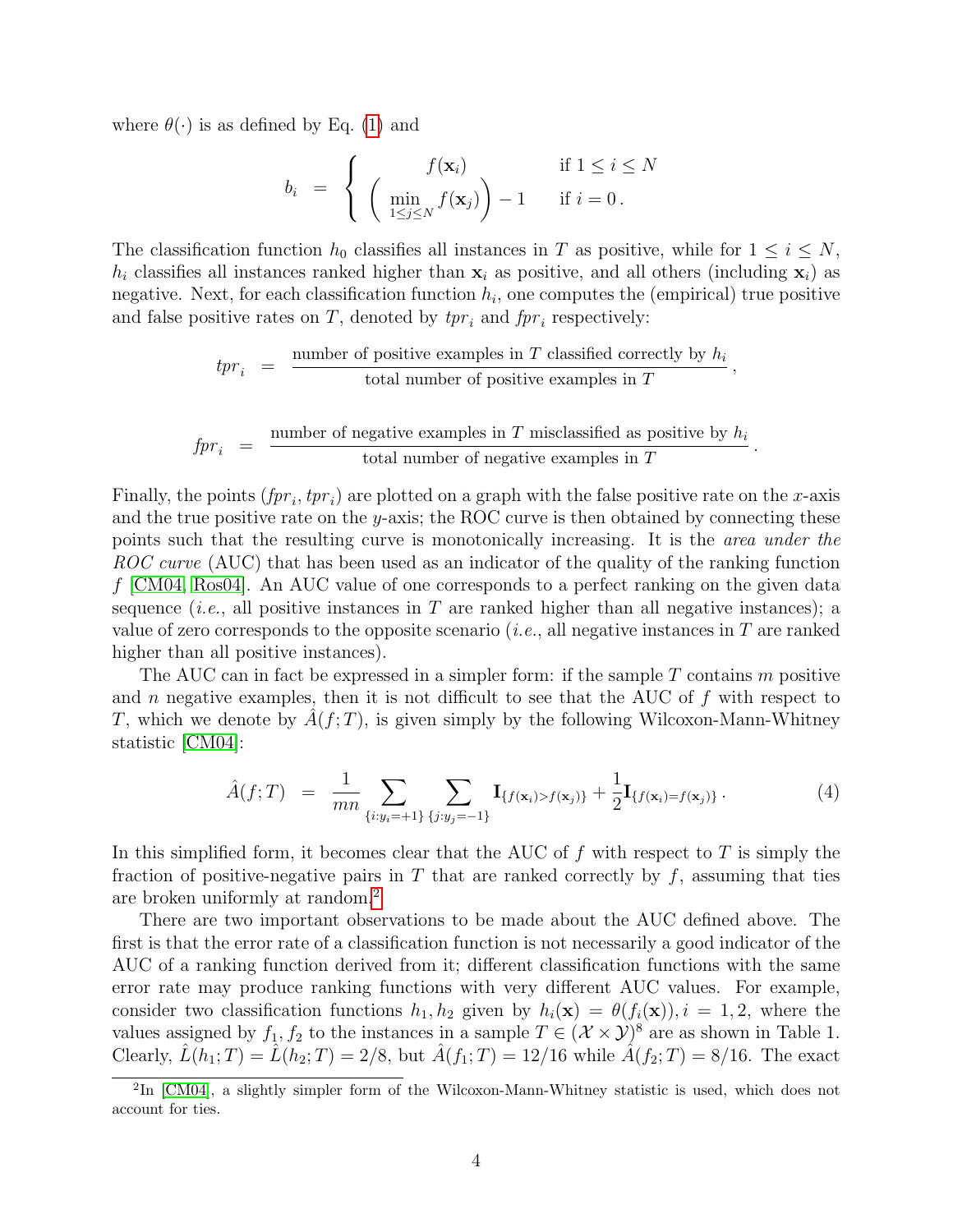| $\mathbf{x}_i$                                                                 |  |  | $\mathbf{x}_1 \quad \mathbf{x}_2 \quad \mathbf{x}_3 \quad \mathbf{x}_4 \quad \mathbf{x}_5 \quad \mathbf{x}_6 \quad \mathbf{x}_7 \quad \mathbf{x}_8$ |  |
|--------------------------------------------------------------------------------|--|--|-----------------------------------------------------------------------------------------------------------------------------------------------------|--|
| $y_i$                                                                          |  |  | $-1$ $-1$ $-1$ $-1$ $+1$ $+1$ $+1$ $+1$                                                                                                             |  |
|                                                                                |  |  |                                                                                                                                                     |  |
| $f_1(\mathbf{x}_i)$ -2 -1 3 4 1 2 5 6<br>$f_2(\mathbf{x}_i)$ -2 -1 5 6 1 2 3 4 |  |  | $-2$ $-1$ 5 6 1 2 3 4                                                                                                                               |  |

Table 1: Values assigned by two functions  $f_1, f_2$  to eight instances in a hypothetical example. The corresponding classification functions have the same (empirical) error rate, but the AUC values of the ranking functions are different. See text for details.

relationship between the (empirical) error rate of a classification function  $h$  of the form  $h(\mathbf{x}) = \theta(f_h(\mathbf{x}))$  and the AUC value of the corresponding ranking function  $f_h$  with respect to a given data sequence was studied in detail by [\[CM04\]](#page-31-1). In particular, they showed that when the number of positive examples  $m$  in the given data sequence is equal to the number of negative examples  $n$ , the average AUC value over all possible rankings corresponding to classification functions with a fixed (empirical) error rate  $\ell$  is given by  $(1 - \ell)$ , but the standard deviation among the AUC values can be large for large  $\ell$ . As the proportion of positive instances  $m/(m+n)$  departs from 1/2, the average AUC value corresponding to an error rate  $\ell$  departs from  $(1 - \ell)$ , and the standard deviation increases further. The AUC is thus a different term than the error rate, and therefore requires separate analysis.

The second important observation about the AUC is that, as defined above, it is an empirical quantity that evaluates a ranking function with respect to a particular data sequence. What does the empirical AUC tell us about the expected performance of a ranking function on future examples? This is the question we address in this paper. The question has two parts, both of which are important for machine learning practice. First, what can be said about the expected performance of a ranking function based on its empirical AUC on an independent test sequence? Second, what can be said about the expected performance of a learned ranking function based on its empirical AUC on the training sequence from which it is learned? The first part of the question concerns the large deviation behaviour of the AUC; the second part concerns its uniform convergence behaviour. Both are addressed in this paper.

We start by defining the expected ranking accuracy of a ranking function (analogous to the expected error rate of a classification function) in Section [2.](#page-5-0) Section [3](#page-6-0) contains our large deviation result, which serves to bound the expected accuracy of a ranking function in terms of its empirical AUC on an independent test sequence. Our conceptual approach in deriving the large deviation result for the AUC is similar to that of [\[HZHR02\]](#page-32-4), in which large deviation properties of the average precision were considered. Section [4](#page-14-0) contains our uniform convergence result, which serves to bound the expected accuracy of a learned ranking function in terms of its empirical AUC on a training sequence. Our uniform convergence bound is expressed in terms of a new set of combinatorial parameters that we term the bipartite rank-shatter coefficients; these play the same role in our result as do the standard shatter coefficients (also known as the growth function) in uniform convergence results for the classification error rate. A comparison of our result with a recent uniform convergence result derived by [\[FISS03\]](#page-32-0) for a quantity closely related to the AUC shows that the bound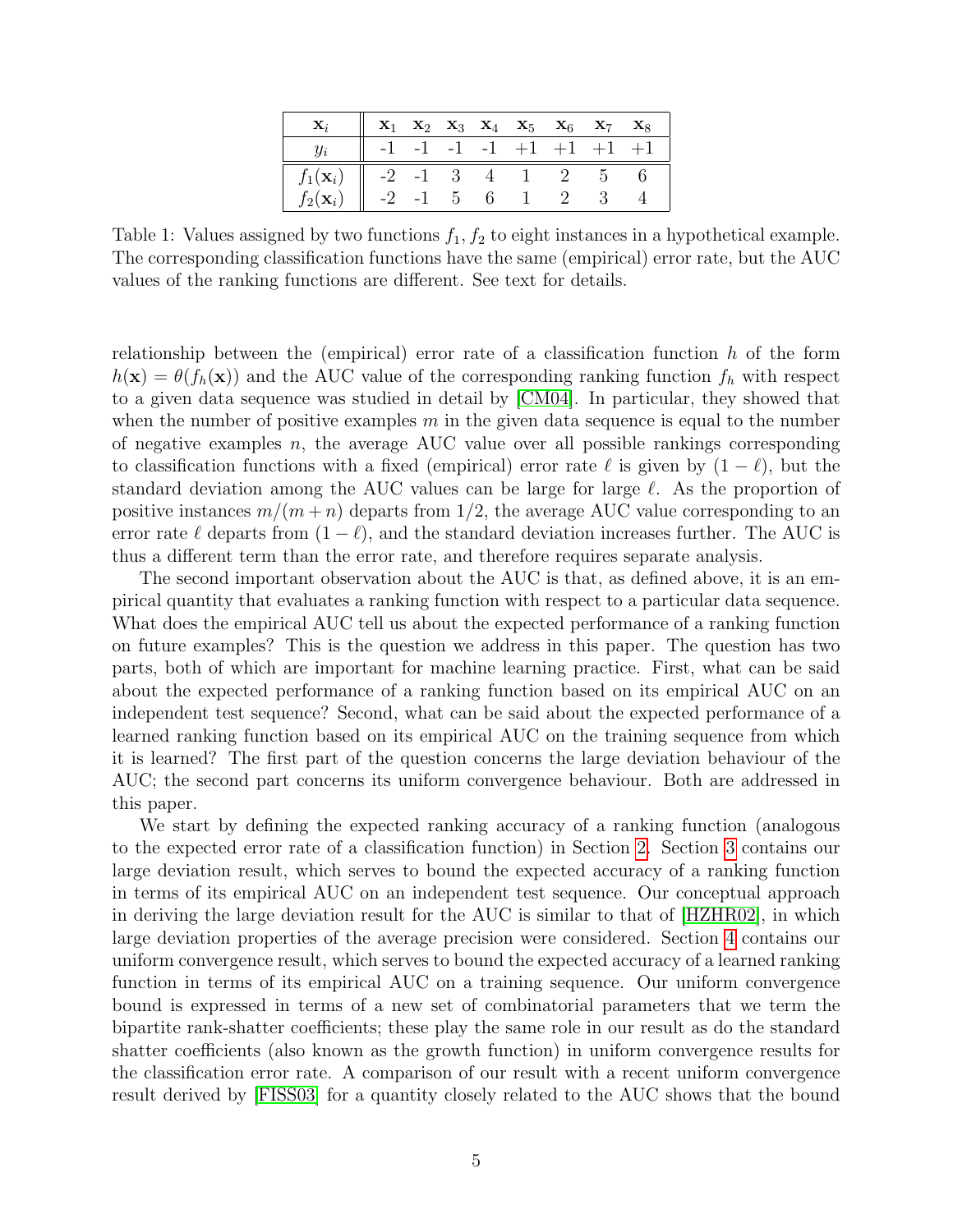provided by our result can be considerably tighter. We conclude with a summary and some open questions in Section [5.](#page-23-0)

# <span id="page-5-0"></span>2 Expected Ranking Accuracy

We begin by introducing some additional notation. As in classification, we shall assume that all examples are drawn randomly and independently according to some (unknown) underlying distribution D over  $\mathcal{X} \times \mathcal{Y}$ . The notation  $\mathcal{D}_{+1}$  and  $\mathcal{D}_{-1}$  will be used to denote the class-conditional distributions  $\mathcal{D}_{X|Y=+1}$  and  $\mathcal{D}_{X|Y=-1}$ , respectively. We use an underline to denote a sequence,  $e.g., y \in \mathcal{Y}^N$  to denote a sequence of elements in  $\mathcal{Y}$ . We shall find it convenient to decompose a data sequence  $T = ((\mathbf{x}_1, y_1), \dots, (\mathbf{x}_N, y_N)) \in (\mathcal{X} \times \mathcal{Y})^N$  into two components,  $T_X = (\mathbf{x}_1, \dots, \mathbf{x}_N) \in \mathcal{X}^N$  and  $T_Y = (y_1, \dots, y_N) \in \mathcal{Y}^N$ . Several of our results will involve the conditional distribution  $\mathcal{D}_{T_X|T_Y=y}$  for some label sequence  $y=(y_1,\ldots,y_N)\in$  $\mathcal{Y}^N$ ; this distribution is simply  $\mathcal{D}_{y_1} \times \ldots \times \mathcal{D}_{y_N}$ .<sup>[3](#page-5-1)</sup> If the distribution is clear from the context it will be dropped in the notation of expectations and probabilities,  $e.g., \mathbf{E}_{XY} \equiv \mathbf{E}_{XY \sim \mathcal{D}}$ . As a final note of convention, we use  $T \in (\mathcal{X} \times \mathcal{Y})^N$  to denote a general data sequence  $(e.g.,$  an independent test sequence), and  $S \in (\mathcal{X} \times \mathcal{Y})^M$  to denote a training sequence.

We define below a quantity that we term the expected ranking accuracy; the purpose of this quantity will be to serve as an evaluation criterion for ranking functions (analogous to the use of the expected error rate as an evaluation criterion for classification functions).

**Definition 2.1 (Expected ranking accuracy)** Let  $f : \mathcal{X} \rightarrow \mathbb{R}$  be a ranking function on X. Define the expected ranking accuracy (or simply ranking accuracy) of f, denoted by  $A(f)$ , as follows:

$$
A(f) = \mathbf{E}_{X \sim \mathcal{D}_{+1}, X' \sim \mathcal{D}_{-1}} \left\{ \mathbf{I}_{\{f(X) > f(X')\}} + \frac{1}{2} \mathbf{I}_{\{f(X) = f(X')\}} \right\}.
$$
 (5)

The ranking accuracy  $A(f)$  defined above is simply the probability that an instance drawn randomly according to  $\mathcal{D}_{+1}$  will be ranked higher by f than an instance drawn randomly according to  $\mathcal{D}_{-1}$ , assuming that ties are broken uniformly at random; the quantity  $A(f)$ thus measures our intuitive notion of 'how often instances labeled as positive are ranked higher by f than instances labeled as negative'. As in the case of classification, the true ranking accuracy depends on the underlying distribution of the data and cannot be observed directly. Our goal shall be to derive generalization bounds that allow the true accuracy of a ranking function to be estimated from its empirical AUC with respect to a finite data sample. The following simple lemma shows that this makes sense, for given a fixed label sequence, the empirical AUC of a ranking function  $f$  is an unbiased estimator of the expected ranking accuracy of f:

<span id="page-5-2"></span><span id="page-5-1"></span><sup>&</sup>lt;sup>3</sup>Note that, since the AUC of a ranking function f with respect to a data sequence  $T \in (\mathcal{X} \times \mathcal{Y})^N$ is independent of the actual ordering of examples in the sequence, our results involving the conditional distribution  $\mathcal{D}_{T_X|T_Y=y}$  for some label sequence  $\underline{y}=(y_1,\ldots,y_N)\in\mathcal{Y}^N$  depend only on the number m of positive labels in y and the number n of negative labels in y. We choose to state our results in terms of the distribution  $\mathcal{D}_{T_X|T_Y=y} \equiv \mathcal{D}_{y_1} \times \ldots \times \mathcal{D}_{y_N}$  only because this is more general than stating them in terms of  $\mathcal{D}_{+1}^m \times \mathcal{D}_{-1}^n$ .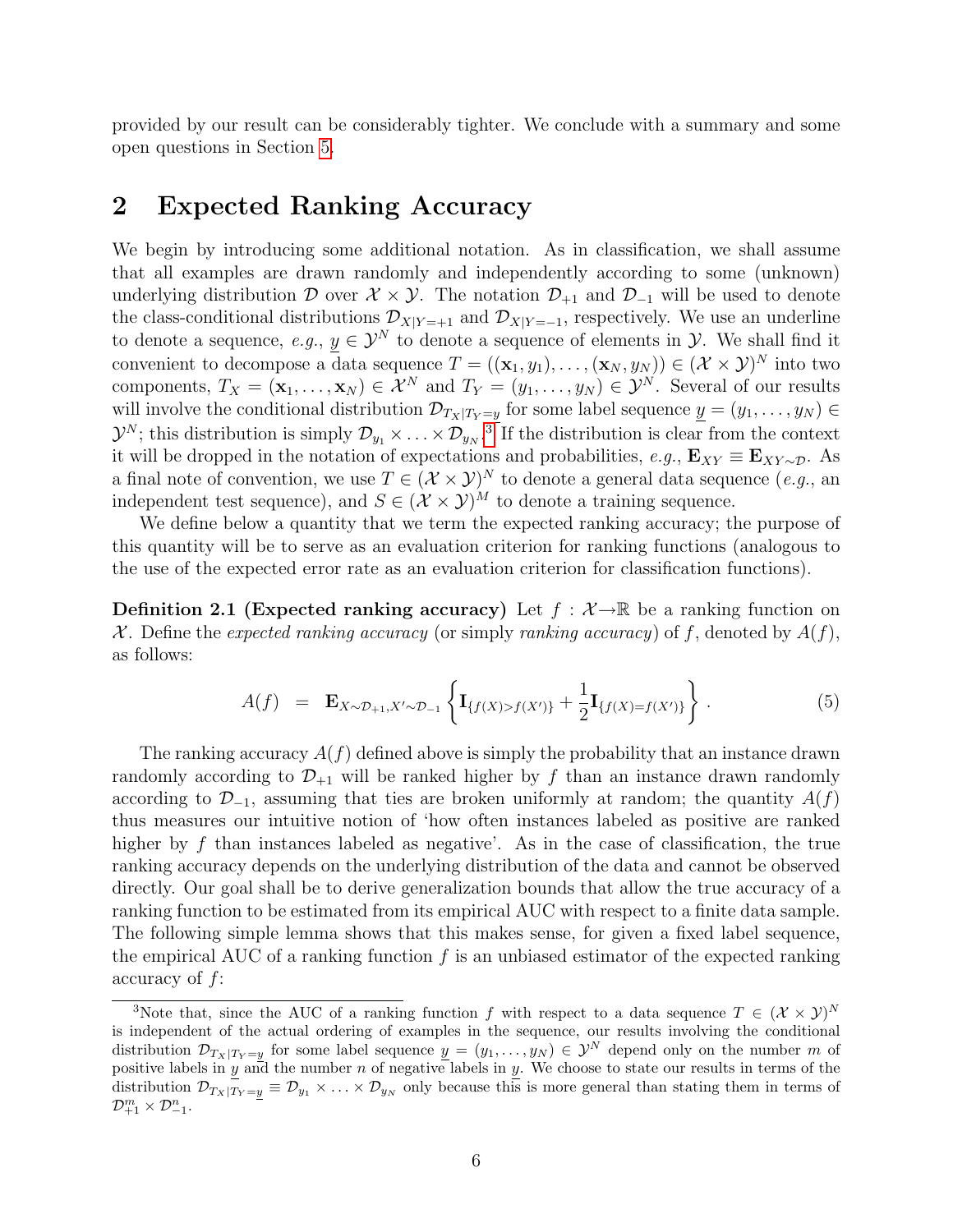**Lemma 2.2** Let  $f : \mathcal{X} \to \mathbb{R}$  be a ranking function on X, and let  $y = (y_1, \ldots, y_N) \in \mathcal{Y}^N$  be a finite label sequence. Then

$$
\mathbf{E}_{T_X|T_Y=\underline{y}}\left\{\hat{A}(f;T)\right\} = A(f).
$$

*Proof:* Let m be the number of positive labels in y, and n the number of negative labels in y. Then from the definition of empirical AUC  $(Eq. (4))$  $(Eq. (4))$  $(Eq. (4))$  and linearity of expectation, we have

<span id="page-6-1"></span>
$$
\mathbf{E}_{T_X|T_Y=\underline{y}}\left\{\hat{A}(f;T)\right\} = \frac{1}{mn}\sum_{\{i:y_i=+1\}}\sum_{\{j:y_j=-1\}}\mathbf{E}_{X_i\sim\mathcal{D}_{+1},X_j\sim\mathcal{D}_{-1}}\left\{\mathbf{I}_{\{f(X_i)>f(X_j)\}}+\frac{1}{2}\mathbf{I}_{\{f(X_i)=f(X_j)\}}\right\}
$$

$$
= \frac{1}{mn}\sum_{\{i:y_i=+1\}}\sum_{\{j:y_j=-1\}}A(f)
$$

$$
= A(f).
$$

We are now ready to present the main results of this paper, namely, a large deviation bound in Section [3](#page-6-0) and a uniform convergence bound in Section [4.](#page-14-0) We note that our results are all distribution-free, in the sense that they hold for any distribution  $\mathcal{D}$  over  $\mathcal{X} \times \mathcal{Y}$ .

### <span id="page-6-0"></span>3 Large Deviation Bound for the AUC

In this section we are interested in bounding the probability that the empirical AUC of a ranking function f with respect to a (random) test sequence T will have a large deviation from its expected ranking accuracy. In other words, we are interested in bounding probabilities of the form

$$
\mathbf{P}\left\{ \left| \hat{A}(f;T) - A(f) \right| \ge \epsilon \right\}
$$

for given  $\epsilon > 0$ . Our main tool in deriving such a large deviation bound will be the following powerful concentration inequality of [\[McD89\]](#page-32-5), which bounds the deviation of any function of a sample for which a single change in the sample has limited effect:

<span id="page-6-2"></span>**Theorem 3.1 (McDiarmid, 1989)** Let  $X_1, \ldots, X_N$  be independent random variables with  $X_k$  taking values in a set  $A_k$  for each k. Let  $\phi: (A_1 \times \cdots \times A_N) \to \mathbb{R}$  be such that

$$
\sup_{i \in A_i, x'_k \in A_k} |\phi(x_1, \ldots, x_N) - \phi(x_1, \ldots, x_{k-1}, x'_k, x_{k+1}, \ldots, x_N)| \leq c_k.
$$

Then for any  $\epsilon > 0$ ,

 $\boldsymbol{x}$ 

$$
\mathbf{P}\left\{|\phi(X_1,\ldots,X_N)-\mathbf{E}\{\phi(X_1,\ldots,X_N)\}|\geq \epsilon\right\} \leq 2e^{-2\epsilon^2/\sum_{k=1}^N c_k^2}.
$$

Note that when  $X_1, \ldots, X_N$  are independent bounded random variables with  $X_k \in [a_k, b_k]$ with probability one, and  $\phi(X_1, \ldots, X_N) = \sum_{k=1}^N X_k$ , McDiarmid's inequality (with  $c_k =$  $b_k - a_k$ ) reduces to Hoeffding's inequality. Next we define the following quantity which appears in several of our results: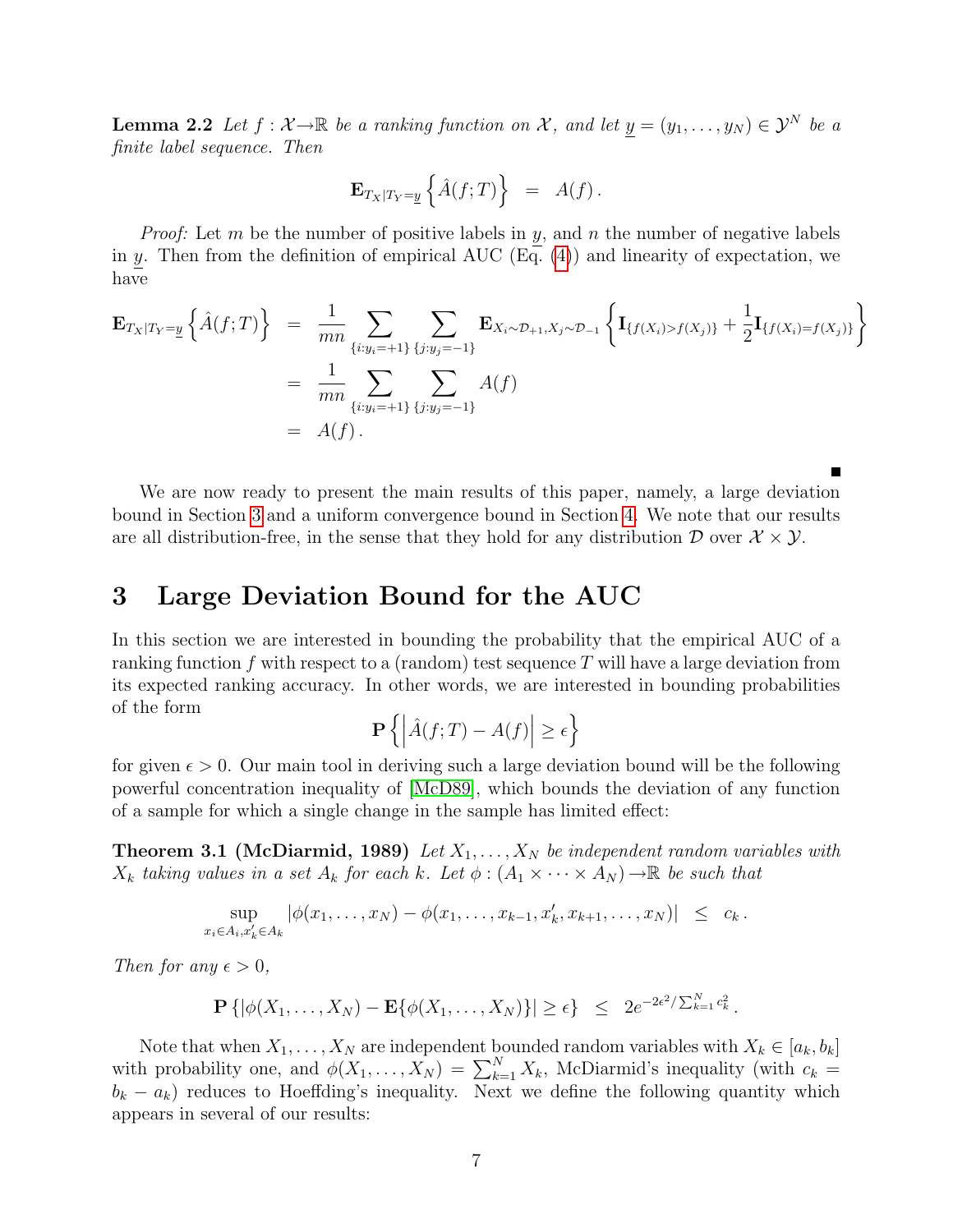**Definition 3.2 (Positive skew)** Let  $y = (y_1, \ldots, y_N) \in \mathcal{Y}^N$  be a finite label sequence of length  $N \in \mathbb{N}$ . Define the *positive skew* of y, denoted by  $\rho(y)$ , as follows:

$$
\rho(\underline{y}) = \frac{1}{N} \sum_{\{i: y_i = +1\}} 1.
$$
\n(6)

The following is the main result of this section:

<span id="page-7-0"></span>**Theorem 3.3** Let  $f : \mathcal{X} \to \mathbb{R}$  be a fixed ranking function on X and let  $y = (y_1, \ldots, y_N) \in \mathcal{Y}^N$ be any label sequence of length  $N \in \mathbb{N}$ . Let m be the number of positive labels in y, and  $n = N - m$  the number of negative labels in y. Then for any  $\epsilon > 0$ ,

$$
\mathbf{P}_{T_X|T_Y=\underline{y}}\left\{ \left| \hat{A}(f;T) - A(f) \right| \ge \epsilon \right\} \le 2e^{-2mn\epsilon^2/(m+n)} = 2e^{-2\rho(\underline{y})(1-\rho(\underline{y}))N\epsilon^2}.
$$

*Proof:* Given the label sequence y, the random variables  $X_1, \ldots, X_N$  are independent, with each  $X_k$  taking values in  $\mathcal X$ . Now, define  $\phi : \mathcal X^N \to \mathbb R$  as follows:

$$
\phi(\mathbf{x}_1,\ldots,\mathbf{x}_N) = \hat{A}(f;((\mathbf{x}_1,y_1),\ldots,(\mathbf{x}_N,y_N)))
$$

Then, for each k such that  $y_k = +1$ , we have the following for all  $\mathbf{x}_i, \mathbf{x}'_k \in \mathcal{X}$ :

$$
\begin{aligned} \left| \phi(\mathbf{x}_1, \dots, \mathbf{x}_N) - \phi(\mathbf{x}_1, \dots, \mathbf{x}_{k-1}, \mathbf{x}'_k, \mathbf{x}_{k+1} \dots, \mathbf{x}_N) \right| \\ &= \left| \frac{1}{mn} \right| \sum_{\{j:y_j=-1\}} \left( \left( \mathbf{I}_{\{f(\mathbf{x}_k) > f(\mathbf{x}_j)\}} + \frac{1}{2} \mathbf{I}_{\{f(\mathbf{x}_k) = f(\mathbf{x}_j)\}} \right) - \\ & \left( \mathbf{I}_{\{f(\mathbf{x}'_k) > f(\mathbf{x}_j)\}} + \frac{1}{2} \mathbf{I}_{\{f(\mathbf{x}'_k) = f(\mathbf{x}_j)\}} \right) \right) \right| \\ &\leq \left| \frac{1}{mn} n \\ &= \left| \frac{1}{m} \right. . \end{aligned}
$$

Similarly, for each k such that  $y_k = -1$ , one can show for all  $\mathbf{x}_i, \mathbf{x}'_k \in \mathcal{X}$ :

$$
|\phi(\mathbf{x}_1,\ldots,\mathbf{x}_N)-\phi(\mathbf{x}_1,\ldots,\mathbf{x}_{k-1},\mathbf{x}'_k,\mathbf{x}_{k+1}\ldots,\mathbf{x}_N)| \leq \frac{1}{n}.
$$

Thus, taking  $c_k = 1/m$  for k such that  $y_k = +1$  and  $c_k = 1/n$  for k such that  $y_k = -1$ , and applying McDiarmid's theorem, we get for any  $\epsilon > 0$ ,

$$
\mathbf{P}_{T_X|T_Y=\underline{y}}\left\{ \left| \hat{A}(f;T) - \mathbf{E}_{T_X|T_Y=\underline{y}}\left\{ \hat{A}(f;T) \right\} \right| \geq \epsilon \right\} \leq 2e^{-2\epsilon^2/(m(\frac{1}{m})^2+n(\frac{1}{n})^2)} = 2e^{-2m\epsilon^2/(m+n)}.
$$

The result follows from Lemma [2.2.](#page-5-2)

We note that the result of Theorem [3.3](#page-7-0) can be strengthened so that the conditioning is only on the numbers  $m$  and  $n$  of positive and negative labels, and not on the specific label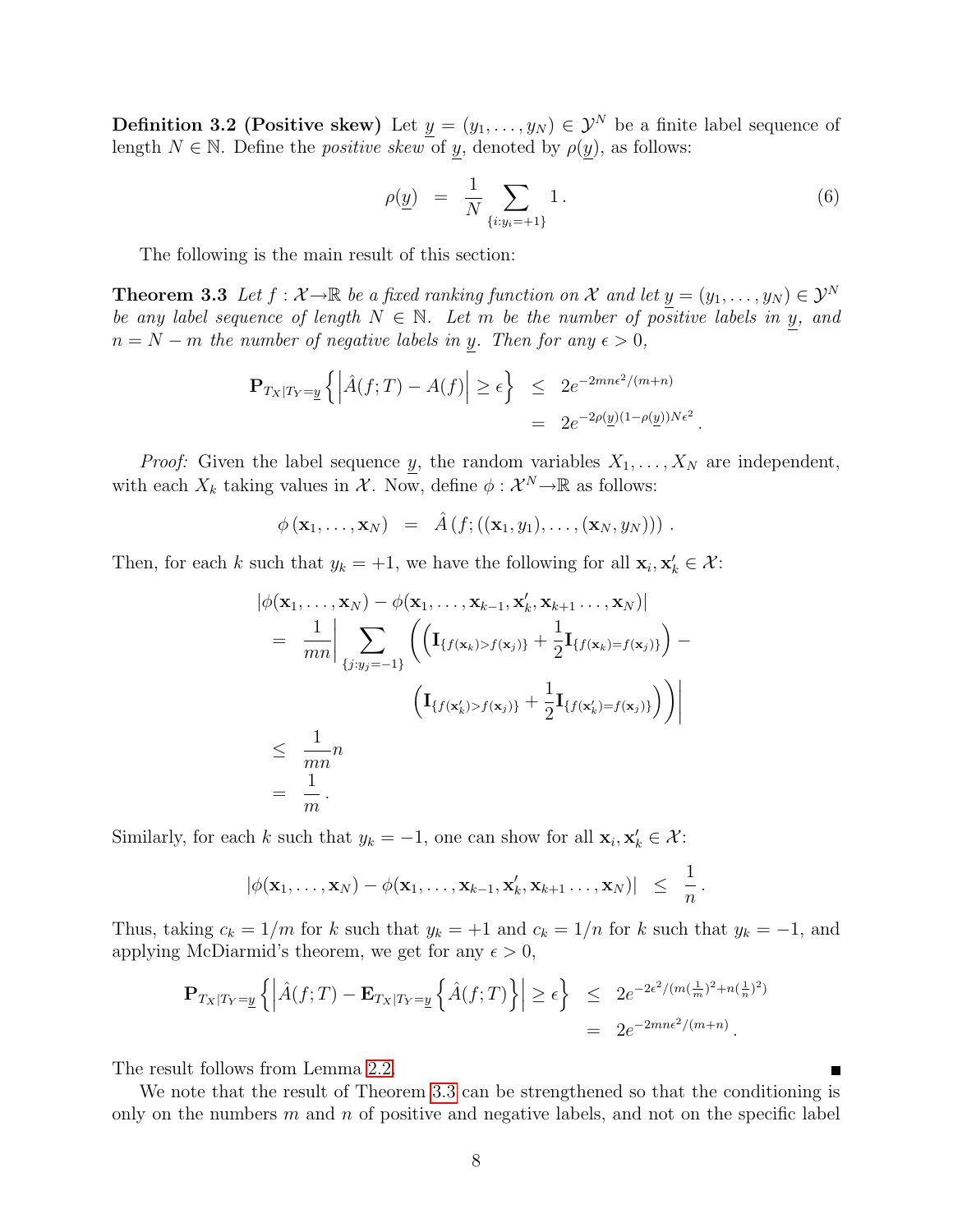vector y. From Theorem [3.3,](#page-7-0) we can derive a confidence interval interpretation of the bound that gives, for any  $0 < \delta \leq 1$ , a confidence interval based on the empirical AUC of a ranking function (on a random test sequence) which is likely to contain the true ranking accuracy with probability at least  $1 - \delta$ . More specifically, we have:

<span id="page-8-0"></span>**Corollary 3.4** Let  $f : \mathcal{X} \to \mathbb{R}$  be a fixed ranking function on X and let  $y = (y_1, \ldots, y_N) \in \mathcal{Y}^N$ be any label sequence of length  $N \in \mathbb{N}$ . Then for any  $0 < \delta \leq 1$ ,

$$
\mathbf{P}_{T_X|T_Y=\underline{y}}\left\{\left|\hat{A}(f;T)-A(f)\right|\geq \sqrt{\frac{\ln\left(\frac{2}{\delta}\right)}{2\rho(\underline{y})(1-\rho(\underline{y}))N}}\right\} \leq \delta.
$$

*Proof:* This follows directly from Theorem [3.3](#page-7-0) by setting  $2e^{-2\rho(\underline{y})(1-\rho(\underline{y}))N\epsilon^2} = \delta$  and solving for  $\epsilon$ .

We note that a different approach for deriving confidence intervals for the AUC has recently been taken by [\[CM05\]](#page-31-2); in particular, their confidence intervals for the AUC are constructed from confidence intervals for the classification error rate.

Theorem [3.3](#page-7-0) also allows us to obtain an expression for a test sample size that is sufficient to obtain, for given  $0 < \epsilon, \delta \leq 1$ , an  $\epsilon$ -accurate estimate of the ranking accuracy with  $\delta$ -confidence:

Corollary 3.5 Let  $f : \mathcal{X} \to \mathbb{R}$  be a fixed ranking function on X and let  $0 < \epsilon, \delta \leq 1$ . Let  $y = (y_1, \ldots, y_N) \in \mathcal{Y}^N$  be any label sequence of length  $N \in \mathbb{N}$ . If

$$
N \geq \frac{\ln\left(\frac{2}{\delta}\right)}{2\rho(\underline{y})(1-\rho(\underline{y}))\epsilon^2},
$$

then

$$
\mathbf{P}_{T_X|T_Y=\underline{y}}\left\{ \left| \hat{A}(f;T) - A(f) \right| \geq \epsilon \right\} \leq \delta.
$$

*Proof:* This follows directly from Theorem [3.3](#page-7-0) by setting  $2e^{-2\rho(y)(1-\rho(y))N\epsilon^2} \le \delta$  and solving for N.

The confidence interval of Corollary [3.4](#page-8-0) can in fact be generalized to remove the conditioning on the label vector completely:

**Theorem 3.6** Let  $f : \mathcal{X} \to \mathbb{R}$  be a fixed ranking function on X and let  $N \in \mathbb{N}$ . Then for any  $0 < \delta \leq 1$ ,

$$
\mathbf{P}_{T \sim \mathcal{D}^N} \left\{ \left| \hat{A}(f;T) - A(f) \right| \ge \sqrt{\frac{\ln\left(\frac{2}{\delta}\right)}{2\rho(T_Y)(1 - \rho(T_Y))N}} \right\} \le \delta.
$$

*Proof:* For  $T \in (\mathcal{X} \times \mathcal{Y})^N$  and  $0 < \delta \leq 1$ , define the proposition

$$
\Phi(T,\delta) \equiv \left\{ \left| \hat{A}(f;T) - A(f) \right| \ge \sqrt{\frac{\ln\left(\frac{2}{\delta}\right)}{2\rho(T_Y)(1-\rho(T_Y))N}} \right\}.
$$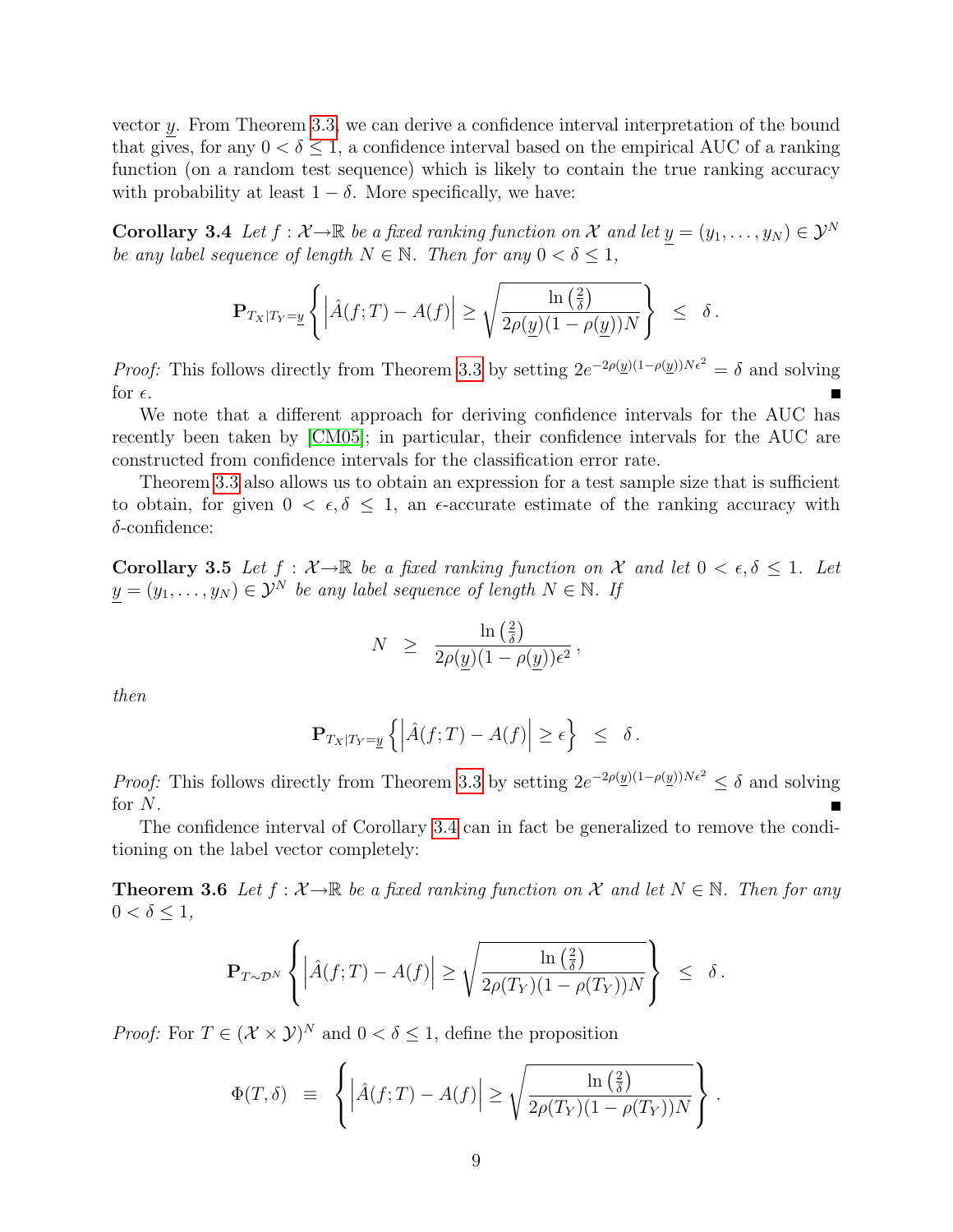Then for any  $0 < \delta \leq 1$ , we have

$$
\begin{aligned}\n\mathbf{P}_T \left\{ \Phi(T, \delta) \right\} &= \mathbf{E}_T \left\{ \mathbf{I}_{\Phi(T, \delta)} \right\} \\
&= \mathbf{E}_{T_Y} \left\{ \mathbf{E}_{T_X | T_Y = \underline{y}} \left\{ \mathbf{I}_{\Phi(T, \delta)} \right\} \right\} \\
&= \mathbf{E}_{T_Y} \left\{ \mathbf{P}_{T_X | T_Y = \underline{y}} \left\{ \Phi(T, \delta) \right\} \right\} \\
&\leq \mathbf{E}_{T_Y} \left\{ \delta \right\} \qquad \text{(by Corollary 3.4)} \\
&= \delta \, .\n\end{aligned}
$$

Note that the above 'trick' works only once we have gone to a confidence interval; an attempt to generalize the bound of Theorem [3.3](#page-7-0) in a similar way gives an expression in which the final expectation is not easy to evaluate. Interestingly, the above proof does not even require a factorized distribution  $\mathcal{D}_{T_Y}$  since it is built on a result for any fixed label sequence y. We note that the above technique could also be applied to generalize the results of [\[HZHR02\]](#page-32-4) in a similar manner.

#### <span id="page-9-1"></span>3.1 Comparison with Bounds from Statistical Literature

The AUC, in the form of the Wilcoxon-Mann-Whitney statistic, has been studied extensively in the statistical literature. In particular, [\[Leh75\]](#page-32-6) derives an exact expression for the variance of the Wilcoxon-Mann-Whitney statistic which can be used to obtain large deviation bounds for the AUC. Below we compare the large deviation bound we have derived above with these bounds obtainable from the statistical literature. We note that the expression derived by [\[Leh75\]](#page-32-6) is for a simpler form of the Wilcoxon-Mann-Whitney statistic that does not account for ties; therefore, in this section we assume the AUC and the expected ranking accuracy are defined without the terms that account for ties (the large deviation result we have derived above applies also in this setting).

Let  $f: \mathcal{X} \to \mathbb{R}$  be a fixed ranking function on  $\mathcal{X}$  and let  $\underline{y} = (y_1, \dots, y_N) \in \mathcal{Y}^N$  be any label sequence of length  $N \in \mathbb{N}$ . Let m be the number of positive labels in y, and  $n = N - m$ the number of negative labels in  $y$ . Then the variance of the AUC of  $f$  is given by the following expression [\[Leh75\]](#page-32-6):

<span id="page-9-0"></span>
$$
\sigma_A^2 = \text{Var}_{Tx|T_Y = y} \left\{ \hat{A}(f;T) \right\}
$$
  
= 
$$
\frac{A(f)(1 - A(f)) + (m-1)(p_1 - A(f)^2) + (n-1)(p_2 - A(f)^2)}{mn},
$$
 (7)

where

$$
p_1 = \mathbf{P}_{X_1^+, X_2^+ \sim \mathcal{D}_{+1}, X_1^- \sim \mathcal{D}_{-1}} \left\{ \left\{ f(X_1^+) > f(X_1^-) \right\} \cap \left\{ f(X_2^+) > f(X_1^-) \right\} \right\} \tag{8}
$$

$$
p_2 = \mathbf{P}_{X_1^+ \sim \mathcal{D}_{+1}, X_1^-, X_2^- \sim \mathcal{D}_{-1}} \left\{ \left\{ f(X_1^+) > f(X_1^-) \right\} \cap \left\{ f(X_1^+) > f(X_2^-) \right\} \right\}.
$$
 (9)

Next we recall the following classical inequality: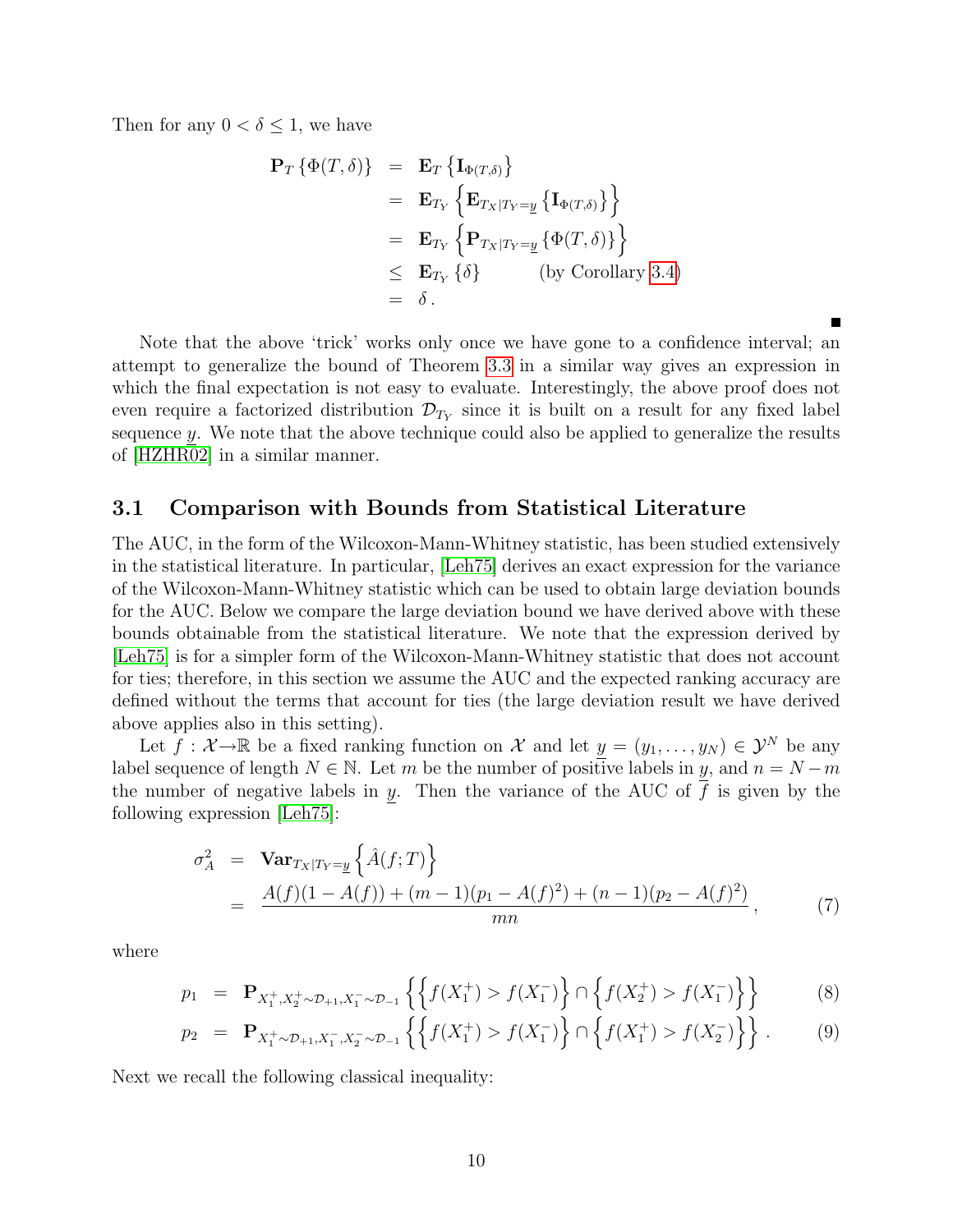**Theorem 3.7 (Chebyshev's inequality)** Let X be a random variable. Then for any  $\epsilon$ 0,

$$
\mathbf{P}\left\{|X-\mathbf{E}\{X\}|\geq\epsilon\right\} \ \leq \ \frac{\mathbf{Var}\{X\}}{\epsilon^2}.
$$

The expression for the variance  $\sigma_A^2$  of the AUC can be used with Chebyshev's inequality to give the following bound: for any  $\epsilon > 0$ ,

$$
\mathbf{P}_{T_X|T_Y=\underline{y}}\left\{ \left| \hat{A}(f;T) - A(f) \right| \ge \epsilon \right\} \le \frac{\sigma_A^2}{\epsilon^2}.
$$
\n(10)

This leads to the following confidence interval: for any  $0 < \delta \leq 1$ ,

<span id="page-10-0"></span>
$$
\mathbf{P}_{T_X|T_Y=\underline{y}}\left\{ \left| \hat{A}(f;T) - A(f) \right| \ge \frac{\sigma_A}{\sqrt{\delta}} \right\} \le \delta. \tag{11}
$$

It has been established that the AUC follows an asymptotically normal distribution. Therefore, for large N, one can use a normal approximation to obtain a tighter bound:

$$
\mathbf{P}_{T_X|T_Y=\underline{y}}\left\{ \left| \hat{A}(f;T) - A(f) \right| \ge \epsilon \right\} \le 2(1 - \Phi(\epsilon/\sigma_A)), \tag{12}
$$

where  $\Phi(\cdot)$  denotes the standard normal cumulative distribution function given by  $\Phi(u)$  = where  $\mathcal{Q}(\cdot)$  denotes the standard normal cumulative distribution  $\int_0^u e^{-z^2/2} dz/\sqrt{2\pi}$ . The resulting confidence interval is given by

<span id="page-10-1"></span>
$$
\mathbf{P}_{T_X|T_Y=\underline{y}}\left\{ \left| \hat{A}(f;T) - A(f) \right| \ge \sigma_A \Phi^{-1}(1-\delta/2) \right\} \le \delta. \tag{13}
$$

The quantities  $p_1$  and  $p_2$  that appear in the expression for  $\sigma_A^2$  in Eq. [\(7\)](#page-9-0) depend on the underlying distributions  $\mathcal{D}_{+1}$  and  $\mathcal{D}_{-1}$ ; for example, [\[HM82\]](#page-32-7) derive expressions for  $p_1$ and  $p_2$  in the case when the scores  $f(X^+)$  assigned to positive instances  $X^+$  and the scores  $f(X^-)$  assigned to negative instances  $X^-$  both follow negative exponential distributions. Distribution-independent bounds can be obtained by using the fact that the variance  $\sigma_A^2$  is at most [\[CM05,](#page-31-2) [Dan15,](#page-32-8) [BK57\]](#page-31-3)

<span id="page-10-2"></span>
$$
\sigma_{\max}^2 = \frac{A(f)(1 - A(f))}{\min(m, n)} \le \frac{1}{4\min(m, n)}.
$$
\n(14)

A comparison of the resulting bounds with the large deviation bound we have derived above using McDiarmid's inequality is shown in Figure [1.](#page-11-0) The McDiarmid bound is tighter than the bound obtained using Chebyshev's inequality. It is looser than the bound obtained using the normal approximation; however, since the normal approximation is valid only for large  $N$ , for smaller values of  $N$  the McDiarmid bound is safer.

Of course, it should be noted that this comparison holds only in the distribution-free setting. In practice, depending on the underlying distribution, the actual variance of the AUC may be much smaller than  $\sigma_{\text{max}}^2$ ; indeed, in the best case, the variance could be as small as

<span id="page-10-3"></span>
$$
\sigma_{\min}^2 = \frac{A(f)(1 - A(f))}{mn} \le \frac{1}{4mn}.
$$
\n(15)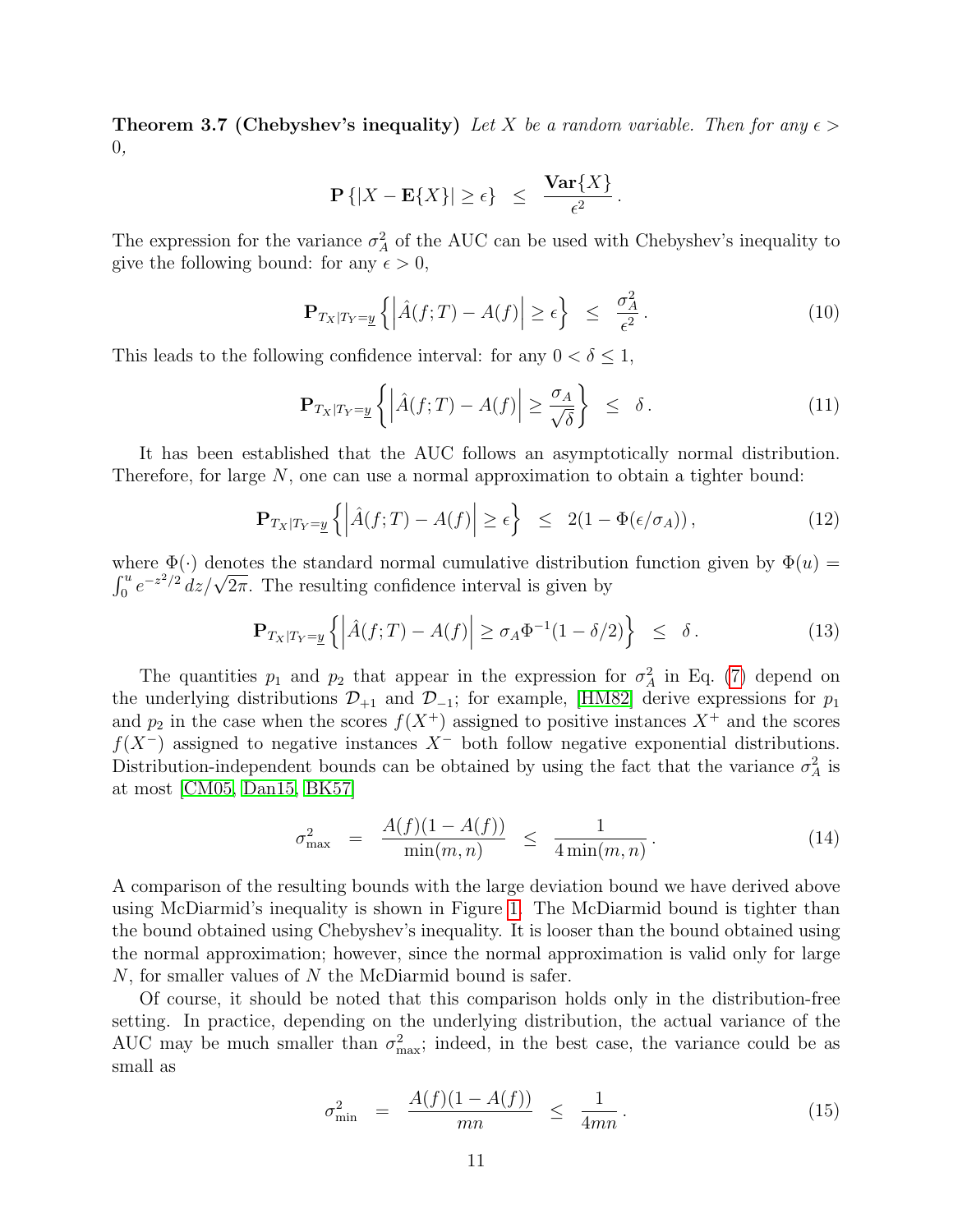

<span id="page-11-0"></span>Figure 1: A comparison of our large deviation bound, derived using McDiarmid's inequality, with large deviation bounds obtainable from the statistical literature (see Section [3.1\)](#page-9-1). The plots are for  $\delta = 0.01$  and show how the confidence interval size  $\epsilon$  given by the different bounds varies with the sample size  $N = m + n$ , for various values of  $m/(m + n)$ .

Therefore, one may be able to obtain tighter confidence intervals with Eqs. [\(11\)](#page-10-0) and [\(13\)](#page-10-1) by estimating the actual variance of the AUC. For example, one may attempt to estimate the quantities  $p_1$ ,  $p_2$  and  $A(f)$  that appear in the expression in Eq. [\(7\)](#page-9-0) directly from the data, or one may use resampling methods such as the bootstrap [\[ET93\]](#page-32-9), in which the variance is estimated from the sample variance observed over a number of bootstrap samples obtained from the data. The confidence intervals obtained using such estimates are only approximate (*i.e.*, the  $1 - \delta$  confidence is not guaranteed), but they can often be useful in practice.

### 3.2 Comparison with Large Deviation Bound for Classification Error Rate

Our use of McDiarmid's inequality in deriving the large deviation bound for the AUC of a ranking function is analogous to the use of Hoeffding's inequality in deriving a similar large deviation bound for the error rate of a classification function [\[DGL96,](#page-32-10) see, for example, Chapter 8]. The need for the more general inequality of McDiarmid in our derivation arises from the fact that the empirical AUC, unlike the empirical error rate, cannot be expressed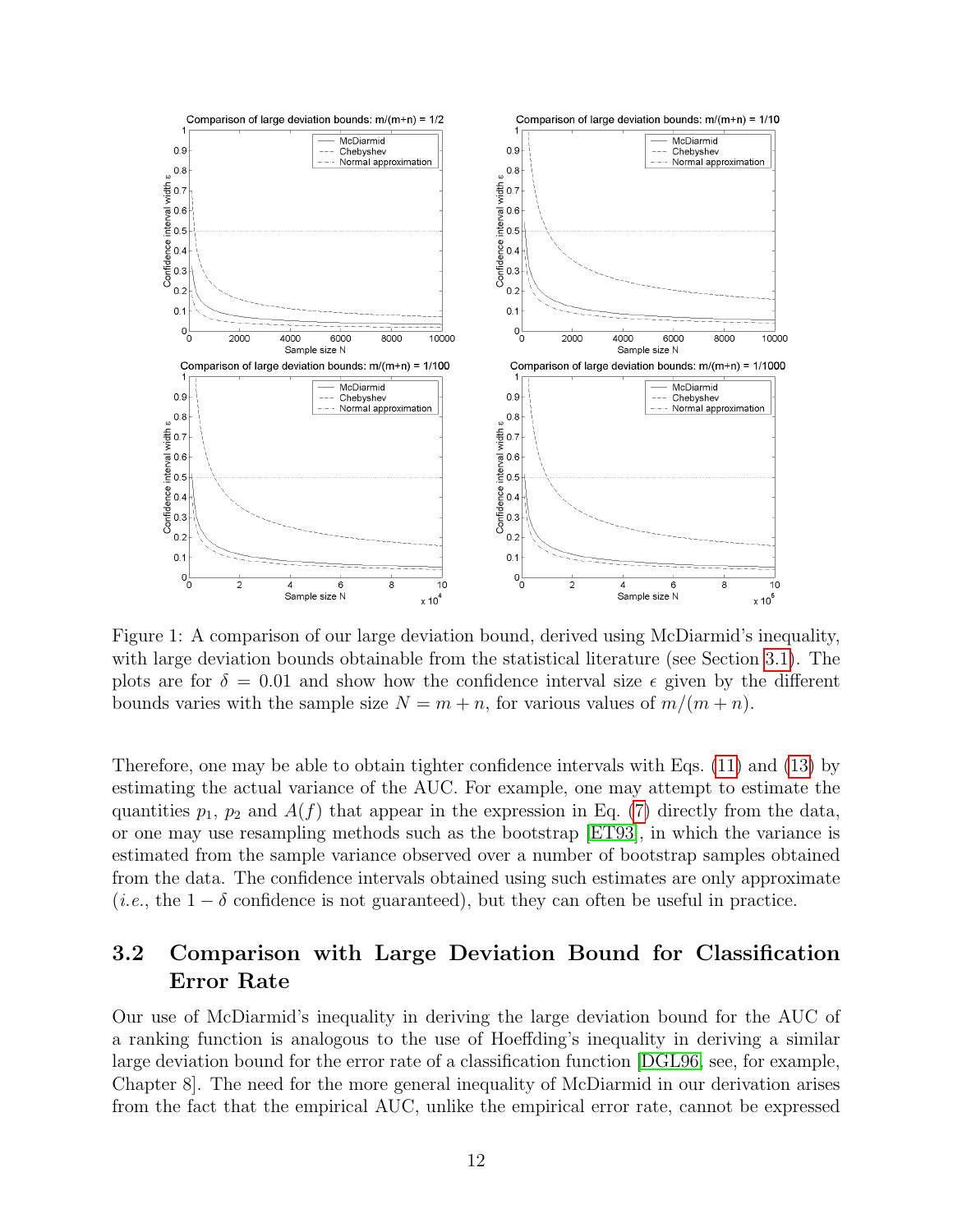

<span id="page-12-1"></span>Figure 2: The test sample size bound for the AUC, for positive skew  $\rho \equiv \rho(y)$  for some label sequence y, is larger than the corresponding test sample size bound for the error rate by a factor of  $1/(\rho(1-\rho))$  (see text for discussion).

as a sum of independent random variables. In the notation of Section [1,](#page-1-2) the large deviation bound for the classification error rate obtained via Hoeffding's inequality states that for a fixed classification function  $h : \mathcal{X} \to \mathcal{Y}$  and for any  $N \in \mathbb{N}$  and any  $\epsilon > 0$ ,

<span id="page-12-0"></span>
$$
\mathbf{P}_{T \sim \mathcal{D}^N} \left\{ \left| \hat{L}(h;T) - L(h) \right| \ge \epsilon \right\} \le 2e^{-2N\epsilon^2}.
$$
 (16)

Comparing Eq. [\(16\)](#page-12-0) to the bound of Theorem [3.3,](#page-7-0) we see that the AUC bound differs from the error rate bound by a factor of  $\rho(y)(1-\rho(y))$  in the exponent. This difference translates into a  $1/(\rho(y)(1-\rho(y)))$  factor difference in the resulting sample size bounds; in other words, for given  $0 < \epsilon, \delta \leq 1$ , the test sample size sufficient to obtain an  $\epsilon$ -accurate estimate of the expected accuracy of a ranking function with  $\delta$ -confidence is  $1/(\rho(y)(1-\rho(y)))$  times larger than the corresponding test sample size sufficient to obtain an  $\epsilon$ -accurate estimate of the expected error rate of a classification function with the same confidence. For  $\rho(y) = 1/2$ , this means a sample size larger by a factor of 4; as the positive skew  $\rho(y)$  departs from  $1/2$ , the factor grows larger (see Figure [2\)](#page-12-1).

Again, it should be noted that the above conclusion holds only in the distribution-free setting. Indeed, the variance  $\sigma_L^2$  of the error rate (which follows a binomial distribution) is given by

$$
\sigma_L^2 = \textbf{Var}_{T \sim \mathcal{D}^N} \left\{ \hat{L}(h;T) \right\} = \frac{L(h)(1-L(h))}{N} \le \frac{1}{4N}.
$$
 (17)

Comparing to Eqs. [\(14\)](#page-10-2) and [\(15\)](#page-10-3), we see that although this is smaller than the worst-case variance of the AUC, in the best case, the variance of the AUC can be considerably smaller, leading to a tighter bound for the AUC and therefore a smaller sufficient test sample size.

### 3.3 Bound for Learned Ranking Functions Chosen from Finite Function Classes

The large deviation result of Theorem [3.3](#page-7-0) bounds the expected accuracy of a ranking function in terms of its empirical AUC on an independent test sequence. A simple application of the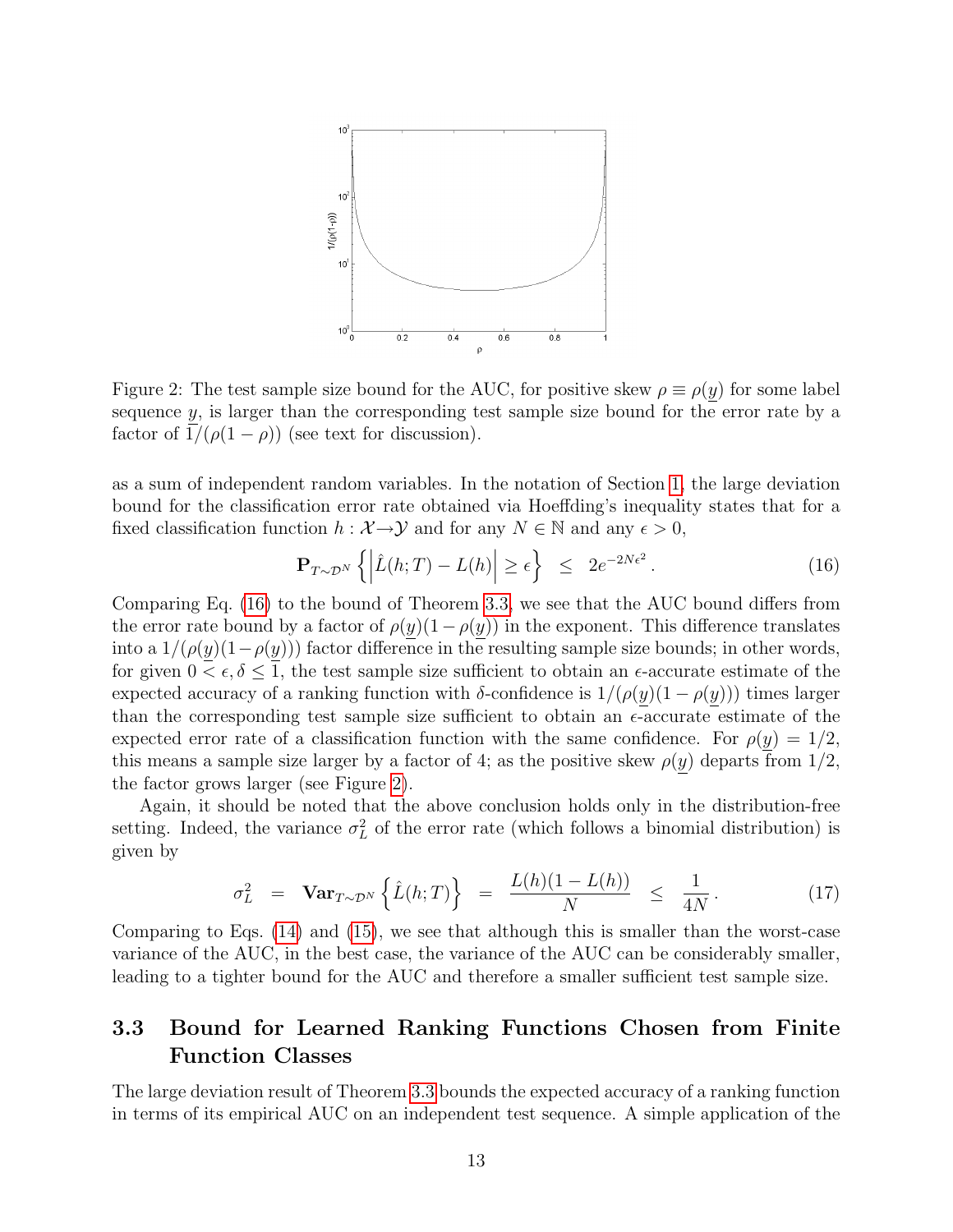union bound allows the result to be extended to bound the expected accuracy of a learned ranking function in terms of its empirical AUC on the training sequence from which it is learned, in the case when the learned ranking function is chosen from a finite function class. More specifically, we have:

<span id="page-13-0"></span>**Theorem 3.8** Let F be a finite class of real-valued functions on X and let  $f_S \in \mathcal{F}$  denote the ranking function chosen by a learning algorithm based on the training sequence S. Let  $y = (y_1, \ldots, y_M) \in \mathcal{Y}^M$  be any label sequence of length  $M \in \mathbb{N}$ . Then for any  $\epsilon > 0$ ,

$$
\mathbf{P}_{S_X|S_Y=\underline{y}}\left\{ \left| \hat{A}(f_S;S) - A(f_S) \right| \ge \epsilon \right\} \le 2|\mathcal{F}|e^{-2\rho(\underline{y})(1-\rho(\underline{y}))M\epsilon^2}
$$

.

*Proof:* For any  $\epsilon > 0$ , we have

$$
\begin{aligned}\n\mathbf{P}_{S_X|S_Y=\underline{y}}\left\{ \left| \hat{A}(f_S;S) - A(f_S) \right| \ge \epsilon \right\} \\
&\le \mathbf{P}_{S_X|S_Y=\underline{y}}\left\{ \max_{f \in \mathcal{F}} \left| \hat{A}(f;S) - A(f) \right| \ge \epsilon \right\} \\
&\le \sum_{f \in \mathcal{F}} \mathbf{P}_{S_X|S_Y=\underline{y}}\left\{ \left| \hat{A}(f;S) - A(f) \right| \ge \epsilon \right\} \qquad \text{(by the union bound)} \\
&\le 2|\mathcal{F}|e^{-2\rho(\underline{y})(1-\rho(\underline{y}))M\epsilon^2} \qquad \text{(by Theorem 3.3)}\n\end{aligned}
$$

As before, we can derive from Theorem [3.8](#page-13-0) expressions for confidence intervals and sufficient training sample size; we give these below without proof:

Corollary 3.9 Let F be a finite class of real-valued functions on X and let  $f_S \in \mathcal{F}$  denote the ranking function chosen by a learning algorithm based on the training sequence S. Let  $y = (y_1, \ldots, y_M) \in \mathcal{Y}^M$  be any label sequence of length  $M \in \mathbb{N}$ . Then for any  $0 < \delta \leq 1$ ,

$$
\mathbf{P}_{S_X|S_Y=\underline{y}}\left\{\left|\hat{A}(f_S;S)-A(f_S)\right|\geq \sqrt{\frac{\ln |\mathcal{F}|+\ln\left(\frac{2}{\delta}\right)}{2\rho(\underline{y})(1-\rho(\underline{y}))M}}\right\} \leq \delta.
$$

Corollary 3.10 Let F be a finite class of real-valued functions on X and let  $f_S \in \mathcal{F}$  denote the ranking function chosen by a learning algorithm based on the training sequence S. Let  $y = (y_1, \ldots, y_M) \in \mathcal{Y}^M$  be any label sequence of length  $M \in \mathbb{N}$ . Then for any  $0 < \epsilon, \delta \leq 1$ , if

$$
M \ge \frac{1}{2\rho(\underline{y})(1-\rho(\underline{y}))\epsilon^2} \left( \ln |\mathcal{F}| + \ln \left( \frac{2}{\delta} \right) \right),
$$

then

$$
\mathbf{P}_{S_X|S_Y=\underline{y}}\left\{ \left| \hat{A}(f_S;S) - A(f_S) \right| \geq \epsilon \right\} \leq \delta.
$$

**Theorem 3.11** Let F be a finite class of real-valued functions on X and let  $f_S \in \mathcal{F}$  denote the ranking function chosen by a learning algorithm based on the training sequence S. Let  $M \in \mathbb{N}$ . Then for any  $0 < \delta \leq 1$ ,

$$
\mathbf{P}_{S\sim\mathcal{D}^M}\left\{\left|\hat{A}(f_S;S)-A(f_S)\right|\geq \sqrt{\frac{\ln|\mathcal{F}|+\ln\left(\frac{2}{\delta}\right)}{2\rho(S_Y)(1-\rho(S_Y))M}}\right\}\ \leq\ \delta\,.
$$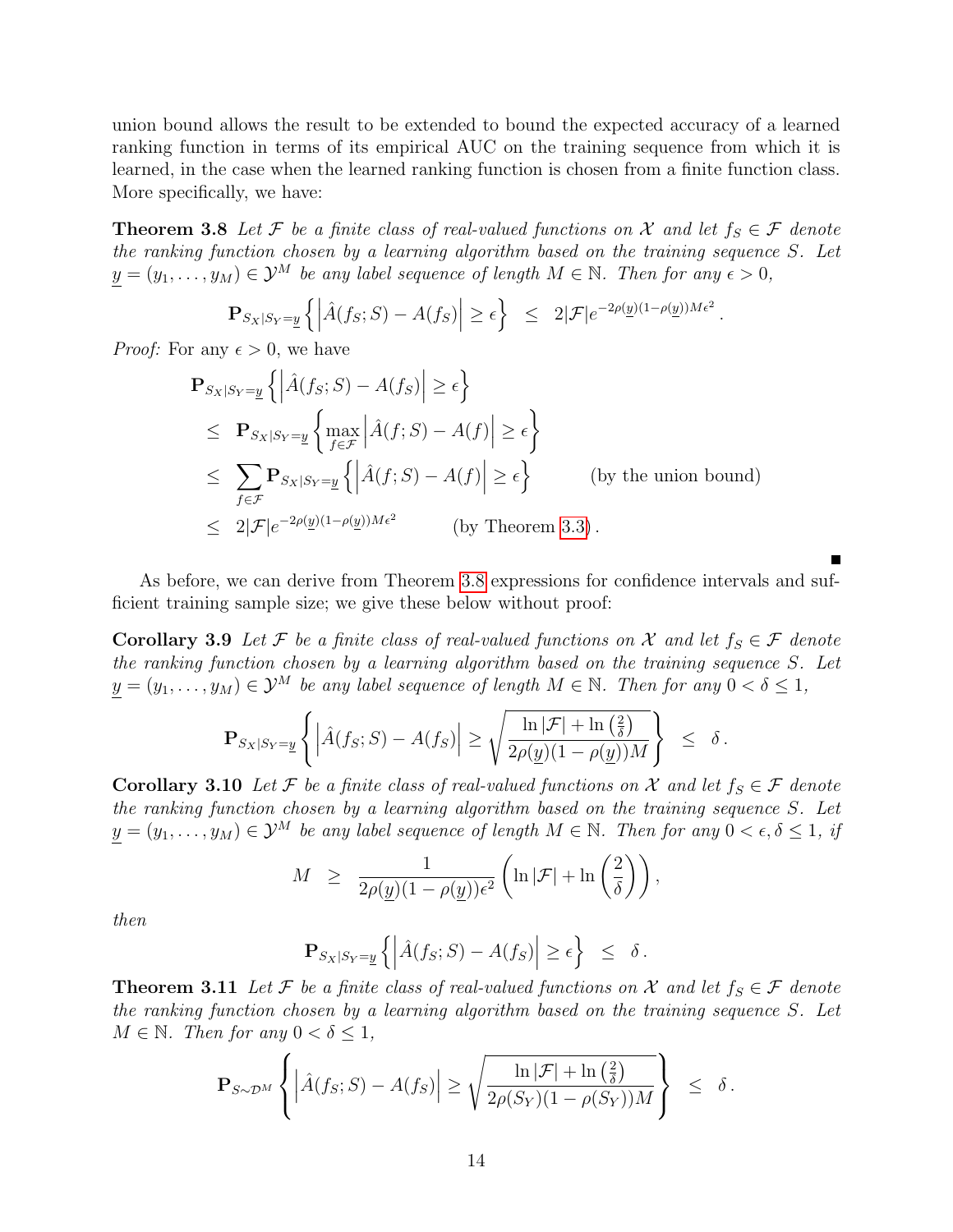The above results apply only to ranking functions learned from finite function classes. The general case, when the learned ranking function may be chosen from a possibly infinite function class, is the subject of the next section.

### <span id="page-14-0"></span>4 Uniform Convergence Bound for the AUC

In this section we are interested in bounding the probability that the empirical AUC of a learned ranking function  $f_S$  with respect to the (random) training sequence S from which it is learned will have a large deviation from its expected ranking accuracy, when the function  $f_S$  is chosen from a possibly infinite function class  $\mathcal F$ . The standard approach for obtaining such bounds is via uniform convergence results. In particular, we have for any  $\epsilon > 0$ ,

$$
\mathbf{P}\left\{ \left| \hat{A}(f_S;S) - A(f_S) \right| \ge \epsilon \right\} \le \mathbf{P}\left\{ \sup_{f \in \mathcal{F}} \left| \hat{A}(f;S) - A(f) \right| \ge \epsilon \right\}.
$$

Therefore, to bound probabilities of the form on the left hand side above, it is sufficient to derive a uniform convergence result that bounds probabilities of the form on the right hand side. Our uniform convergence result for the AUC is expressed in terms of a new set of combinatorial parameters, termed the bipartite rank-shatter coefficients, that we define below.

#### <span id="page-14-1"></span>4.1 Bipartite Rank-Shatter Coefficients

We define first the notion of a bipartite rank matrix; this is used in our definition of bipartite rank-shatter coefficients.

<span id="page-14-3"></span>**Definition 4.1 (Bipartite rank matrix)** Let  $f : \mathcal{X} \rightarrow \mathbb{R}$  be a ranking function on  $\mathcal{X}$ , let  $m, n \in \mathbb{N}$ , and let  $\underline{\mathbf{x}} = (\mathbf{x}_1, \dots, \mathbf{x}_m) \in \mathcal{X}^m$ ,  $\underline{\mathbf{x}}' = (\mathbf{x}'_1, \dots, \mathbf{x}'_n) \in \mathcal{X}^n$ . Define the bipartite rank matrix of f with respect to  $\underline{\mathbf{x}}, \underline{\mathbf{x}}'$ , denoted by  $\mathbf{B}_f(\underline{\mathbf{x}}, \underline{\mathbf{x}}')$ , to be the matrix in  $\{0, \frac{1}{2}\}$  $\frac{1}{2}, 1\}^{m \times n}$ whose  $(i, j)$ -th element is given by

$$
\left[\mathbf{B}_{f}(\underline{\mathbf{x}},\underline{\mathbf{x}}')\right]_{ij} = \mathbf{I}_{\{f(\mathbf{x}_{i}) > f(\mathbf{x}'_{j})\}} + \frac{1}{2}\mathbf{I}_{\{f(\mathbf{x}_{i}) = f(\mathbf{x}'_{j})\}}\tag{18}
$$

for all  $i \in \{1, \ldots, m\}, \, j \in \{1, \ldots, n\}.$ 

<span id="page-14-4"></span>**Definition 4.2 (Bipartite rank-shatter coefficient)** Let  $\mathcal F$  be a class of real-valued functions on X, and let  $m, n \in \mathbb{N}$ . Define the  $(m, n)$ -th bipartite rank-shatter coefficient of F, denoted by  $r(\mathcal{F}, m, n)$ , as follows:

$$
r(\mathcal{F}, m, n) = \max_{\mathbf{\underline{x}} \in \mathcal{X}^m, \mathbf{\underline{x}}' \in \mathcal{X}^n} |\{\mathbf{B}_f(\mathbf{\underline{x}}, \mathbf{\underline{x}}') \mid f \in \mathcal{F}\}|.
$$
 (19)

Clearly, for finite F, we have  $r(\mathcal{F}, m, n) \leq |\mathcal{F}|$  for all  $m, n$ . In general,  $r(\mathcal{F}, m, n) \leq 3^{mn}$ for all  $m, n$ . In fact, not all  $3^{mn}$  matrices in  $\{0, \frac{1}{2}\}$  $(\frac{1}{2}, 1)^{m \times n}$  can be realized as bipartite rank matrices. Therefore, we have

$$
r(\mathcal{F},m,n)\leq\psi(m,n),
$$

<span id="page-14-2"></span>where  $\psi(m, n)$  is the number of matrices in  $\{0, \frac{1}{2}\}$  $\frac{1}{2}$ , 1}<sup>*m*×*n*</sup> that can be realized as a bipartite rank matrix. The number  $\psi(m, n)$  can be characterized in the following ways: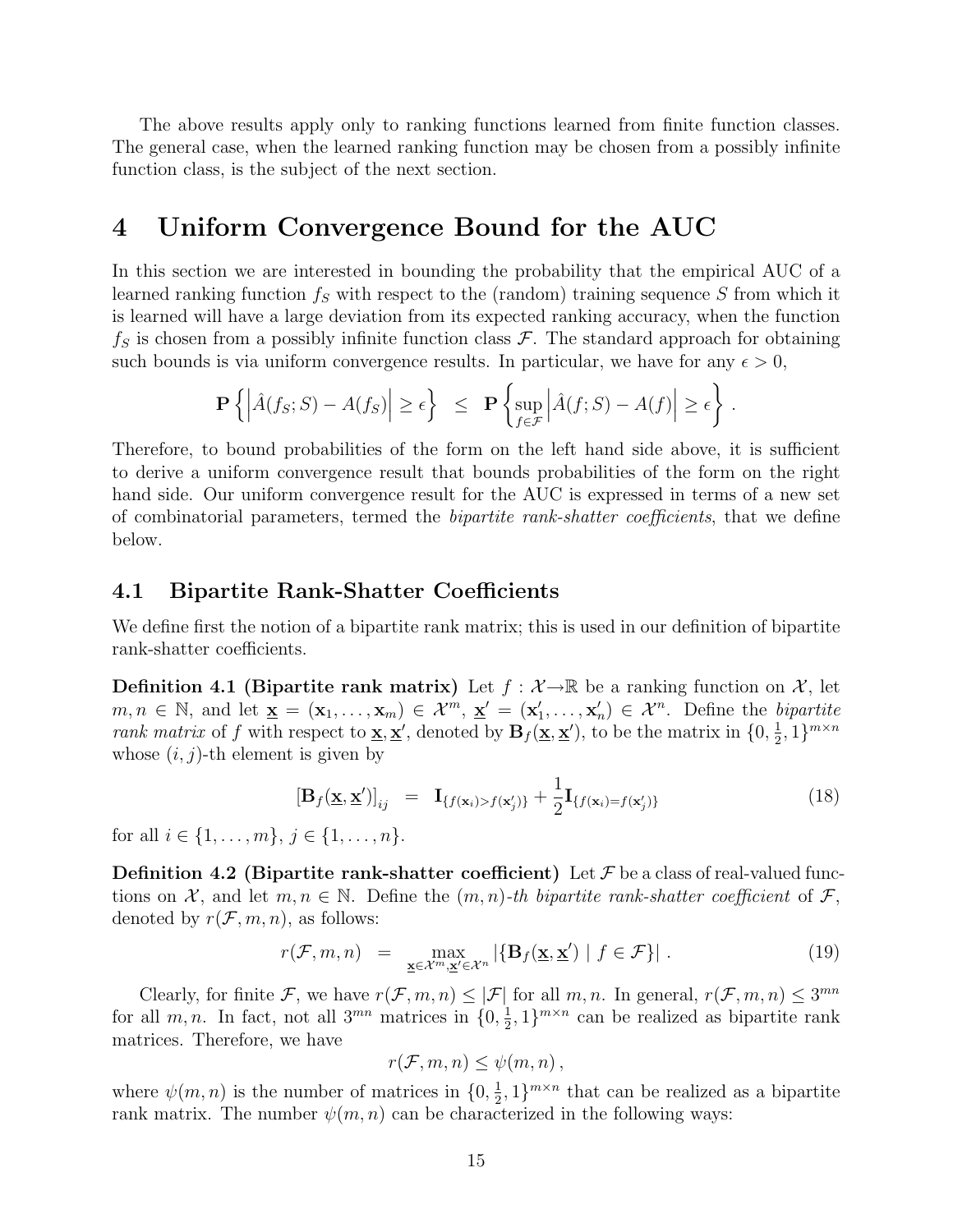| $\begin{bmatrix} 1 & 0 \\ 0 & 1 \end{bmatrix} \, \begin{bmatrix} 1/2 & 0 \\ 0 & 1 \end{bmatrix} \, \begin{bmatrix} 1 & 1/2 \\ 0 & 1 \end{bmatrix} \, \begin{bmatrix} 1 & 0 \\ 0 & 1/2 \end{bmatrix} \, \begin{bmatrix} 1/2 & 1/2 \\ 1/2 & 1 \end{bmatrix} \, \begin{bmatrix} 1/2 & 0 \\ 0 & 1/2 \end{bmatrix} \, \begin{bmatrix} 1/2 & 0 \\ 1/2 & 1 \end{bmatrix} \, \begin{bmatrix} 1 & 1/2 \\ 0 & 1/2 \end{b$       |  |  |
|-----------------------------------------------------------------------------------------------------------------------------------------------------------------------------------------------------------------------------------------------------------------------------------------------------------------------------------------------------------------------------------------------------------------------|--|--|
| $\begin{bmatrix} 0 & 1 \\ 1 & 0 \end{bmatrix} \, \begin{bmatrix} 1/2 & 1 \\ 1 & 0 \end{bmatrix} \, \begin{bmatrix} 0 & 1/2 \\ 1 & 0 \end{bmatrix} \, \begin{bmatrix} 0 & 1 \\ 1 & 1/2 \end{bmatrix} \, \begin{bmatrix} 0 & 1 \\ 1/2 & 0 \end{bmatrix} \, \begin{bmatrix} 1/2 & 1/2 \\ 1 & 0 \end{bmatrix} \, \begin{bmatrix} 1/2 & 1 \\ 1 & 1/2 \end{bmatrix} \, \begin{bmatrix} 1/2 & 1 \\ 1/2 & 0 \end{bmatrix} \,$ |  |  |

<span id="page-15-0"></span>Table 2: Sub-matrices that cannot appear in a bipartite rank matrix.

**Theorem 4.3** Let  $\psi(m,n)$  be the number of matrices in  $\{0, \frac{1}{2}\}$  $\frac{1}{2}$ , 1}<sup>*m*×*n*</sup> that can be realized as a bipartite rank matrix  $\mathbf{B}_f(\mathbf{x}, \mathbf{x}')$  for some  $f : \mathcal{X} \to \mathbb{R}, \mathbf{x} \in \mathcal{X}^m, \mathbf{x}' \in \mathcal{X}^n$ . Then

- 1.  $\psi(m,n)$  is equal to the number of complete mixed acyclic  $(m,n)$ -bipartite graphs (where a mixed graph is one which may contain both directed and undirected edges, and where we define a cycle in such a graph as a cycle that contains at least one directed edge and in which all directed edges have the same directionality along the cycle).
- 2.  $\psi(m,n)$  is equal to the number of matrices in  $\{0,\frac{1}{2}\}$  $\frac{1}{2}$ , 1}<sup>*m*×*n*</sup> that do not contain a sub-matrix of any of the forms shown in Table [4.1.](#page-15-0)

Proof:

Part 1. Let  $\mathcal{G}(m,n)$  denote the set of all complete mixed  $(m,n)$ -bipartite graphs. Clearly,  $|\mathcal{G}(m, n)| = 3^{mn}$ , since there are mn edges and three possibilities for each edge. Let V =  $\{v_1, \ldots, v_m\}, V' = \{v'_1, \ldots, v'_n\}$  be sets of m and n vertices respectively, and for any matrix  $\mathbf{B} = [b_{ij}] \in \{0, \frac{1}{2}$  $\frac{1}{2}$ , 1}<sup>*m*×*n*</sup>, let  $E(\mathbf{B})$  denote the set of edges between V and V' given by  $E({\bf B})=\{(v_i\leftarrow \tilde{v}'_j) \,\,|\,\, b_{ij}=1\}\cup \{(v_i\rightarrow v'_j) \,\,|\,\, b_{ij}=0\}\cup \{(v_i\rightarrow v'_j) \,\,|\,\, b_{ij}=\frac{1}{2}$  $\frac{1}{2}$ . Define the mapping  $G: \{0, \frac{1}{2}\}$  $\frac{1}{2}, 1\}^{m \times n} \rightarrow \mathcal{G}(m, n)$  as follows:

$$
G(\mathbf{B}) = (V \cup V', E(\mathbf{B})).
$$

Then clearly, G is a bijection that puts the sets  $\{0, \frac{1}{2}\}$  $\frac{1}{2}$ , 1}<sup>*m*×*n*</sup> and  $\mathcal{G}(m, n)$  into one-to-one correspondence. We show that a matrix  $\mathbf{B} \in \{0, \frac{1}{2}\}$  $(\frac{1}{2}, 1)^{m \times n}$  can be realized as a bipartite rank matrix if and only if the corresponding bipartite graph  $G(\mathbf{B}) \in \mathcal{G}(m, n)$  is acyclic.

First suppose  $\mathbf{B} = \mathbf{B}_f(\underline{\mathbf{x}}, \underline{\mathbf{x}}')$  for some  $f : \mathcal{X} \to \mathbb{R}, \underline{\mathbf{x}} \in \mathcal{X}^m, \underline{\mathbf{x}}' \in \mathcal{X}^n$ , and let if possible  $G(\mathbf{B})$  contain a cycle, say

$$
(v_{i_1} \leftarrow v'_{j_1} - v_{i_2} - v'_{j_2} - \ldots - v_{i_k} - v'_{j_k} - v_{i_1}).
$$

Then, from the definition of a bipartite rank matrix, we get

$$
f(\mathbf{x}_{i_1}) < f(\mathbf{x}'_{j_1}) = f(\mathbf{x}_{i_2}) = f(\mathbf{x}'_{j_2}) = \ldots = f(\mathbf{x}_{i_k}) = f(\mathbf{x}'_{j_k}) = f(\mathbf{x}_{i_1}),
$$

which is a contradiction.

To prove the other direction, let  $\mathbf{B} \in \{0, \frac{1}{2}\}$  $\frac{1}{2}$ , 1}<sup>*m*×*n*</sup> be such that  $G(\mathbf{B})$  is acyclic. Let  $G'(\mathbf{B})$  denote the directed graph obtained by collapsing together vertices in  $G(\mathbf{B})$  that are connected by an undirected edge. Then it is easily verified that  $G'(\mathbf{B})$  does not contain any directed cycles, and therefore there exists a complete order on the vertices of  $G'(\mathbf{B})$  that is consistent with the partial order defined by the edges of  $G'(\mathbf{B})$  [\[CLRS01,](#page-31-4) topological sorting; see, for example, Section 22.4. This implies a unique order on the vertices of  $G(\mathbf{B})$  (in which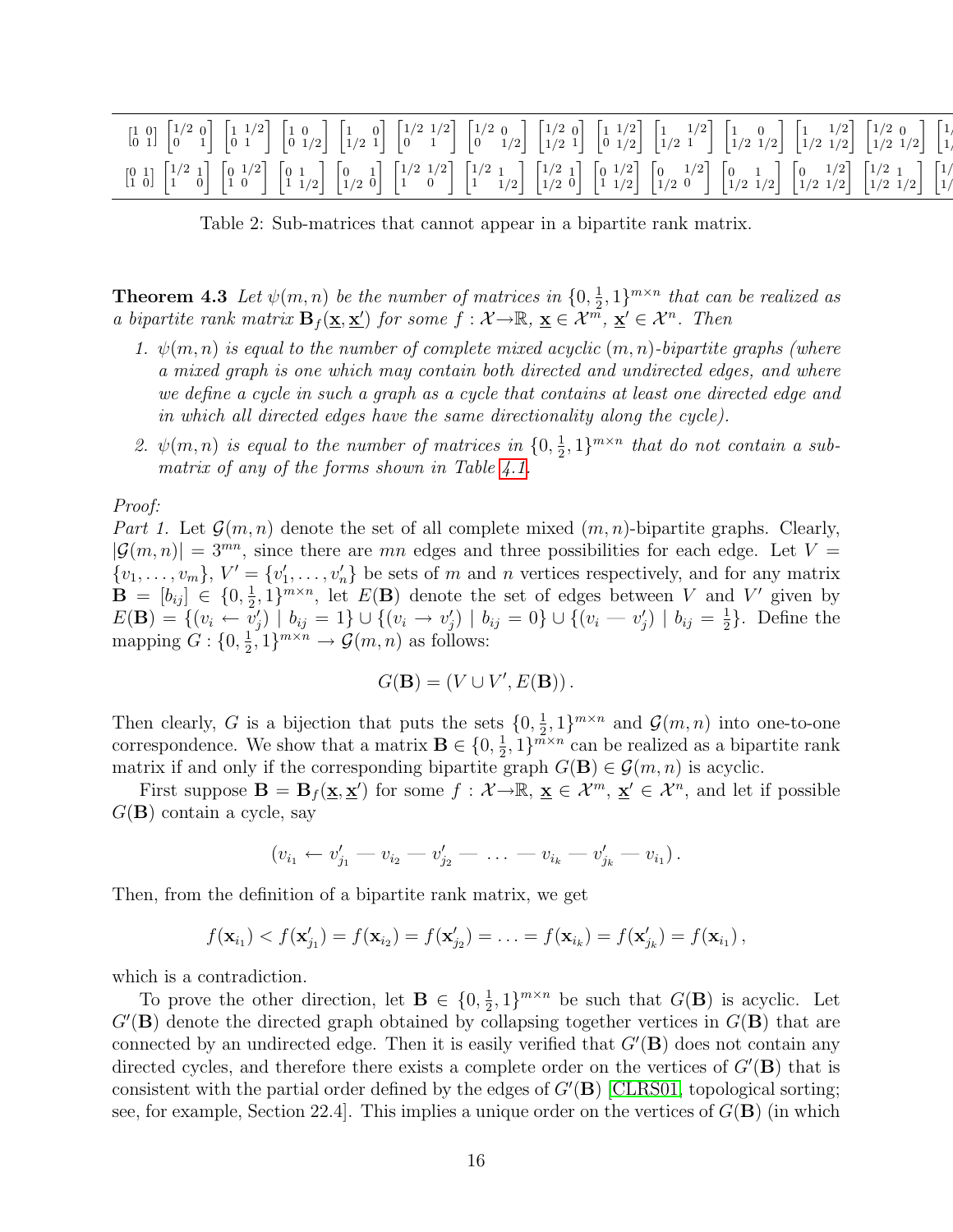vertices connected by undirected edges are assigned the same position in the ordering). For any  $\underline{\mathbf{x}} \in \mathcal{X}^m$ ,  $\underline{\mathbf{x}}' \in \mathcal{X}^n$ , identifying  $\underline{\mathbf{x}}, \underline{\mathbf{x}}'$  with the vertex sets  $V, V'$  of  $G(\mathbf{B})$  therefore gives a unique order on  $\mathbf{x}_1,\ldots,\mathbf{x}_m,\mathbf{x}'_1,\ldots,\mathbf{x}'_n$ . It can be verified that defining  $f: \mathcal{X} \rightarrow \mathbb{R}$  such that it respects this order then gives  $\mathbf{B} = \mathbf{B}_f(\mathbf{x}, \mathbf{x}')$ .

Part 2. Consider again the bijection  $G: \{0, \frac{1}{2}\}$  $\frac{1}{2}$ , 1}<sup>*m*×*n*</sup> →  $\mathcal{G}(m, n)$  defined in Part 1 above. We show that a matrix  $\mathbf{B} \in \{0, \frac{1}{2}\}$  $\frac{1}{2}$ , 1}<sup>*m*×*n*</sup> does not contain a sub-matrix of any of the forms shown in Table [4.1](#page-15-0) if and only if the corresponding bipartite graph  $G(\mathbf{B}) \in \mathcal{G}(m,n)$  is acyclic; the desired result then follows by Part 1 of the theorem.

We first note that the condition that  $\mathbf{B} \in \{0, \frac{1}{2}\}$  $(\frac{1}{2}, 1)^{m \times n}$  not contain a sub-matrix of any of the forms shown in Table [4.1](#page-15-0) is equivalent to the condition that the corresponding mixed  $(m, n)$ -bipartite graph  $G(\mathbf{B}) \in \mathcal{G}(m, n)$  not contain any 4-cycles.

Now, to prove the first direction, let  $\mathbf{B} \in \{0, \frac{1}{2}\}$  $(\frac{1}{2}, 1)^{m \times n}$  not contain a sub-matrix of any of the forms shown in Table [4.1.](#page-15-0) As noted above, this means  $G(\mathbf{B})$  does not contain any 4-cycles. Let, if possible,  $G(\mathbf{B})$  contain a cycle of length  $2k$ , say

$$
(v_{i_1} \leftarrow v'_{j_1} - v_{i_2} - v'_{j_2} - \ldots - v_{i_k} - v'_{j_k} - v_{i_1}).
$$

Now consider  $v_{i_1}, v'_{j_2}$ . Since  $G(\mathbf{B})$  is a complete bipartite graph, there must be an edge between these vertices. If  $G(\mathbf{B})$  contained the edge  $(v_{i_1} \to v'_{j_2})$ , it would contain the 4-cycle

$$
(v_{i_1} \leftarrow v'_{j_1} - v_{i_2} - v'_{j_2} \leftarrow v_{i_1}),
$$

which would be a contradiction. Similarly, if  $G(\mathbf{B})$  contained the edge  $(v_{i_1} - v'_{j_2})$ , it would contain the 4-cycle

$$
(v_{i_1} \leftarrow v'_{j_1} - v_{i_2} - v'_{j_2} - v_{i_1}),
$$

which would again be a contradiction. Therefore,  $G(\mathbf{B})$  must contain the edge  $(v_{i_1} \leftarrow v'_{j_2})$ . However, this means  $G(\mathbf{B})$  must contain a  $2(k-1)$ -cycle, namely,

$$
(v_{i_1} \leftarrow v'_{j_2} - v_{i_3} - v'_{j_3} - \ldots - v_{i_k} - v'_{j_k} - v_{i_1}).
$$

By a recursive argument, we eventually get that  $G(\mathbf{B})$  must contain a 4-cycle, which is a contradiction.

To prove the other direction, let  $\mathbf{B} \in \{0, \frac{1}{2}\}$  $\frac{1}{2}$ , 1}<sup>*m*×*n*</sup> be such that  $G(\mathbf{B})$  is acyclic. Then it follows trivially that  $G(\mathbf{B})$  does not contain a 4-cycle, and therefore, by the above observation, B does not contain a sub-matrix of any of the forms shown in Table [4.1.](#page-15-0)

We discuss further properties of the bipartite rank-shatter coefficients in Section [4.3;](#page-17-0) we first present below our uniform convergence result in terms of these coefficients.

#### <span id="page-16-1"></span>4.2 Uniform Convergence Bound

<span id="page-16-0"></span>The following is the main result of this section:

**Theorem 4.4** Let F be a class of real-valued functions on X, and let  $y = (y_1, \ldots, y_M) \in \mathcal{Y}^M$ be any label sequence of length  $M \in \mathbb{N}$ . Let m be the number of positive labels in y, and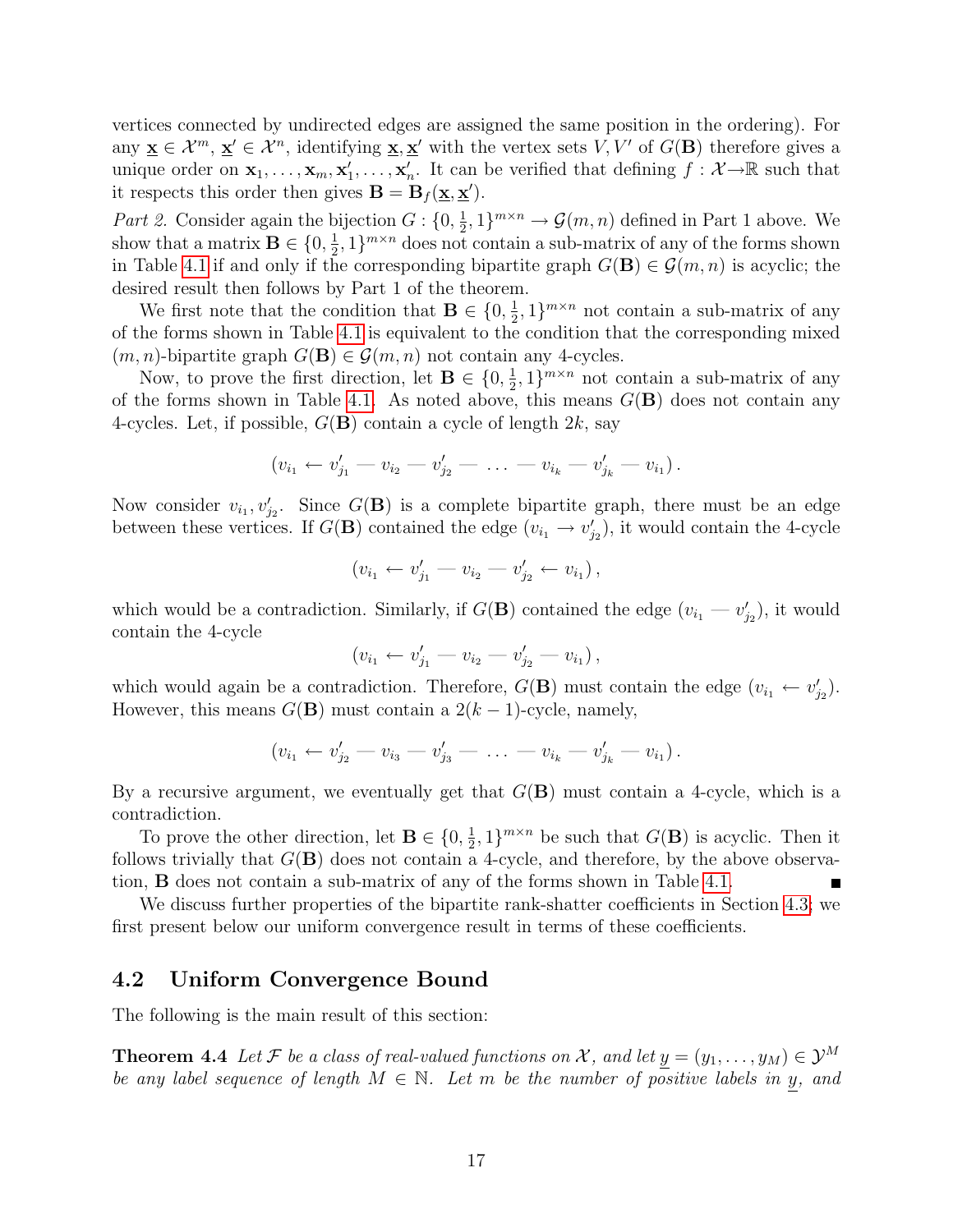$n = M - m$  the number of negative labels in y. Then for any  $\epsilon > 0$ ,

$$
\mathbf{P}_{S_X|S_Y=\underline{y}}\left\{\sup_{f\in\mathcal{F}}\left|\hat{A}(f;S)-A(f)\right|\geq\epsilon\right\}\quad\leq\quad 4\cdot r(\mathcal{F},2m,2n)\cdot e^{-mn\epsilon^2/8(m+n)}=\quad 4\cdot r(\mathcal{F},2\rho(\underline{y})M,2(1-\rho(\underline{y}))M)\cdot e^{-\rho(\underline{y})(1-\rho(\underline{y}))M\epsilon^2/8},
$$

where  $\rho(y)$  denotes the positive skew of y defined in Eq. [\(6\)](#page-6-1).

The proof is adapted from proofs of uniform convergence for the classification error rate [\[AB99,](#page-31-5) [DGL96,](#page-32-10) see, for example,]. The main difference is that since the AUC cannot be expressed as a sum of independent random variables, more powerful inequalities are required. In particular, a result of [\[Dev91\]](#page-32-11) is required to bound the variance of the AUC that appears after an application of Chebyshev's inequality; the application of this result to the AUC requires the same reasoning that was used to apply McDiarmid's inequality in deriving the large deviation result of Theorem [3.3.](#page-7-0) Similarly, McDiarmid's inequality is required in the final step of the proof where Hoeffding's inequality sufficed in the case of classification. Complete details of the proof are given in Appendix [A.](#page-25-0)

As in the case of the large deviation bound of Section [3,](#page-6-0) we note that the result of Theorem [4.4](#page-16-0) can be strengthened so that the conditioning is only on the numbers m and n of positive and negative labels, and not on the specific label vector y. From Theorem [4.4,](#page-16-0) we can derive a confidence interval interpretation of the bound as follows:

<span id="page-17-1"></span>**Corollary 4.5** Let F be a class of real-valued functions on X, and let  $y = (y_1, \ldots, y_M) \in \mathcal{Y}^M$ be any label sequence of length  $M \in \mathbb{N}$ . Let m be the number of positive labels in y, and  $n = M - m$  the number of negative labels in y. Then for any  $0 < \delta \leq 1$ ,

$$
\mathbf{P}_{S_X|S_Y=\underline{y}}\left\{\sup_{f\in\mathcal{F}}\left|\hat{A}(f;S)-A(f)\right|\geq \sqrt{\frac{8(m+n)\left(\ln r(\mathcal{F},2m,2n)+\ln\left(\frac{4}{\delta}\right)\right)}{mn}}\right\}\ \leq\ \delta\,.
$$

*Proof:* This follows directly from Theorem [4.4](#page-16-0) by setting  $4 \cdot r(\mathcal{F}, 2m, 2n) \cdot e^{-mn\epsilon^2/8(m+n)} = \delta$ and solving for  $\epsilon$ .

Again, as in the case of the large deviation bound, the confidence interval above can be generalized to remove the conditioning on the label vector completely:

**Theorem 4.6** Let F be a class of real-valued functions on X, and let  $M \in \mathbb{N}$ . Then for any  $0 < \delta \leq 1$ ,

$$
\mathbf{P}_{S\sim \mathcal{D}^M}\left\{\sup_{f\in \mathcal{F}}\left|\hat{A}(f;S)-A(f)\right|\geq \sqrt{\frac{8\left(\ln r\left(\mathcal{F},\ 2\rho(S_Y)M,\ 2(1-\rho(S_Y))M\right)+\ln\left(\frac{4}{\delta}\right)\right)}{\rho(S_Y)(1-\rho(S_Y))M}}\right\}\;\;\leq \;\; \delta\,.
$$

### <span id="page-17-0"></span>4.3 Properties of Bipartite Rank-Shatter Coefficients

As discussed in Section [4.1,](#page-14-1) we have  $r(\mathcal{F}, m, n) \leq \psi(m, n)$ , where  $\psi(m, n)$  is the number of matrices in  $\{0, \frac{1}{2}\}$  $\frac{1}{2}$ , 1}<sup>*m*×*n*</sup> that can be realized as a bipartite rank matrix. The number  $\psi(m, n)$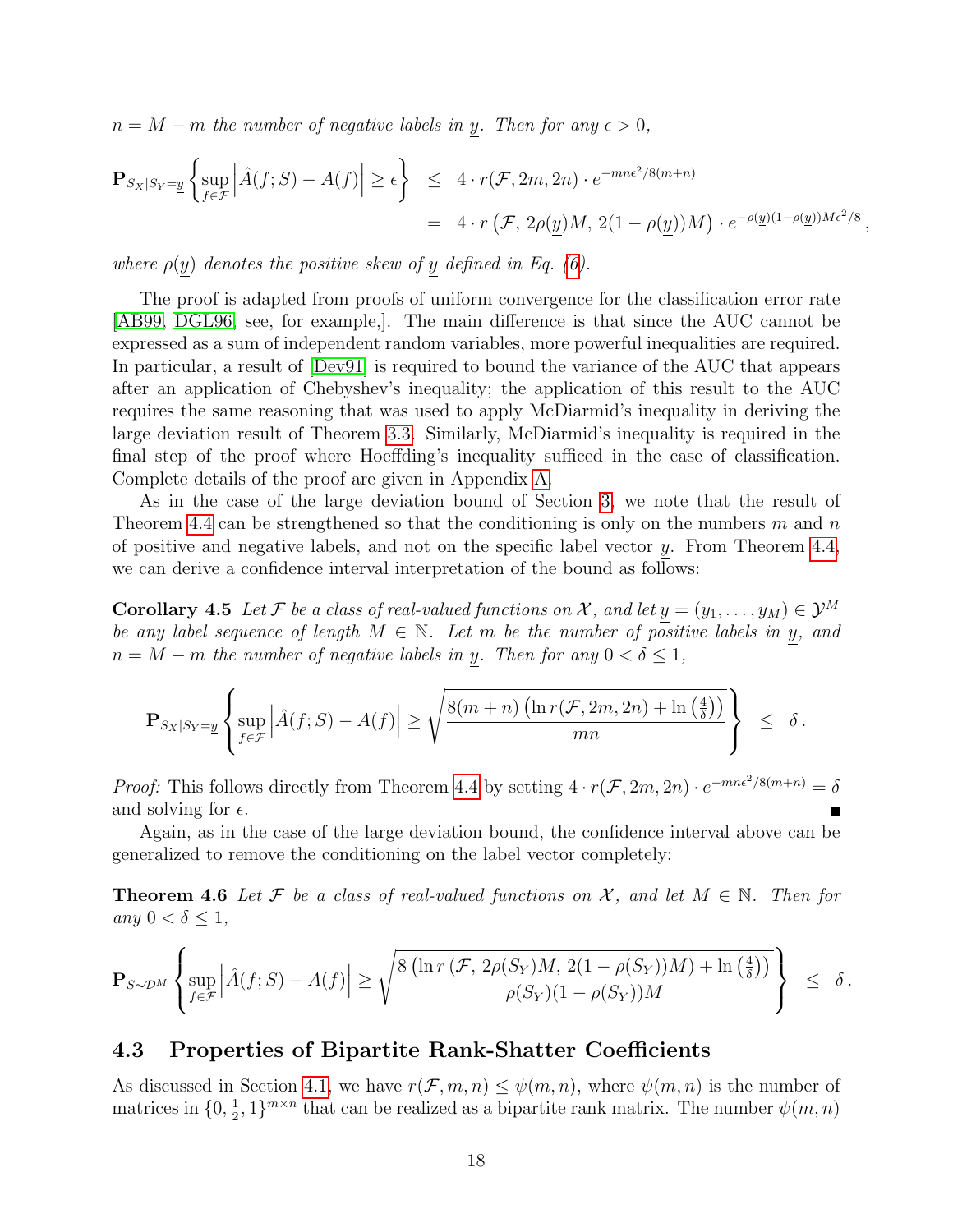is strictly smaller than  $3^{mn}$ ; indeed,  $\psi(m,n) = O(e^{(m+n)(\ln(m+n)+1)})$ . (To see this, note that the number of distinct bipartite rank matrices of size  $m \times n$  is bounded above by the total number of permutations of  $(m + n)$  objects, allowing for objects to be placed at the same position. This number is equal to  $(m+n)! 2^{(m+n-1)} = O(e^{(m+n)(\ln(m+n)+1)})$ . Nevertheless,  $\psi(m,n)$  is still very large; in particular,  $\psi(m,n) \geq 3^{\max(m,n)}$ . (To see this, note that choosing any column vector in  $\{0, \frac{1}{2}\}$  $\frac{1}{2}$ , 1}<sup>*m*</sup> and replicating it along the *n* columns or choosing any row vector in  $\{0, \frac{1}{2}\}$  $\frac{1}{2}$ , 1 $\}$ <sup>n</sup> and replicating it along the *m* rows results in a matrix that does not contain a sub-matrix of any of the forms shown in Table [4.1.](#page-15-0) The conclusion then follows from Theorem [4.3](#page-14-2) (Part 2).)

For the bound of Theorem [4.4](#page-16-0) to be meaningful, one needs an upper bound on  $r(\mathcal{F}, m, n)$ that is at least slightly smaller than  $e^{mn/8(m+n)}$ . Below we provide one method for deriving upper bounds on  $r(\mathcal{F}, m, n)$ ; taking  $\mathcal{Y}^* = \{-1, 0, +1\}$ , we extend slightly the standard VCdimension related shatter coefficients studied in binary classification to  $\mathcal{Y}^*$ -valued function classes, and then derive an upper bound on the bipartite rank-shatter coefficients  $r(\mathcal{F}, m, n)$ of a class of ranking functions  $\mathcal F$  in terms of the shatter coefficients of a class of  $\mathcal Y^*$ -valued functions derived from  $\mathcal{F}$ .

**Definition 4.7 (Shatter coefficient)** Let  $\mathcal{Y}^* = \{-1, 0, +1\}$ , and let  $\mathcal{H}$  be a class of  $\mathcal{Y}^*$ valued functions on X. Let  $N \in \mathbb{N}$ . Define the N-th shatter coefficient of H, denoted by  $s(\mathcal{H}, N)$ , as follows:

$$
s(\mathcal{H}, N) = \max_{\mathbf{x} \in \mathcal{X}^N} \left| \left\{ \left( h(\mathbf{x}_1), \ldots, h(\mathbf{x}_N) \right) \mid h \in \mathcal{H} \right\} \right|.
$$

Clearly,  $s(\mathcal{H}, N) \leq 3^N$  for all N. Next we define a series of  $\mathcal{Y}^*$ -valued function classes derived from a given ranking function class. Only the second function class is used in this section; the other two are needed in Section [4.4.](#page-21-0) Note that we take

$$
sign(u) = \begin{cases} +1 & \text{if } u > 0 \\ 0 & \text{if } u = 0 \\ -1 & \text{if } u < 0 \end{cases}
$$

**Definition 4.8 (Function classes)** Let  $\mathcal F$  be a class of real-valued functions on  $\mathcal X$ . Define the following classes of  $\mathcal{Y}^*$ -valued functions derived from  $\mathcal{F}$ :

1. 
$$
\bar{\mathcal{F}} = \{\bar{f} : \mathcal{X} \to \mathcal{Y}^* \mid \bar{f}(\mathbf{x}) = \text{sign}(f(\mathbf{x})) \text{ for some } f \in \mathcal{F}\}
$$
 (20)

<span id="page-18-0"></span>2. 
$$
\tilde{\mathcal{F}} = \{\tilde{f} : \mathcal{X} \times \mathcal{X} \to \mathcal{Y}^* \mid \tilde{f}(\mathbf{x}, \mathbf{x}') = \text{sign}(f(\mathbf{x}) - f(\mathbf{x}')) \text{ for some } f \in \mathcal{F}\}
$$
 (21)

3. 
$$
\check{\mathcal{F}} = \{\check{f}_\mathbf{z} : \mathcal{X} \to \mathcal{Y}^* \mid \check{f}_\mathbf{z}(\mathbf{x}) = \text{sign}(f(\mathbf{x}) - f(\mathbf{z})) \text{ for some } f \in \mathcal{F}, \mathbf{z} \in \mathcal{X}\}
$$
 (22)

The following result gives an upper bound on the bipartite rank-shatter coefficients of a class of ranking functions  $\mathcal F$  in terms of the standard shatter coefficients of  $\mathcal F$ :

<span id="page-18-1"></span>**Theorem 4.9** Let  $\mathcal F$  be a class of real-valued functions on  $\mathcal X$ , and let  $\tilde{\mathcal F}$  be the class of  $\mathcal{Y}^*$ -valued functions on  $\mathcal{X} \times \mathcal{X}$  defined by Eq. [\(21\)](#page-18-0). Then for all  $m, n \in \mathbb{N}$ ,

$$
r(\mathcal{F},m,n) \leq s(\tilde{\mathcal{F}},mn) .
$$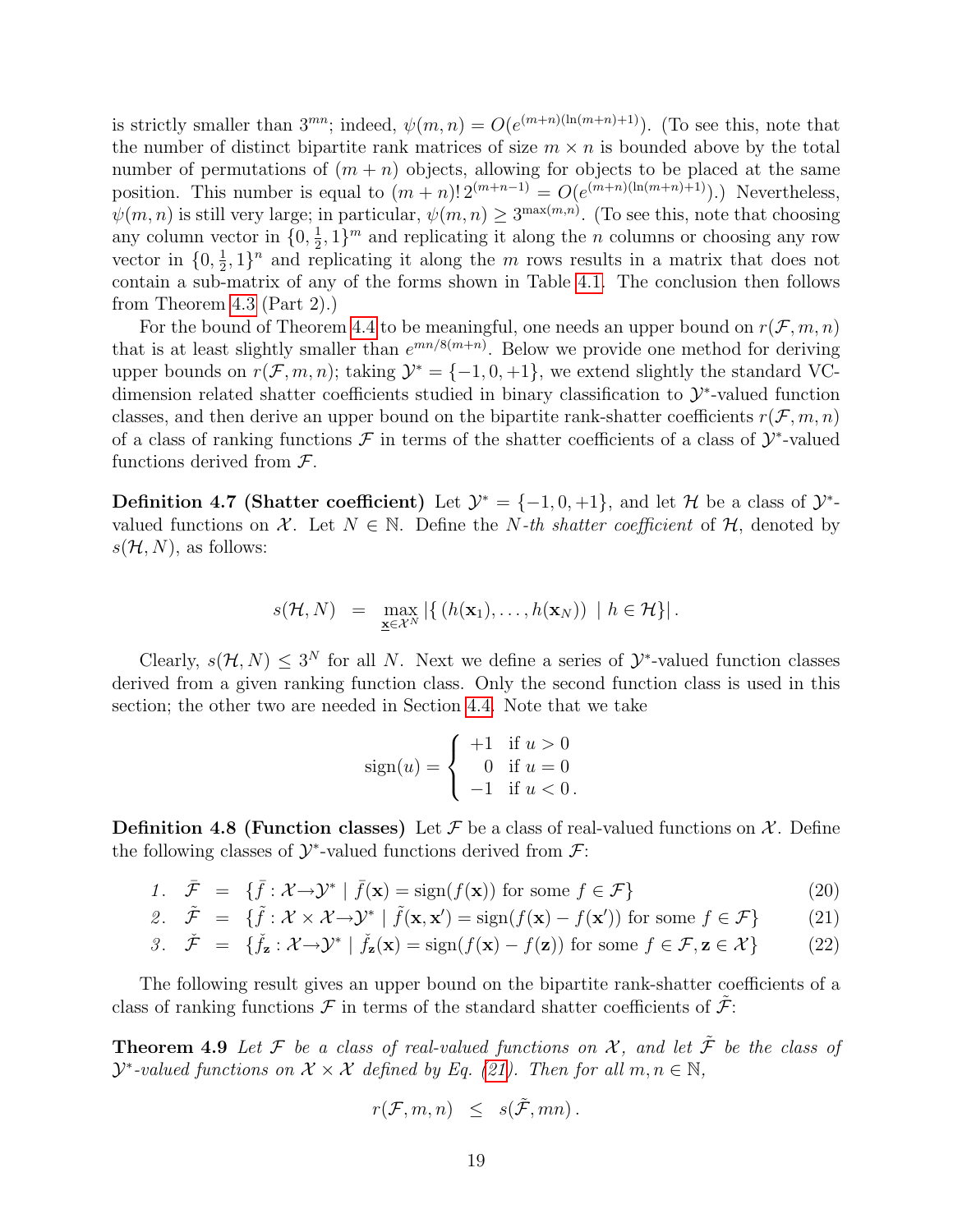*Proof:* For any  $m, n \in \mathbb{N}$ , we have<sup>[4](#page-19-0)</sup>

$$
r(\mathcal{F}, m, n) = \max_{\mathbf{x} \in \mathcal{X}^m, \mathbf{x}' \in \mathcal{X}^n} \left| \left\{ \left[ \mathbf{I}_{\{f(\mathbf{x}_i) > f(\mathbf{x}'_j)\}} + \frac{1}{2} \mathbf{I}_{\{f(\mathbf{x}_i) = f(\mathbf{x}'_j)\}} \right] \middle| f \in \mathcal{F} \right\} \right|
$$
\n
$$
= \max_{\mathbf{x} \in \mathcal{X}^m, \mathbf{x}' \in \mathcal{X}^n} \left| \left\{ \left[ \mathbf{I}_{\{\tilde{f}(\mathbf{x}_i, \mathbf{x}'_j) = +1\}} + \frac{1}{2} \mathbf{I}_{\{\tilde{f}(\mathbf{x}_i, \mathbf{x}'_j) = 0\}} \right] \middle| \tilde{f} \in \tilde{\mathcal{F}} \right\} \right|
$$
\n
$$
= \max_{\mathbf{x} \in \mathcal{X}^m, \mathbf{x}' \in \mathcal{X}^m} \left| \left\{ \left[ \tilde{f}(\mathbf{x}_i, \mathbf{x}'_j) \right] \middle| \tilde{f} \in \tilde{\mathcal{F}} \right\} \right|
$$
\n
$$
= \max_{\mathbf{x}, \mathbf{x}' \in \mathcal{X}^{m \times n}} \left| \left\{ \left[ \tilde{f}(\mathbf{x}_i, \mathbf{x}'_j) \right] \middle| \tilde{f} \in \tilde{\mathcal{F}} \right\} \right|
$$
\n
$$
= \max_{\mathbf{x}, \mathbf{x}' \in \mathcal{X}^{mn}} \left| \left\{ \left( \tilde{f}(\mathbf{x}_1, \mathbf{x}'_1), \dots, \tilde{f}(\mathbf{x}_{mn}, \mathbf{x}'_{mn}) \right) \middle| \tilde{f} \in \tilde{\mathcal{F}} \right\} \right|
$$
\n
$$
= s(\tilde{\mathcal{F}}, mn).
$$

Below we make use of the above result to derive polynomial upper bounds on the bipartite rank-shatter coefficients for linear and higher-order polynomial ranking functions. We note that the same method can be used to establish similar upper bounds for other algebraically well-behaved function classes.

<span id="page-19-1"></span>**Lemma 4.10** For  $d \in \mathbb{N}$ , let  $\mathcal{F}_{\text{lin}(d)}$  denote the class of linear ranking functions on  $\mathbb{R}^d$ .

$$
\mathcal{F}_{\text{lin}(d)} = \{ f : \mathbb{R}^d \to \mathbb{R} \mid f(\mathbf{x}) = \mathbf{w} \cdot \mathbf{x} + b \text{ for some } \mathbf{w} \in \mathbb{R}^d, b \in \mathbb{R} \}.
$$

Then for all  $N \in \mathbb{N}$ ,

$$
s(\tilde{\mathcal{F}}_{\text{lin}(d)}, N) \leq \left(\frac{2eN}{d}\right)^d.
$$

Proof: We have,

$$
\tilde{\mathcal{F}}_{\text{lin}(d)} = \{ \tilde{f} : \mathbb{R}^d \times \mathbb{R}^d \to \mathcal{Y}^* \mid \tilde{f}(\mathbf{x}, \mathbf{x}') = \text{sign}(\mathbf{w} \cdot (\mathbf{x} - \mathbf{x}')) \text{ for some } \mathbf{w} \in \mathbb{R}^d \}.
$$

Let  $(\mathbf{x}_1, \mathbf{x}'_1), \ldots, (\mathbf{x}_N, \mathbf{x}'_N)$  be any N points in  $\mathbb{R}^d \times \mathbb{R}^d$ , and consider the 'dual' weight space corresponding to  $\mathbf{w} \in \mathbb{R}^d$ . Each point  $(\mathbf{x}_i, \mathbf{x}'_i)$  defines a hyperplane  $(\mathbf{x}_i - \mathbf{x}'_i)$  in this space; the N points thus give rise to an arrangement of N hyperplanes in  $\mathbb{R}^d$ . It is easily seen that the number of sign patterns  $(\tilde{f}(\mathbf{x}_1, \mathbf{x}'_1), \ldots, \tilde{f}(\mathbf{x}_N, \mathbf{x}'_N))$  that can be realized by functions  $\tilde{f} \in \tilde{\mathcal{F}}_{\text{lin}(d)}$  is equal to the total number of faces of this arrangement [\[Mat02\]](#page-32-12), which is at most [\[Buc43\]](#page-31-6)

$$
\sum_{k=0}^d \sum_{i=d-k}^d \binom{i}{d-k} \binom{N}{i} = \sum_{i=0}^d 2^i \binom{N}{i} \le \left(\frac{2eN}{d}\right)^d.
$$

<span id="page-19-2"></span>Since the N points were arbitrary, the result follows.

<span id="page-19-0"></span><sup>&</sup>lt;sup>4</sup>We use the notation  $[a_{ij}]$  to denote a matrix whose  $(i, j)$ <sup>th</sup> element is  $a_{ij}$ . The dimensions of such a matrix should be clear from context.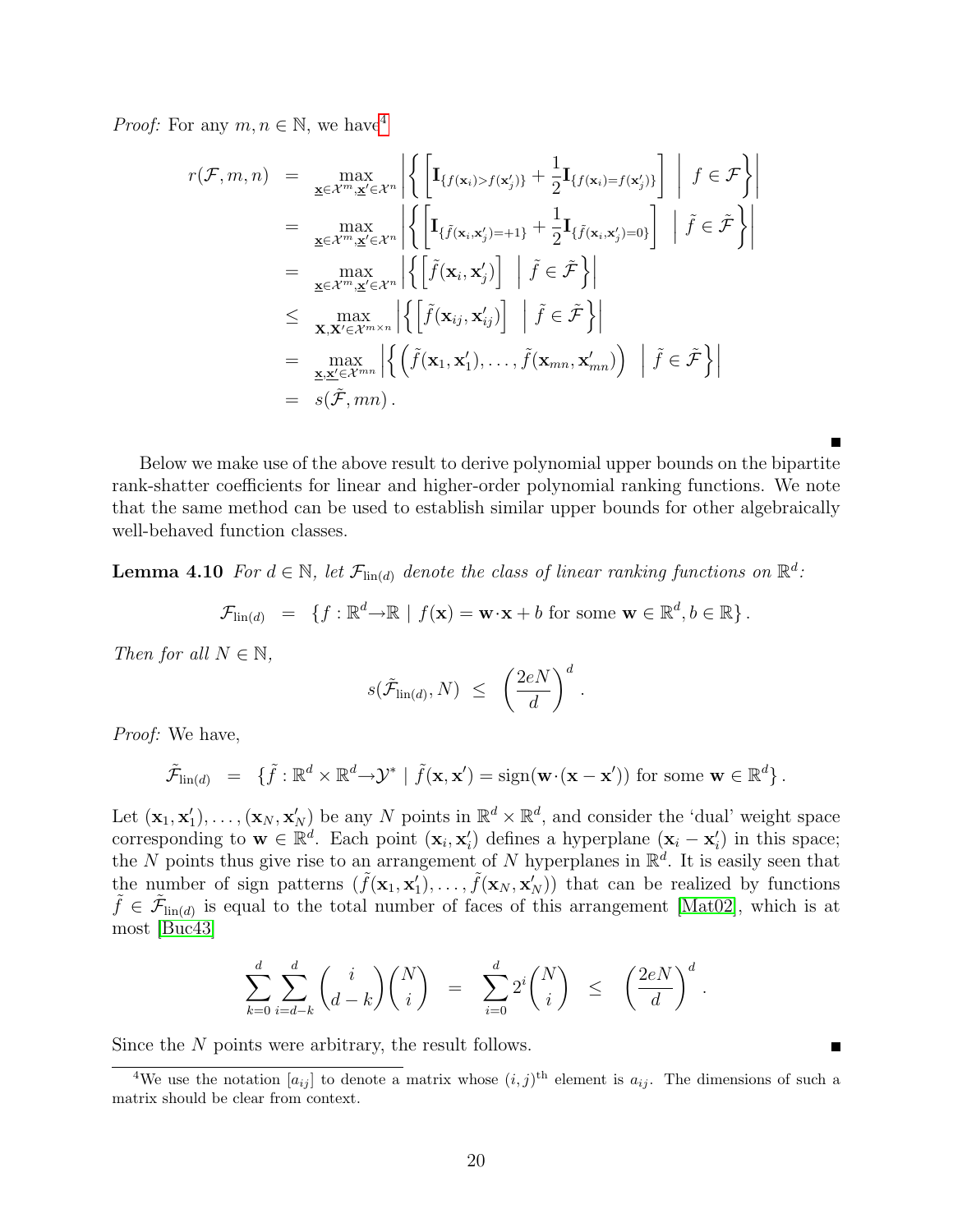**Theorem 4.11** For  $d \in \mathbb{N}$ , let  $\mathcal{F}_{\text{lin}(d)}$  denote the class of linear ranking functions on  $\mathbb{R}^d$ (defined in Lemma [4.10](#page-19-1) above). Then for all  $m, n \in \mathbb{N}$ ,

$$
r(\mathcal{F}_{\text{lin}(d)}, m, n) \leq \left(\frac{2emn}{d}\right)^d.
$$

<span id="page-20-1"></span>Proof: This follows immediately from Lemma [4.10](#page-19-1) and Theorem [4.9.](#page-18-1)

**Lemma 4.12** For  $d, q \in \mathbb{N}$ , let  $\mathcal{F}_{poly(d,q)}$  denote the class of polynomial ranking functions on  $\mathbb{R}^d$  with degree less than or equal to q. Then for all  $N \in \mathbb{N}$ ,

$$
s(\tilde{\mathcal{F}}_{\text{poly}(d,q)}, N) \leq \left(\frac{2eN}{C(d,q)}\right)^{C(d,q)},
$$

where

<span id="page-20-0"></span>
$$
C(d,q) = \sum_{i=1}^{q} \left( \binom{d}{i} \sum_{j=1}^{q} \binom{j-1}{i-1} \right).
$$
 (23)

Proof: We have,

$$
\tilde{\mathcal{F}}_{\text{poly}(d,q)} = \{ \tilde{f} : \mathbb{R}^d \times \mathbb{R}^d \to \mathcal{Y}^* \mid \tilde{f}(\mathbf{x}, \mathbf{x}') = \text{sign}(f(\mathbf{x}) - f(\mathbf{x}')) \text{ for some } f \in \mathcal{F}_{\text{poly}(d,q)} \}.
$$

Let  $(\mathbf{x}_1, \mathbf{x}'_1), \dots, (\mathbf{x}_N, \mathbf{x}'_N)$  be any N points in  $\mathbb{R}^d \times \mathbb{R}^d$ . For any  $f \in \mathcal{F}_{poly(d,q)}, (f(\mathbf{x})-f(\mathbf{x}'))$  is a linear combination of  $C(d, q)$  basis functions of the form  $(g_k(\mathbf{x}) - g_k(\mathbf{x}'))$ ,  $1 \leq k \leq C(d, q)$ , each  $g_k(\mathbf{x})$  being a product of 1 to q components of **x**. Denote  $\mathbf{g}(\mathbf{x}) = (g_1(\mathbf{x}), \ldots, g_{C(d,q)}(\mathbf{x})) \in$  $\mathbb{R}^{C(d,q)}$ . Then each point  $(\mathbf{x}_i, \mathbf{x}'_i)$  defines a hyperplane  $(\mathbf{g}(\mathbf{x}_i)-\mathbf{g}(\mathbf{x}'_i))$  in  $\mathbb{R}^{C(d,q)}$ ; the N points thus give rise to an arrangement of N hyperplanes in  $\mathbb{R}^{\widetilde{C}(d,q)}$ . It is easily seen that the number of sign patterns  $(\tilde{f}(\mathbf{x}_1, \mathbf{x}_1'), \dots, \tilde{f}(\mathbf{x}_N, \mathbf{x}_N'))$  that can be realized by functions  $\tilde{f} \in \tilde{\mathcal{F}}_{poly(d,q)}$  is equal to the total number of faces of this arrangement [\[Mat02\]](#page-32-12), which is at most [\[Buc43\]](#page-31-6)

$$
\left(\frac{2eN}{C(d,q)}\right)^{C(d,q)}.
$$

Since the N points were arbitrary, the result follows.

**Theorem 4.13** For  $d, q \in \mathbb{N}$ , let  $\mathcal{F}_{poly(d,q)}$  denote the class of polynomial ranking functions on  $\mathbb{R}^d$  with degree less than or equal to q. Then for all  $m, n \in \mathbb{N}$ ,

$$
r(\mathcal{F}_{poly(d,q)}, m, n) \leq \left(\frac{2emn}{C(d,q)}\right)^{C(d,q)},
$$

where  $C(d, q)$  is as defined in Eq. [\(23\)](#page-20-0).

Proof: This follows immediately from Lemma [4.12](#page-20-1) and Theorem [4.9.](#page-18-1)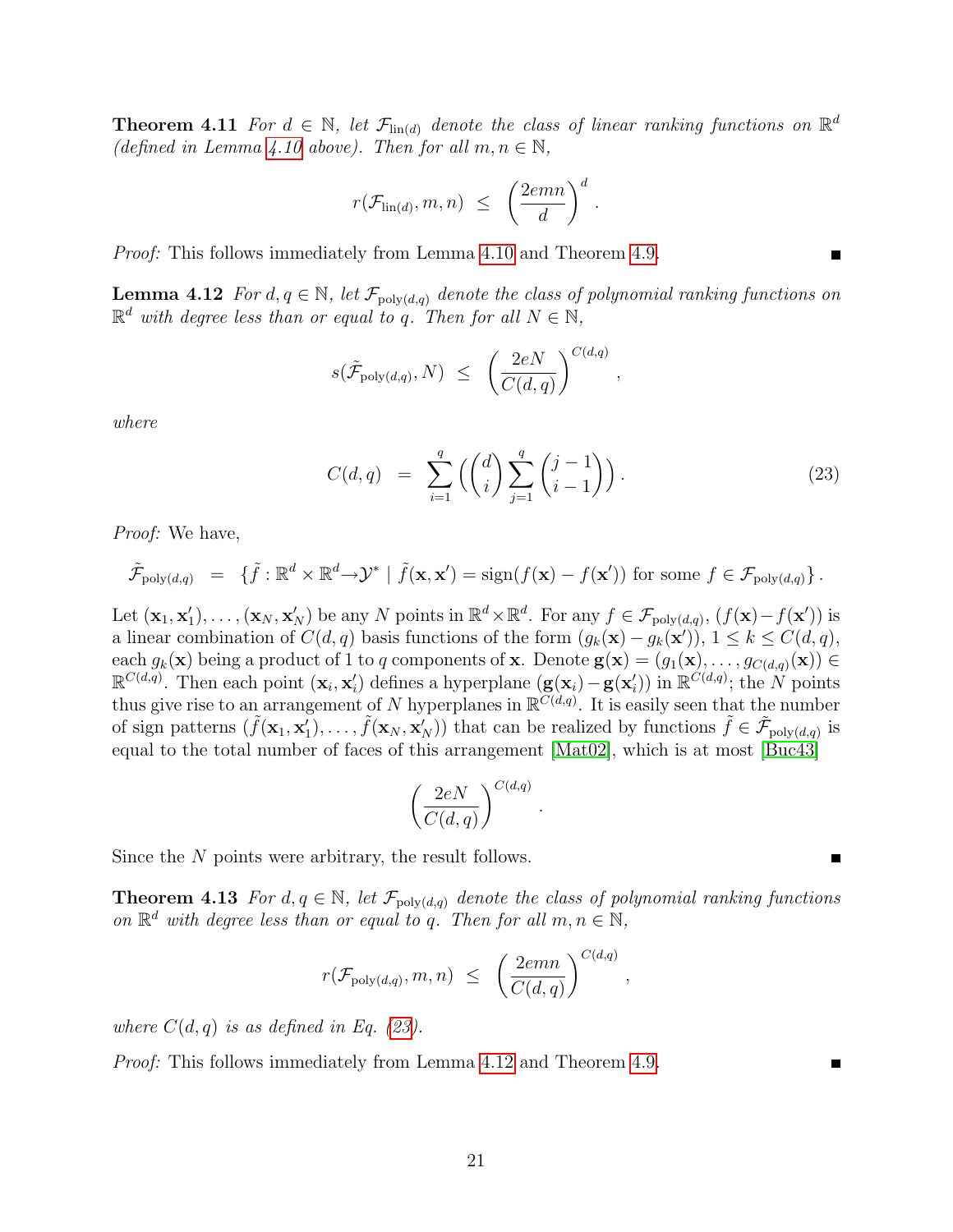### <span id="page-21-0"></span>4.4 Comparison with Uniform Convergence Bound of Freund et al.

[\[FISS03\]](#page-32-0) recently derived a uniform convergence bound for a quantity closely related to the AUC, namely the ranking loss for the bipartite ranking problem. As pointed out by [\[CM04\]](#page-31-1), the bipartite ranking loss is equal to one minus the AUC; the uniform convergence bound of [\[FISS03\]](#page-32-0) therefore implies a uniform convergence bound for the AUC.[5](#page-21-1) Although the result in [\[FISS03\]](#page-32-0) is given only for function classes considered by their RankBoost algorithm, their technique is generally applicable. We state their result below, using our notation, for the general case  $(i.e.,$  function classes not restricted to those considered by RankBoost), and then offer a comparison of our bound with theirs. As in [\[FISS03\]](#page-32-0), the result is given in the form of a confidence interval.<sup>[6](#page-21-2)</sup>

<span id="page-21-3"></span>Theorem 4.14 (Generalization of [\[FISS03\]](#page-32-0), Theorem 3) Let  $\mathcal F$  be a class of real-valued functions on X, and let  $\underline{y} = (y_1, \ldots, y_M) \in \mathcal{Y}^M$  be any label sequence of length  $M \in \mathbb{N}$ . Let m be the number of positive labels in y, and  $n = M - m$  the number of negative labels in y. Then for any  $0 < \delta \leq 1$ ,

$$
\mathbf{P}_{S_X|S_Y=\underline{y}}\Bigg\{\sup_{f\in\mathcal{F}}\Big|\hat{A}(f;S)-A(f)\Big|\geq 2\sqrt{\frac{\ln s(\check{\mathcal{F}},2m)+\ln\left(\frac{12}{\delta}\right)}{m}}+2\sqrt{\frac{\ln s(\check{\mathcal{F}},2n)+\ln\left(\frac{12}{\delta}\right)}{n}}\Bigg\}\quad\leq\quad \delta\,,
$$

where  $\check{\mathcal{F}}$  is the class of  $\mathcal{Y}^*$ -valued functions on  $\mathcal X$  defined by Eq. [\(22\)](#page-18-0).

The proof follows that of [\[FISS03\]](#page-32-0); for completeness, we give details in Appendix [B.](#page-29-0) We now compare the uniform convergence bound derived in Section [4.2](#page-16-1) with that of Freund et al. for a simple function class for which the quantities involved in both bounds (namely,  $r(\mathcal{F}, 2m, 2n)$  and  $s(\tilde{\mathcal{F}}, 2m), s(\tilde{\mathcal{F}}, 2n)$  can be characterized exactly. Specifically, consider the function class  $\mathcal{F}_{\text{lin}(1)}$  of linear ranking functions on  $\mathbb{R}$ , given by

$$
\mathcal{F}_{\text{lin}(1)} = \{ f : \mathbb{R} \to \mathbb{R} \mid f(x) = wx + b \text{ for some } w \in \mathbb{R}, b \in \mathbb{R} \}.
$$

Although  $\mathcal{F}_{\text{lin}(1)}$  is an infinite function class, it is easy to verify that  $r(\mathcal{F}_{\text{lin}(1)}, m, n) = 3$  for all  $m, n \in \mathbb{N}$ . (To see this, note that for any set of  $m + n$  distinct points in R, one can obtain exactly three different ranking behaviours with functions in  $\mathcal{F}_{lin(1)}$ : one by setting  $w > 0$ , another by setting  $w < 0$ , and the third by setting  $w = 0$ .) On the other hand,  $s(\check{\mathcal{F}}_{\text{lin}(1)}, N) = 4N + 1$  for all  $N \geq 2$ , since  $\check{\mathcal{F}}_{\text{lin}(1)} = \bar{\mathcal{F}}_{\text{lin}(1)}$  (see Eq. [\(20\)](#page-18-0)) and, as is easily verified, the number of sign patterns on  $N \geq 2$  distinct points in R that can be realized by functions in  $\bar{\mathcal{F}}_{lin(1)}$  is  $4N+1$ . We thus get from our result (Corollary [4.5\)](#page-17-1) that

$$
\mathbf{P}_{S_X|S_Y=\underline{y}}\left\{\sup_{f\in\mathcal{F}_{\text{lin}(1)}}\left|\hat{A}(f;S)-A(f)\right|\geq\sqrt{\frac{8(m+n)\left(\ln3+\ln\left(\frac{4}{\delta}\right)\right)}{mn}}\right\}\ \leq\ \delta\,,
$$

<span id="page-21-1"></span><sup>&</sup>lt;sup>5</sup>As in the AUC definition of [\[CM04\]](#page-31-1), the ranking loss defined in [\[FISS03\]](#page-32-0) does not account for ties; this is easily remedied.

<span id="page-21-2"></span><sup>6</sup>The result in [\[FISS03\]](#page-32-0) was stated in terms of the VC dimension, but the basic result can be stated in terms of shatter coefficients. Due to our AUC definition which accounts for ties, the standard shatter coefficients are replaced here with the extended shatter coefficients defined above for  $\mathcal{Y}^*$ -valued function classes.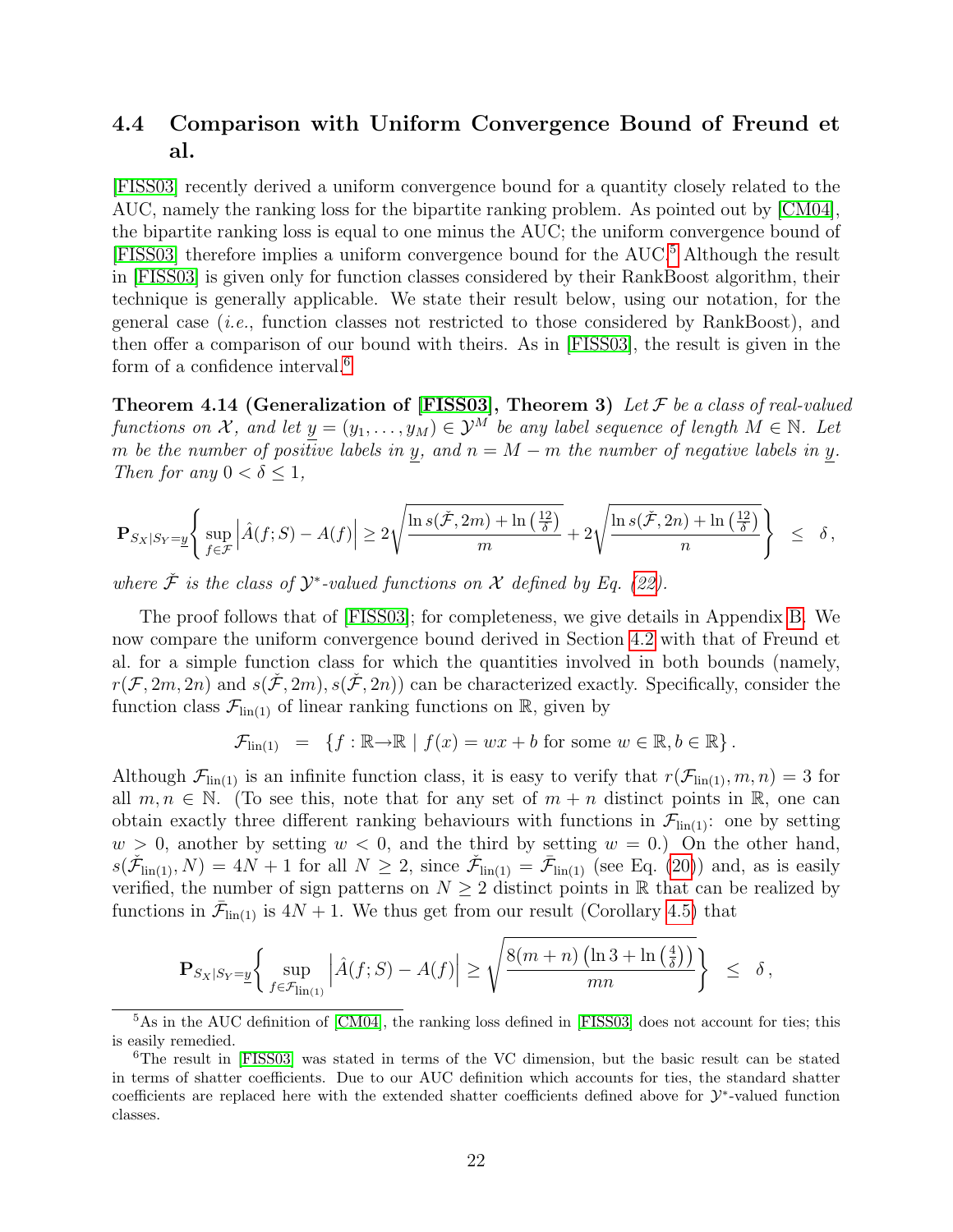and from the result of Freund et al. (Theorem [4.14\)](#page-21-3) that

$$
\mathbf{P}_{S_X|S_Y=\underline{y}}\left\{\sup_{f\in\mathcal{F}_{\text{lin}(1)}}\left|\hat{A}(f;S)-A(f)\right|\geq\right.
$$
  

$$
2\sqrt{\frac{\ln(8m+1)+\ln\left(\frac{12}{\delta}\right)}{m}}+2\sqrt{\frac{\ln(8n+1)+\ln\left(\frac{12}{\delta}\right)}{n}}\right\}\leq\delta.
$$

The above bounds are plotted in Figure [3](#page-22-0) for  $\delta = 0.01$  and various values of  $m/(m+n)$ . As can be seen, the bound provided by our result is considerably tighter.



<span id="page-22-0"></span>Figure 3: A comparison of our uniform convergence bound with that of [\[FISS03\]](#page-32-0) for the class of linear ranking functions on R. The plots are for  $\delta = 0.01$  and show how the confidence interval size  $\epsilon$  given by the two bounds varies with the sample size  $M = m + n$ , for various values of  $m/(m + n)$ . In all cases where the bounds are meaningful ( $\epsilon < 0.5$ ), our bound is tighter.

### <span id="page-22-1"></span>4.5 Correctness of Functional Shape of Bound

Although our bound seems to be tighter than the previous bound of [\[FISS03\]](#page-32-0), it is still, in general, too loose to make quantitative predictions. Nevertheless, the bound can serve as a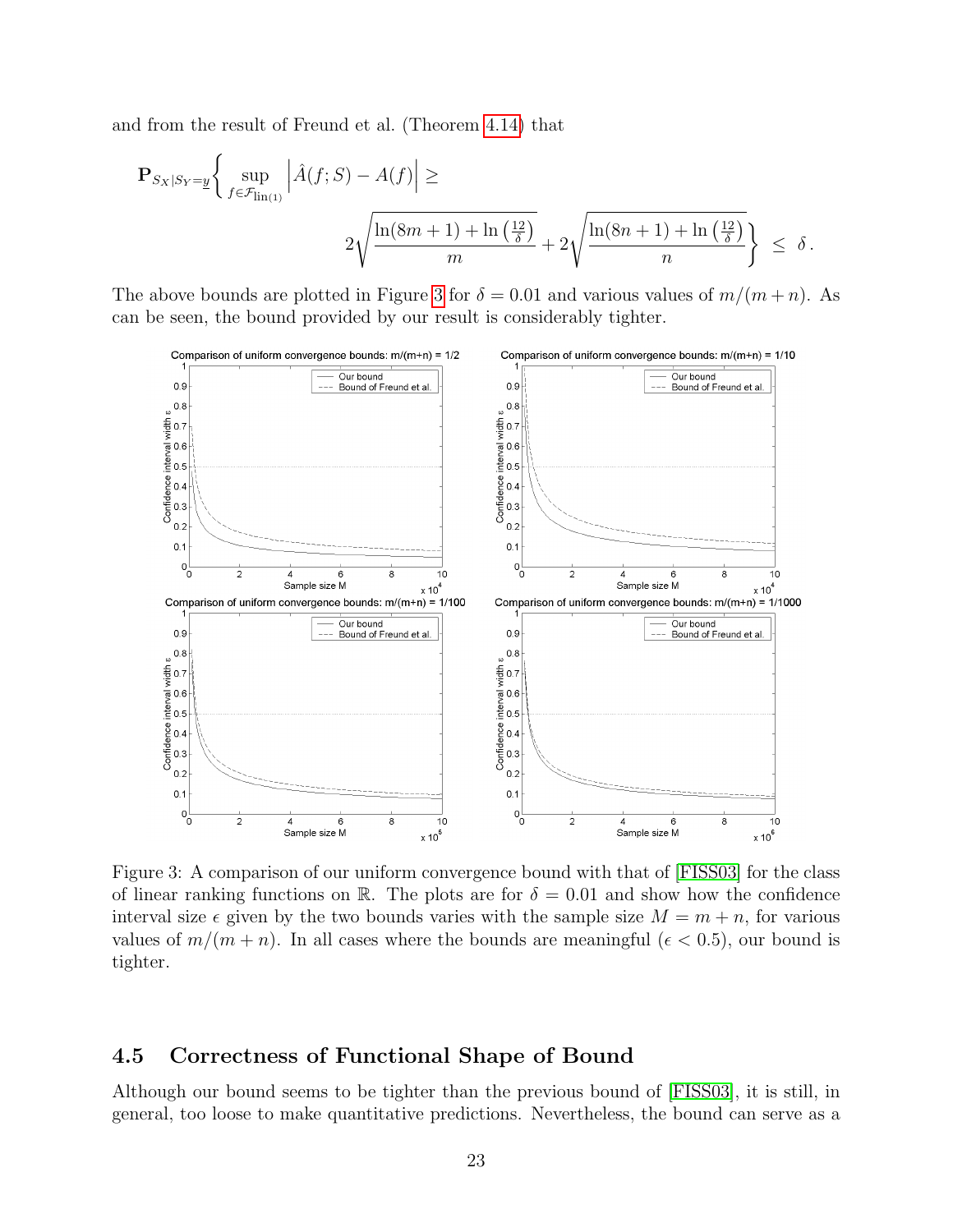useful analysis tool if it displays a correct functional dependence on the training sample size parameters  $m$  and  $n$ . In this section we give an empirical assessment of the correctness of the functional shape of our bound.

We generated data points in  $d = 16$  dimensions  $(\mathcal{X} = \mathbb{R}^{16})$  as follows. We took  $\mathcal{D}_{+1}$  and  $\mathcal{D}_{-1}$  to be mixtures of two 16-dimensional Gaussians each, where each of the elements of both the means and the (diagonal) covariances of the Gaussians were chosen randomly from a uniform distribution on the interval  $(0, 1)$ . A test sequence was generated by drawing 2500 points from  $\mathcal{D}_{+1}$  and 2500 points from  $\mathcal{D}_{-1}$ .<sup>[7](#page-23-1)</sup> Training sequences of varying sizes were then generated by drawing m points from  $\mathcal{D}_{+1}$  and n points from  $\mathcal{D}_{-1}$  for various values of m and n. For each training sequence, a linear ranking function in  $\mathcal{F}_{lin(16)}$  was learned using the RankBoost algorithm of [\[FISS03\]](#page-32-0) (the algorithm was run for  $T = 20$  rounds). The training AUC of the learned ranking function, its AUC on the independent test sequence, and the lower bound on its expected ranking accuracy obtained from our uniform convergence result (using Corollary [4.5,](#page-17-1) at a confidence level  $\delta = 0.01$ ) were then calculated. Since we do not have a means to characterize  $r(\mathcal{F}_{lin(16)}, m, n)$  exactly, we used the (loose) bound provided by Theorem [4.11](#page-19-2) in calculating the lower bound on the expected accuracy. The results, averaged over 10 trials (draws of the training sequence) for each pair of values of m and n, are shown in Figure [4.](#page-24-0) As can be seen, the shape of the bound is in correspondence with that of the test AUC, suggesting that the bound does indeed display a correct functional dependence.

# <span id="page-23-0"></span>5 Conclusion and Open Questions

We have derived geralization bounds for the area under the ROC curve (AUC), a quantity used as an evaluation criterion for the bipartite ranking problem. We have derived both a large deviation bound, which serves to bound the expected accuracy of a ranking function in terms of its empirical AUC on a test sequence, and a uniform convergence bound, which serves to bound the expected accuracy of a learned ranking function in terms of its empirical AUC on a training sequence. Both our bounds are distribution-free.

Our large deviation result for the AUC parallels the classical large deviation result for the classification error rate obtained via Hoeffding's inequality. A comparison with the large deviation result for the error rate suggests that, in the distribution-free setting, the test sample size required to obtain an  $\epsilon$ -accurate estimate of the expected accuracy of a ranking function with  $\delta$ -confidence is larger than the test sample size required to obtain a similar estimate of the expected error rate of a classification function.

Our uniform convergence bound for the AUC is expressed in terms of a new set of combinatorial parameters that we have termed the bipartite rank-shatter coefficients. These coefficients define a new measure of complexity for real-valued function classes and play the same role in our result as do the standard VC-dimension related shatter coefficients in uniform convergence results for the classification error rate.

For the case of linear ranking functions on  $\mathbb{R}$ , for which we could compute the bipartite rank-shatter coefficients exactly, we have shown that our uniform convergence bound is

<span id="page-23-1"></span><sup>7</sup>To sample points from Gaussian mixtures we made use of the NETLAB toolbox written by Ian Nabney and Christopher Bishop, available from http://www.ncrg.aston.ac.uk/netlab/.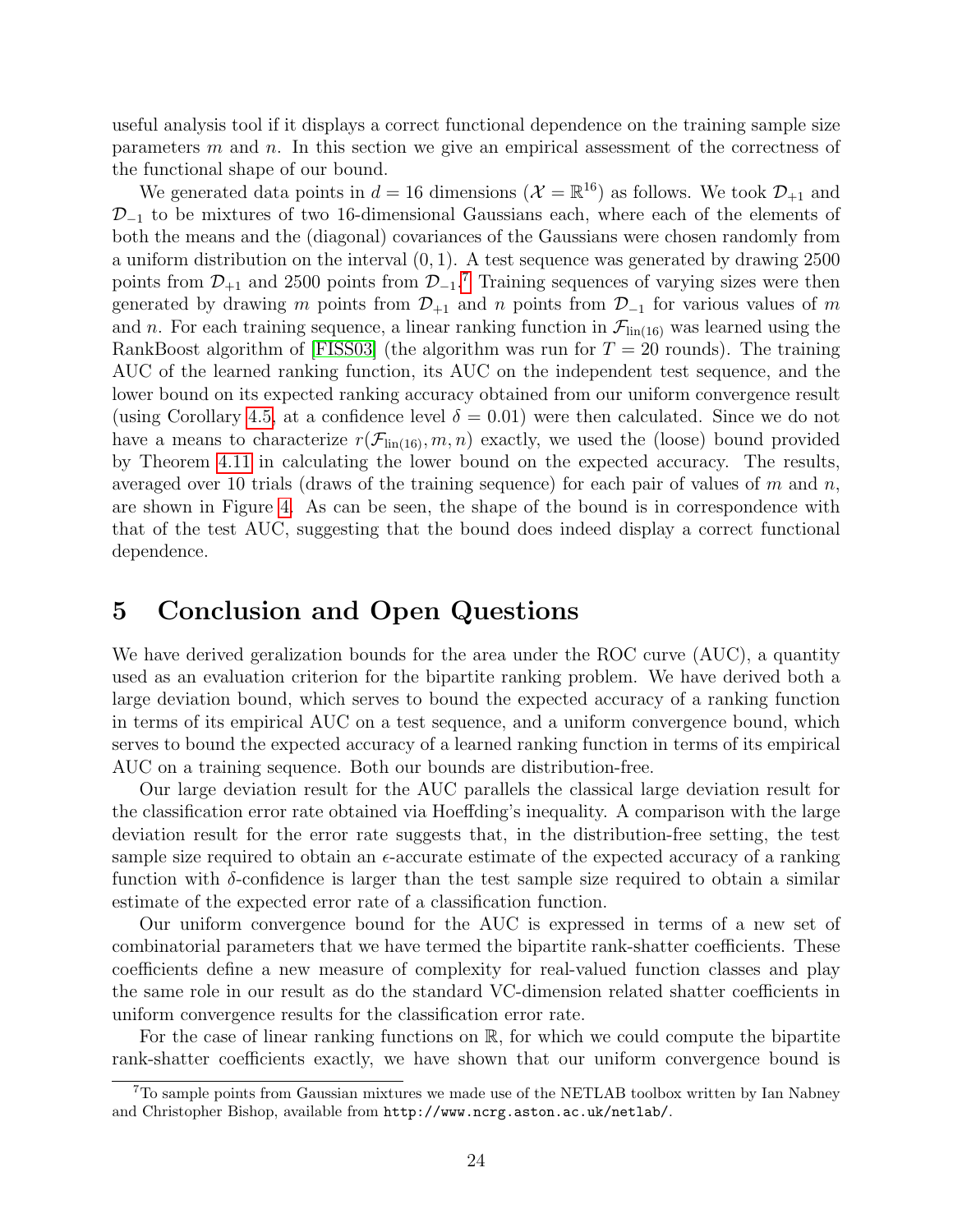

<span id="page-24-0"></span>Figure 4: The training AUC (top row), test AUC (middle row), and lower bound on expected ranking accuracy (bottom row) of linear ranking functions learned from training sequences of different sizes  $M = m + n$  (see Section [4.5\)](#page-22-1). The plots show mean values over 10 trials for each pair of values of  $m$  and  $n$ ; the error bars show standard deviations (note that there are also error bars on the values of the lower bound; these have the same size as the error bars on the training AUC, but are invisible due to the difference in scale of the plots). Although the bound is quantitatively loose, its shape is in correspondence with that of the test AUC (and therefore correct).

considerably tighter than a recent uniform convergence bound derived by [\[FISS03\]](#page-32-0), which is expressed directly in terms of standard shatter coefficients from results for classification. This suggests that the bipartite rank-shatter coefficients we have introduced may be a more appropriate complexity measure for studying the bipartite ranking problem. However, in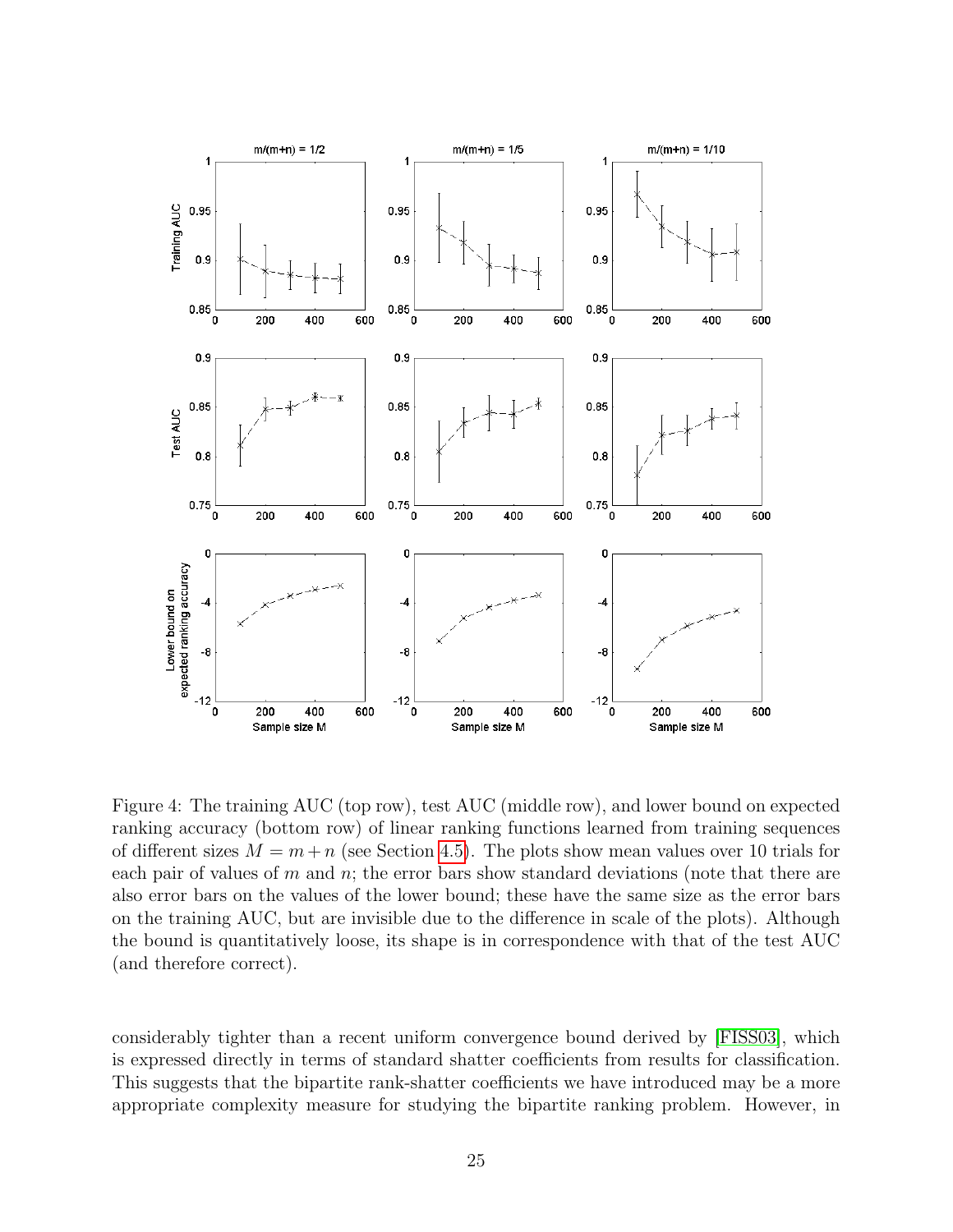order to take advantage of our results, one needs to be able to characterize these coefficients for the class of ranking functions of interest. The biggest open question that arises from our study is, for what other function classes  $\mathcal F$  can the bipartite rank-shatter coefficients  $r(\mathcal{F}, m, n)$  be characterized? We have derived in Theorem [4.9](#page-18-1) a general upper bound on the bipartite rank-shatter coefficients of a function class  $\mathcal F$  in terms of the standard shatter coefficients of the function class  $\tilde{\mathcal{F}}$  (see Eq. [\(21\)](#page-18-0)); this allows us to establish a polynomial upper bound on the bipartite rank-shatter coefficients for linear and higher-order polynomial ranking functions on  $\mathbb{R}^d$  and other algebraically well-behaved function classes. However, this upper bound is inherently loose (see proof of Theorem [4.9\)](#page-18-1). Is it possible to find tighter upper bounds on  $r(\mathcal{F}, m, n)$  than that given by Theorem [4.9?](#page-18-1)

Our study also raises several other interesting questions. First, can we establish analogous complexity measures and generalization bounds for other forms of ranking problems (i.e., other than bipartite)? Second, do there exist data-dependent bounds for ranking, analogous to existing margin bounds for classification? Finally, it also remains an open question whether tighter (or alternative) generalization bounds for the AUC can be derived using different proof techniques. Possible routes for deriving alternative bounds for the AUC could include the theory of compression bounds [\[LW86,](#page-32-13) [GHST05\]](#page-32-14).

### Acknowledgments

We would like to thank the anonymous reviewers for many useful suggestions and for pointing us to the statistical literature on ranks. We are also very grateful to an anonymous reviewer of an earlier version of part of this work for helping us identify an important mistake in our earlier results. This research was supported in part by NSF ITR grants IIS 00-85980 and IIS 00-85836 and a grant from the ONR-TRECC program.

### <span id="page-25-0"></span>A Proof of Theorem [4.4](#page-16-0)

We shall need the following result of  $[Dev91]$ , which bounds the variance of any fuction of a sample for which a single change in the sample has limited effect:

<span id="page-25-1"></span>Theorem A.1 (Devroye, 1991; Devroye et al., 1996, Theorem 9.3) Let  $X_1, \ldots, X_N$ be independent random variables with  $X_k$  taking values in a set  $A_k$  for each k. Let  $\phi$ :  $(A_1 \times \cdots \times A_N) \rightarrow \mathbb{R}$  be such that

$$
\sup_{x_i \in A_i, x'_k \in A_k} |\phi(x_1, \ldots, x_N) - \phi(x_1, \ldots, x_{k-1}, x'_k, x_{k+1}, \ldots, x_N)| \leq c_k.
$$

Then

$$
\mathbf{Var}\left\{\phi(X_1,\ldots,X_N)\right\} \ \leq \ \frac{1}{4}\sum_{k=1}^N c_k^2 \,.
$$

Proof: [of Theorem [4.4\]](#page-16-0)

The proof is adapted from proofs of uniform convergence for the classification error rate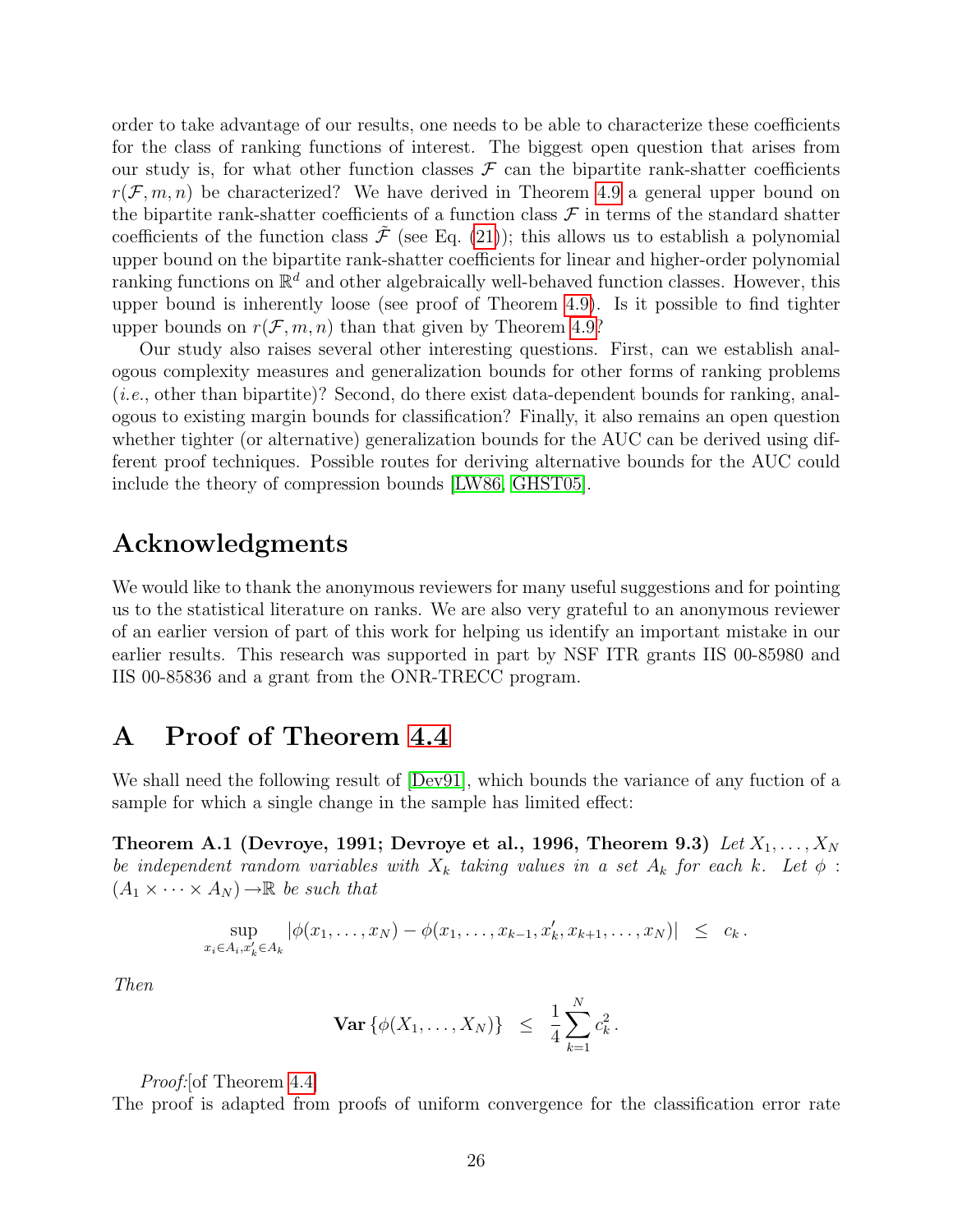given in [\[AB99,](#page-31-5) [DGL96\]](#page-32-10). It consists of four steps.

#### Step 1. Symmetrization by a ghost sample.

For each  $k \in \{1, \ldots, M\}$ , define the random variable  $\tilde{X}_k$  such that  $X_k, \tilde{X}_k$  are independent and identically distributed. Let  $\tilde{S}_X = (\tilde{X}_1, \ldots, \tilde{X}_M)$ , and denote by  $\tilde{S}$  the joint sequence  $(\tilde{S}_X, y)$ . Then for any  $\epsilon > 0$  satisfying  $mn\epsilon^2/(m+n) \geq 2$ , we have

$$
\mathbf{P}_{S_X|S_Y=\underline{y}}\left\{\sup_{f\in\mathcal{F}}\left|\hat{A}(f;S)-A(f)\right|\geq\epsilon\right\}\ \leq\ 2\mathbf{P}_{S_X\tilde{S}_X|S_Y=\underline{y}}\left\{\sup_{f\in\mathcal{F}}\left|\hat{A}(f;S)-\hat{A}(f;\tilde{S})\right|\geq\frac{\epsilon}{2}\right\}\ .
$$

To see this, let  $f_S^* \in \mathcal{F}$  be a function for which  $|\hat{A}(f_S^*;S) - A(f_S^*)| \geq \epsilon$  if such a function exists, and let  $f_S^*$  be a fixed function in  $\mathcal F$  otherwise. Then

<span id="page-26-0"></span>
$$
\mathbf{P}_{S_X \tilde{S}_X | S_Y = \underline{y}} \left\{ \sup_{f \in \mathcal{F}} \left| \hat{A}(f; S) - \hat{A}(f; \tilde{S}) \right| \ge \frac{\epsilon}{2} \right\}
$$
\n
$$
\ge \mathbf{P}_{S_X \tilde{S}_X | S_Y = \underline{y}} \left\{ \left| \hat{A}(f^*_S; S) - \hat{A}(f^*_S; \tilde{S}) \right| \ge \frac{\epsilon}{2} \right\}
$$
\n
$$
\ge \mathbf{P}_{S_X \tilde{S}_X | S_Y = \underline{y}} \left\{ \left| \hat{A}(f^*_S; S) - A(f^*_S) \right| \ge \epsilon \right\} \cap \left\{ \left| \hat{A}(f^*_S; \tilde{S}) - A(f^*_S) \right| \le \frac{\epsilon}{2} \right\} \right\}
$$
\n
$$
= \mathbf{E}_{S_X | S_Y = \underline{y}} \left\{ \mathbf{I}_{\{|\hat{A}(f^*_S; S) - A(f^*_S)| \ge \epsilon\}} \mathbf{P}_{\tilde{S}_X | S_X, S_Y = \underline{y}} \left\{ \left| \hat{A}(f^*_S; \tilde{S}) - A(f^*_S) \right| \le \frac{\epsilon}{2} \right\} \right\}. \tag{24}
$$

The conditional probability inside can be bounded using Chebyshev's inequality (and Lemma [2.2\)](#page-5-2):

$$
\mathbf{P}_{\tilde{S}_X|S_X,S_Y=\underline{y}}\left\{\left|\hat{A}(f_S^*;\tilde{S})-A(f_S^*)\right|\leq \frac{\epsilon}{2}\right\}\ \geq\ 1-\frac{\mathbf{Var}_{\tilde{S}_X|S_X,S_Y=\underline{y}}\left\{\hat{A}(f_S^*;\tilde{S})\right\}}{\epsilon^2/4}\,.
$$

Now, by the same reasoning as in the proof of Theorem [3.3,](#page-7-0) a change in the value of a single random variable  $\tilde{X}_k$  can cause a change of at most  $1/m$  in  $\hat{A}(f^*_S, \tilde{S})$  for  $k : y_k = +1$ , and a change of at most  $1/n$  for  $k : y_k = -1$ . Thus, by Theorem [A.1,](#page-25-1) we have

$$
\mathbf{Var}_{\tilde{S}_X|S_X,S_Y=\underline{y}}\left\{\hat{A}(f_S^*;\tilde{S})\right\} \ \leq \ \frac{1}{4}\left(\sum_{\{i:y_i=+1\}}\left(\frac{1}{m}\right)^2+\sum_{\{j:y_j=-1\}}\left(\frac{1}{n}\right)^2\right) \ = \ \frac{m+n}{4mn}\,.
$$

This gives

$$
\mathbf{P}_{\tilde{S}_X|S_X,S_Y=\underline{y}}\left\{\left|\hat{A}(f_S^*;\tilde{S})-A(f_S^*)\right|\leq \frac{\epsilon}{2}\right\} \geq 1-\frac{m+n}{mn\epsilon^2} \geq \frac{1}{2},
$$

whenever  $mn\epsilon^2/(m+n) \geq 2$ . Thus, from Eq. [\(24\)](#page-26-0) and the definition of  $f_S^*$ , we have

$$
\begin{split} \mathbf{P}_{S_X \tilde{S}_X | S_Y = \underline{y}} \left\{ \sup_{f \in \mathcal{F}} \left| \hat{A}(f; S) - \hat{A}(f; \tilde{S}) \right| \geq \frac{\epsilon}{2} \right\} &\geq \frac{1}{2} \mathbf{E}_{S_X | S_Y = \underline{y}} \left\{ \mathbf{I}_{\{|\hat{A}(f^*_S; S) - A(f^*_S)| \geq \epsilon\}} \right\} \\ &= \frac{1}{2} \mathbf{P}_{S_X | S_Y = \underline{y}} \left\{ \left| \hat{A}(f^*_S; S) - A(f^*_S) \right| \geq \epsilon \right\} \\ &\geq \frac{1}{2} \mathbf{P}_{S_X | S_Y = \underline{y}} \left\{ \sup_{f \in \mathcal{F}} \left| \hat{A}(f; S) - A(f) \right| \geq \epsilon \right\} . \end{split}
$$

#### Step 2. Permutations.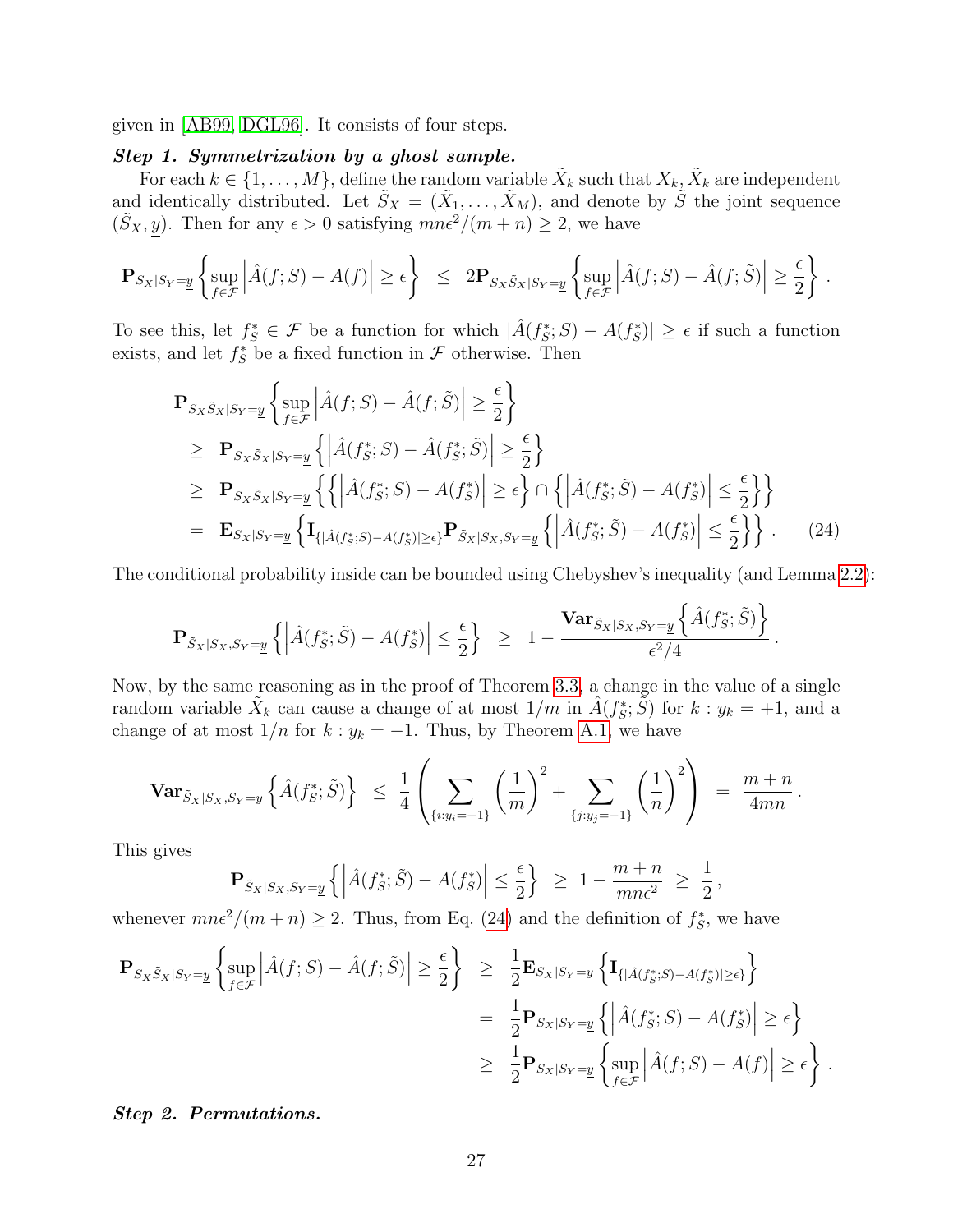Let  $\Gamma_M$  be the set of all permutations of  $\{X_1,\ldots,X_M,\tilde{X}_1,\ldots,\tilde{X}_M\}$  that swap  $X_k$  and  $\tilde{X}_k$ , for all k in some subset of  $\{1, \ldots, M\}$ . In other words, for all  $\sigma \in \Gamma_M$  and  $k \in \{1, \ldots, M\}$ , either  $\sigma(X_k) = X_k$ , in which case  $\sigma(\tilde{X}_k) = \tilde{X}_k$ , or  $\sigma(X_k) = \tilde{X}_k$ , in which case  $\sigma(\tilde{X}_k) = X_k$ . Now, define

$$
\beta_f(X_1,\ldots,X_M,\tilde{X}_1,\ldots,\tilde{X}_M) \equiv \frac{1}{mn} \sum_{\{i:y_i=+1\}} \sum_{\{j:y_j=-1\}} \left( \left( \mathbf{I}_{\{f(X_i) > f(X_j)\}} + \frac{1}{2} \mathbf{I}_{\{f(X_i) = f(X_j)\}} \right) - \left( \mathbf{I}_{\{f(\tilde{X}_i) > f(\tilde{X}_j)\}} + \frac{1}{2} \mathbf{I}_{\{f(\tilde{X}_i) = f(\tilde{X}_j)\}} \right) \right).
$$

Then clearly, since  $X_k$ ,  $\tilde{X}_k$  are i.i.d. for each k, for any  $\sigma \in \Gamma_M$  we have that the distribution of

$$
\sup_{f \in \mathcal{F}} \left| \beta_f(X_1, \dots, X_M, \tilde{X}_1, \dots, \tilde{X}_M) \right|
$$

is the same as the distribution of

$$
\sup_{f\in\mathcal{F}}\left|\beta_f(\sigma(X_1),\ldots,\sigma(X_M),\sigma(\tilde{X}_1),\ldots,\sigma(\tilde{X}_M))\right|.
$$

Therefore, using  $\mathcal{U}(D)$  to denote the uniform distribution over a discrete set D, we have the following:

$$
\begin{split}\n&\mathbf{P}_{S_{X}\tilde{S}_{X}|S_{Y}=\underline{y}}\left\{\sup_{f\in\mathcal{F}}\left|\hat{A}(f;S)-\hat{A}(f;\tilde{S})\right|\geq\frac{\epsilon}{2}\right\} \\
&=\mathbf{P}_{S_{X}\tilde{S}_{X}|S_{Y}=\underline{y}}\left\{\sup_{f\in\mathcal{F}}\left|\beta_{f}(X_{1},\ldots,X_{M},\tilde{X}_{1},\ldots,\tilde{X}_{M})\right|\geq\frac{\epsilon}{2}\right\} \\
&=\frac{1}{|\Gamma_{M}|}\sum_{\sigma\in\Gamma_{M}}\mathbf{P}_{S_{X}\tilde{S}_{X}|S_{Y}=\underline{y}}\left\{\sup_{f\in\mathcal{F}}\left|\beta_{f}(\sigma(X_{1}),\ldots,\sigma(X_{M}),\sigma(\tilde{X}_{1}),\ldots,\sigma(\tilde{X}_{M}))\right|\geq\frac{\epsilon}{2}\right\} \\
&=\frac{1}{|\Gamma_{M}|}\sum_{\sigma\in\Gamma_{M}}\mathbf{E}_{S_{X}\tilde{S}_{X}|S_{Y}=\underline{y}}\left\{\mathbf{I}_{\left\{\sup_{f\in\mathcal{F}}\left|\beta_{f}(\sigma(X_{1}),\ldots,\sigma(X_{M}),\sigma(\tilde{X}_{1}),\ldots,\sigma(\tilde{X}_{M}))\right|\geq\frac{\epsilon}{2}\right\}}\right\} \\
&=\mathbf{E}_{S_{X}\tilde{S}_{X}|S_{Y}=\underline{y}}\left\{\frac{1}{|\Gamma_{M}|}\sum_{\sigma\in\Gamma_{M}}\mathbf{I}_{\left\{\sup_{f\in\mathcal{F}}\left|\beta_{f}(\sigma(X_{1}),\ldots,\sigma(X_{M}),\sigma(\tilde{X}_{1}),\ldots,\sigma(\tilde{X}_{M}))\right|\geq\frac{\epsilon}{2}\right\}}\right\} \\
&=\mathbf{E}_{S_{X}\tilde{S}_{X}|S_{Y}=\underline{y}}\left\{\mathbf{P}_{\sigma\sim\mathcal{U}(\Gamma_{M})}\left\{\sup_{f\in\mathcal{F}}\left|\beta_{f}(\sigma(X_{1}),\ldots,\sigma(X_{M}),\sigma(\tilde{X}_{1}),\ldots,\sigma(\tilde{X}_{M}))\right|\geq\frac{\epsilon}{2}\right\}\right\} \\
&\leq\max_{\mathbf{X},\tilde{\mathbf{X}}\in\mathcal{X}^{M}}\mathbf{P}_{\sigma\
$$

#### Step 3. Reduction to a finite class.

We wish to bound the quantity on the right hand side above. From the definition of bipartite rank matrices (Definition [4.1\)](#page-14-3), it follows that for any  $\underline{\mathbf{x}}, \underline{\tilde{\mathbf{x}}} \in \mathcal{X}^M$ , as f ranges over  $\mathcal F,$  the number of different random variables

$$
\left|\beta_f(\sigma(\mathbf{x}_1),\ldots,\sigma(\mathbf{x}_M),\sigma(\tilde{\mathbf{x}}_1),\ldots,\sigma(\tilde{\mathbf{x}}_M))\right|
$$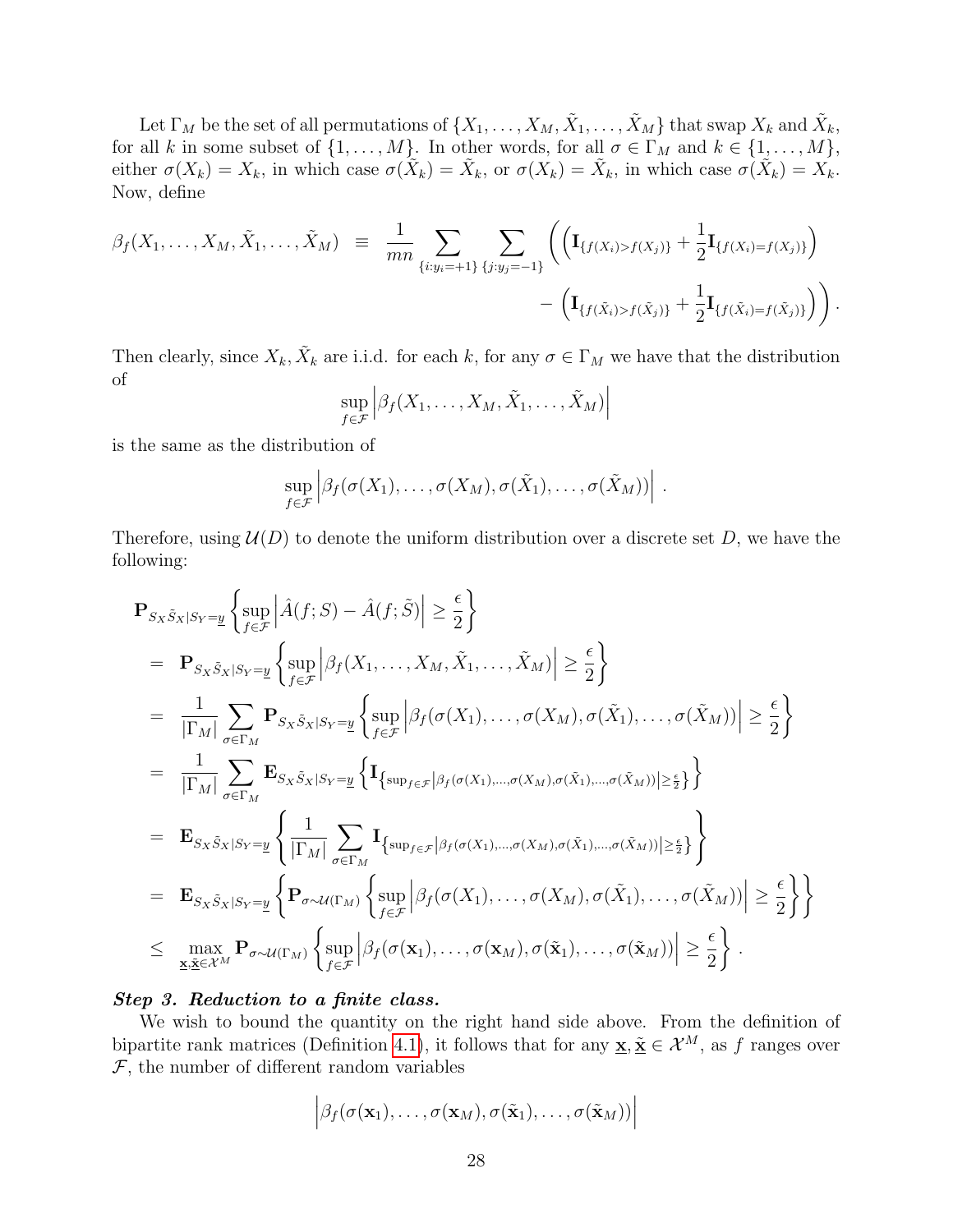is at most the number of different bipartite rank matrices  $B_f(z, z')$  that can be realized by functions in F, where  $\underline{\mathbf{z}} \in \mathcal{X}^{2m}$  contains  $\mathbf{x}_i, \tilde{\mathbf{x}}_i$  for  $i : y_i = +1$  and  $\underline{\mathbf{z}}' \in \mathcal{X}^{2n}$  contains  $\mathbf{x}_j, \tilde{\mathbf{x}}_j$ for  $j : y_j = -1$ . This number, by definition, cannot exceed  $r(\mathcal{F}, 2m, 2n)$  (see the definition of bipartite rank-shatter coefficients, Definition [4.2\)](#page-14-4). Therefore, the supremum in the above probability is a maximum of at most  $r(\mathcal{F}, 2m, 2n)$  random variables. Thus, by the union bound, we get for any  $\underline{\mathbf{x}}, \underline{\tilde{\mathbf{x}}} \in \mathcal{X}^M$ ,

$$
\mathbf{P}_{\sigma \sim \mathcal{U}(\Gamma_M)} \left\{ \sup_{f \in \mathcal{F}} \left| \beta_f(\sigma(\mathbf{x}_1), \dots, \sigma(\mathbf{x}_M), \sigma(\tilde{\mathbf{x}}_1), \dots, \sigma(\tilde{\mathbf{x}}_M)) \right| \geq \frac{\epsilon}{2} \right\} \n\leq r(\mathcal{F}, 2m, 2n) \cdot \sup_{f \in \mathcal{F}} \mathbf{P}_{\sigma \sim \mathcal{U}(\Gamma_M)} \left\{ \left| \beta_f(\sigma(\mathbf{x}_1), \dots, \sigma(\mathbf{x}_M), \sigma(\tilde{\mathbf{x}}_1), \dots, \sigma(\tilde{\mathbf{x}}_M)) \right| \geq \frac{\epsilon}{2} \right\} .
$$

#### Step 4. McDiarmid's inequality.

Notice that for any  $\mathbf{x}, \tilde{\mathbf{x}} \in \mathcal{X}^M$ , we can write

$$
\mathbf{P}_{\sigma \sim \mathcal{U}(\Gamma_M)} \left\{ \left| \beta_f(\sigma(\mathbf{x}_1), \dots, \sigma(\mathbf{x}_M), \sigma(\tilde{\mathbf{x}}_1), \dots, \sigma(\tilde{\mathbf{x}}_M)) \right| \geq \frac{\epsilon}{2} \right\} \n= \mathbf{P}_{\underline{W} \sim \mathcal{U}} \left( \prod_{k=1}^M \{ \mathbf{x}_k, \tilde{\mathbf{x}}_k \} \right) \left\{ \left| \beta_f(W_1, \dots, W_M, \tilde{W}_1, \dots, \tilde{W}_M) \right| \geq \frac{\epsilon}{2} \right\},
$$
\n
$$
\left( \tilde{\mathbf{x}} \right) \left\{ \left| \beta_f(W_1, \dots, W_M, \tilde{W}_1, \dots, \tilde{W}_M) \right| \geq \frac{\epsilon}{2} \right\},
$$

where  $\underline{W} = (W_1, \ldots, W_M)$  and  $\widetilde{W}_k =$  $\int \tilde{\mathbf{x}}_k$ , if  $W_k = \mathbf{x}_k$  $\mathbf{x}_k$ , if  $W_k = \tilde{\mathbf{x}}_k$  .<br> $\mathbf{x}_k$ , if  $W_k = \tilde{\mathbf{x}}_k$ Now, for  $f: \mathcal{X} \rightarrow \mathbb{R}$  and  $\mathbf{x}, \mathbf{x}' \in \mathcal{X}$ , let

$$
\alpha(f; \mathbf{x}, \mathbf{x}') \equiv \mathbf{I}_{\{f(\mathbf{x}) > f(\mathbf{x}')\}} + \frac{1}{2} \mathbf{I}_{\{f(\mathbf{x}) = f(\mathbf{x}')\}}.
$$

Then for any  $f \in \mathcal{F}$ ,

$$
\mathbf{E}_{\underline{W}\sim\mathcal{U}\left(\prod_{k=1}^{M}\{\mathbf{x}_{k},\tilde{\mathbf{x}}_{k}\}\right)}\left\{\beta_{f}(W_{1},\ldots,W_{M},\tilde{W}_{1},\ldots,\tilde{W}_{M})\right\}
$$
\n
$$
=\frac{1}{mn}\sum_{\{i:y_{i}=+1\}}\sum_{\{j:y_{j}=-1\}}\mathbf{E}_{W_{i}\sim\mathcal{U}(\{\mathbf{x}_{i},\tilde{\mathbf{x}}_{i}\}),W_{j}\sim\mathcal{U}(\{\mathbf{x}_{j},\tilde{\mathbf{x}}_{j}\})}\left\{\alpha(f;W_{i},W_{j})-\alpha(f;\tilde{W}_{i},\tilde{W}_{j})\right\}
$$
\n
$$
=\frac{1}{mn}\sum_{\{i:y_{i}=+1\}}\sum_{\{j:y_{j}=-1\}}\frac{1}{4}\left[\left(\alpha(f;\mathbf{x}_{i},\mathbf{x}_{j})-\alpha(f;\tilde{\mathbf{x}}_{i},\tilde{\mathbf{x}}_{j})\right)+\left(\alpha(f;\tilde{\mathbf{x}}_{i},\mathbf{x}_{j})-\alpha(f;\mathbf{x}_{i},\tilde{\mathbf{x}}_{j})\right)+\left(\alpha(f;\tilde{\mathbf{x}}_{i},\mathbf{x}_{j})-\alpha(f;\mathbf{x}_{i},\mathbf{x}_{j})\right)\right]
$$
\n
$$
=\begin{bmatrix}\n0.\n\end{bmatrix}
$$

Also, it can be verified that for any  $f \in \mathcal{F}$ , a change in the value of a single random variable  $W_k$  can bring a change of at most  $2/m$  in the value of

 $\beta_f(W_1,\ldots,W_M,\tilde{W}_1,\ldots,\tilde{W}_M)$ 

for  $k : y_k = +1$ , and a change of at most  $2/n$  for  $k : y_k = -1$ . Therefore, by McDiarmid's inequality (Theorem [3.1\)](#page-6-2), it follows that for any  $f \in \mathcal{F}$ ,

$$
\mathbf{P}_{\underline{W}\sim\mathcal{U}\left(\prod_{k=1}^{M}\{\mathbf{x}_{k}, \tilde{\mathbf{x}}_{k}\}\right)} \left\{ \left| \beta_{f}(W_{1}, \ldots, W_{M}, \tilde{W}_{1}, \ldots, \tilde{W}_{M}) \right| \geq \frac{\epsilon}{2} \right\}
$$
\n
$$
\leq 2e^{-2\epsilon^{2}/4(m(\frac{2}{m})^{2}+n(\frac{2}{n})^{2})}
$$
\n
$$
= 2e^{-mn\epsilon^{2}/8(m+n)}.
$$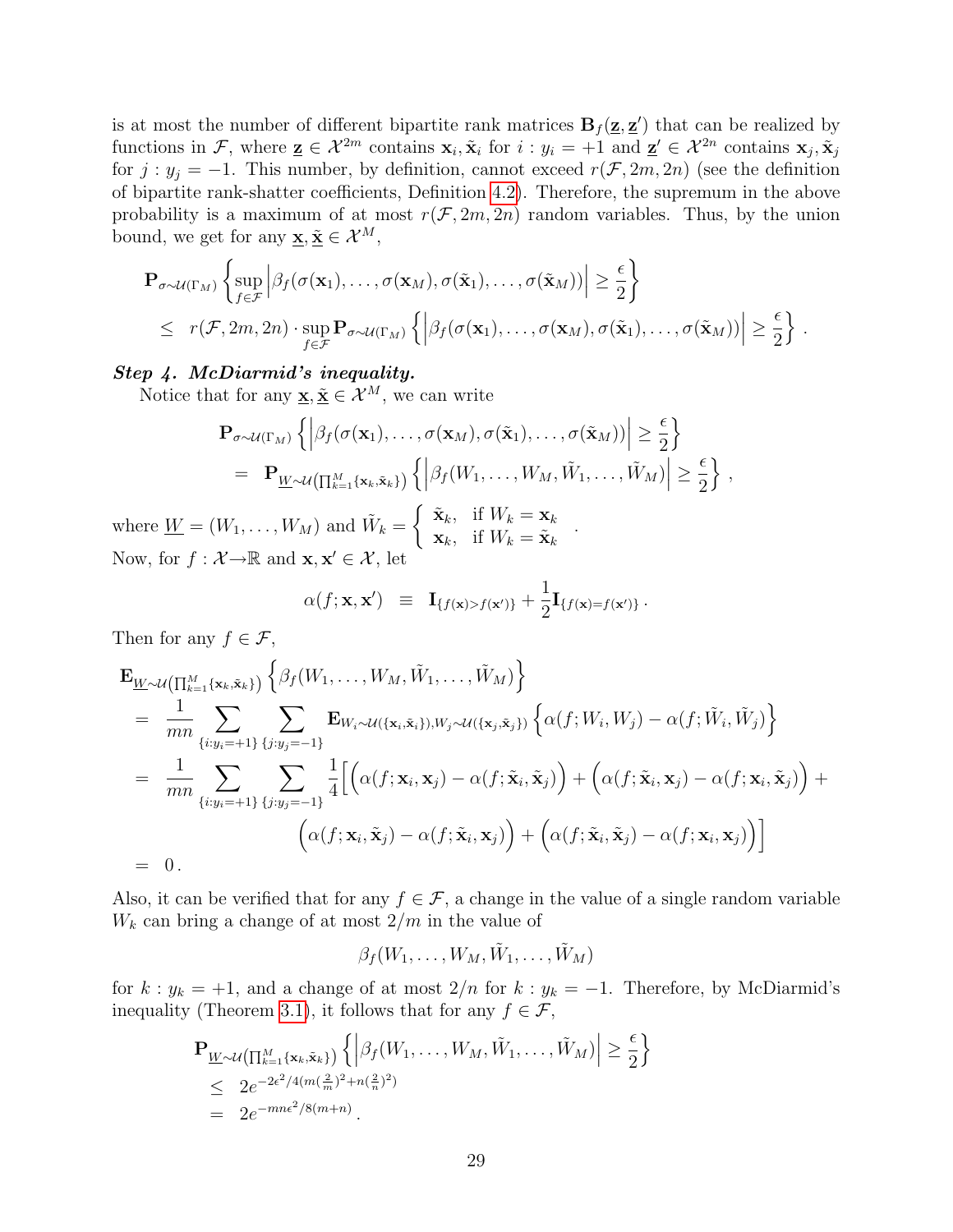Putting everything together, we get that

$$
\mathbf{P}_{S_X|S_Y=\underline{y}}\left\{\sup_{f\in\mathcal{F}}\left|\hat{A}(f;S)-A(f)\right|\geq\epsilon\right\}\ \leq\ 4\cdot r(\mathcal{F},2m,2n)\cdot e^{-mn\epsilon^2/8(m+n)},
$$

for  $mn\epsilon^2/(m+n) \geq 2$ . In the other case, *i.e.*, for  $mn\epsilon^2/(m+n) < 2$ , the bound is greater than one and therefore holds trivially.

# <span id="page-29-0"></span>B Proof of Theorem [4.14](#page-21-3)

We shall need to extend the notion of error rate to  $\mathcal{Y}^*$ -valued functions (recall that  $\mathcal{Y}^* =$  ${-1, 0, +1}$ . Given a function  $h : \mathcal{X} \to \mathcal{Y}^*$  and a data sequence  $T = ((\mathbf{x}_1, y_1), \dots, (\mathbf{x}_N, y_N)) \in$  $(\mathcal{X} \times \mathcal{Y})^N$ , let the empirical error rate of h with respect to T be denoted by  $\hat{L}^*(h;T)$  and defined as

$$
\hat{L}^*(h;T) = \frac{1}{N} \sum_{i=1}^N \left\{ \mathbf{I}_{\{h(\mathbf{x}_i) \neq 0\}} \mathbf{I}_{\{h(\mathbf{x}_i) \neq y_i\}} + \frac{1}{2} \mathbf{I}_{\{h(\mathbf{x}_i) = 0\}} \right\}.
$$
\n(25)

Similarly, for an underlying distribution  $\mathcal D$  over  $\mathcal X \times \mathcal Y$ , let the expected error rate of h be denoted by  $L^*(h)$  and defined as

$$
L^*(h) = \mathbf{E}_{XY \sim \mathcal{D}} \left\{ \mathbf{I}_{\{h(X) \neq 0\}} \mathbf{I}_{\{h(X) \neq Y\}} + \frac{1}{2} \mathbf{I}_{\{h(X) = 0\}} \right\}.
$$
 (26)

Then, following the proof of a similar result given in [\[Vap82\]](#page-33-1) for binary-valued functions, it can be shown that if H is a class of  $\mathcal{Y}^*$ -valued functions on  $\mathcal{X}$  and  $M \in \mathbb{N}$ , then for any  $\epsilon > 0$ ,

<span id="page-29-1"></span>
$$
\mathbf{P}_{S \sim \mathcal{D}^M} \left\{ \sup_{h \in \mathcal{H}} \left| \hat{L}^*(h; S) - L^*(h) \right| \ge \epsilon \right\} \le 6s(\mathcal{H}, 2M)e^{-M\epsilon^2/4}.
$$
 (27)

Proof: [of Theorem [4.14\]](#page-21-3)

To keep notation concise, for  $f : \mathcal{X} \to \mathbb{R}$  and  $\mathbf{x}, \mathbf{x}' \in \mathcal{X}$ , let

$$
\eta(f; \mathbf{x}, \mathbf{x}') \equiv \mathbf{I}_{\{f(\mathbf{x}) < f(\mathbf{x}')\}} + \frac{1}{2} \mathbf{I}_{\{f(\mathbf{x}) = f(\mathbf{x}')\}},
$$

and for  $h: \mathcal{X} \rightarrow \mathcal{Y}^*$ ,  $\mathbf{x} \in \mathcal{X}, y \in \mathcal{Y}$ , let

$$
\nu(h; \mathbf{x}, y) \;\; \equiv \;\; \mathbf{I}_{\{h(\mathbf{x}) \neq 0\}} \mathbf{I}_{\{h(\mathbf{x}) \neq y\}} + \frac{1}{2} \mathbf{I}_{\{h(\mathbf{x}) = 0\}} \, .
$$

Now, given  $S_Y = y$ , we have for all  $f \in \mathcal{F}$ 

$$
\left| \hat{A}(f;S) - A(f) \right|
$$
  
= 
$$
\left| (1 - \hat{A}(f;S)) - (1 - A(f)) \right|
$$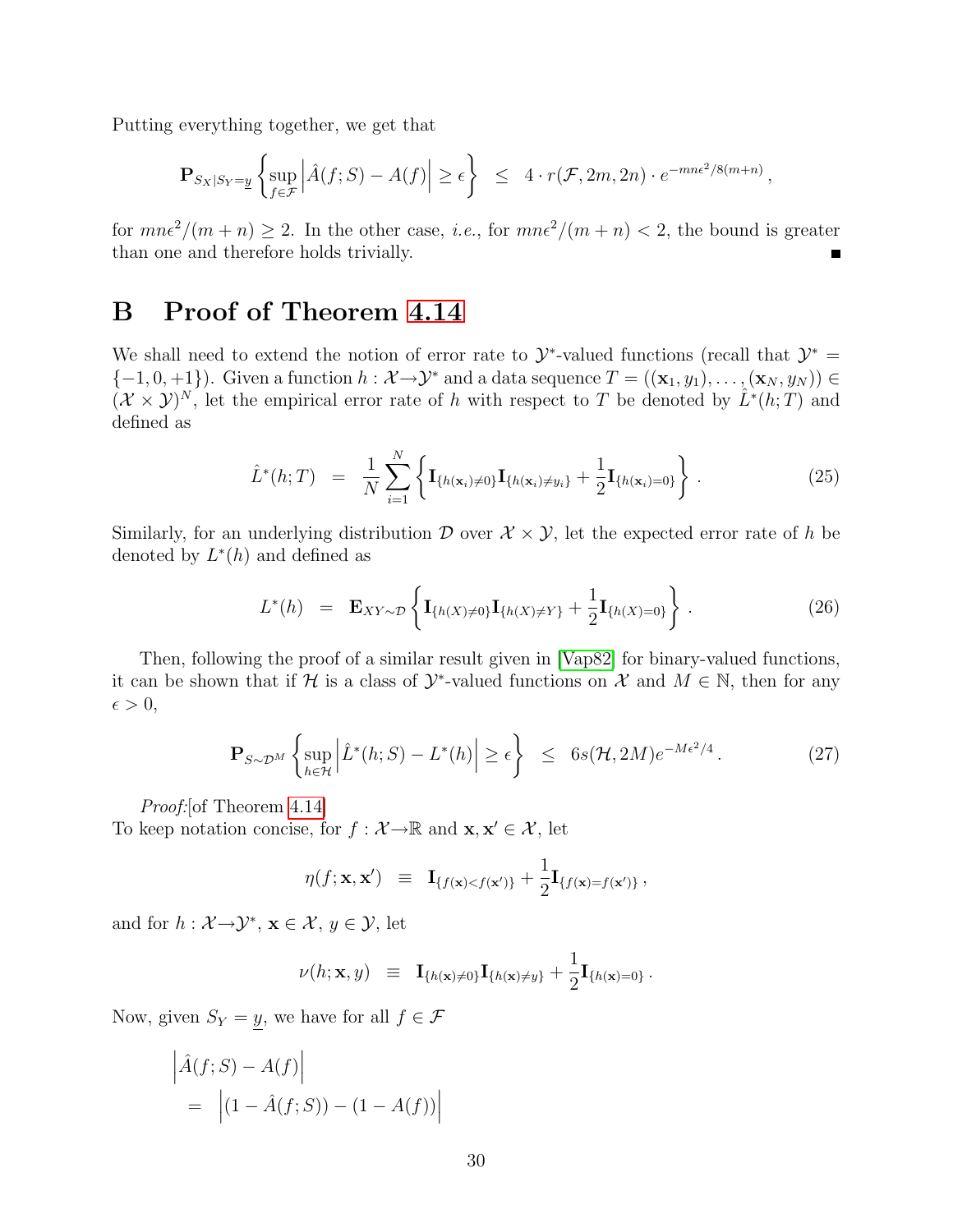$$
= \left| \frac{1}{mn} \sum_{\{i:y_i=+1\}} \sum_{\{j:y_j=-1\}} \eta(f; X_i, X_j) - \mathbf{E}_{X \sim \mathcal{D}_{+1}, X' \sim \mathcal{D}_{-1}} \{\eta(f; X, X')\} \right|
$$
  
\n
$$
= \left| \frac{1}{mn} \sum_{\{i:y_i=+1\}} \sum_{\{j:y_j=-1\}} \eta(f; X_i, X_j) - \frac{1}{m} \sum_{\{i:y_i=+1\}} \mathbf{E}_{X' \sim \mathcal{D}_{-1}} \{\eta(f; X_i, X')\} + \frac{1}{m} \sum_{\{i:y_i=+1\}} \mathbf{E}_{X' \sim \mathcal{D}_{-1}} \{\eta(f; X_i, X')\} - \mathbf{E}_{X \sim \mathcal{D}_{+1}, X' \sim \mathcal{D}_{-1}} \{\eta(f; X, X')\} \right|
$$
  
\n
$$
= \left| \frac{1}{m} \sum_{\{i:y_i=+1\}} \left( \frac{1}{n} \sum_{\{j:y_j=-1\}} \eta(f; X_i, X_j) - \mathbf{E}_{X' \sim \mathcal{D}_{-1}} \{\eta(f; X_i, X')\} \right) + \mathbf{E}_{X' \sim \mathcal{D}_{-1}} \left\{ \frac{1}{m} \sum_{\{i:y_i=+1\}} \eta(f; X_i, X') - \mathbf{E}_{X \sim \mathcal{D}_{+1}} \{\eta(f; X, X')\} \right\} \right|
$$
  
\n
$$
\leq \frac{1}{m} \sum_{\{i:y_i=+1\}} \left| \frac{1}{n} \sum_{\{i:y_i=+1\}} \eta(f; X_i, X_j) - \mathbf{E}_{X' \sim \mathcal{D}_{-1}} \{\eta(f; X_i, X')\} \right| + \mathbf{E}_{X' \sim \mathcal{D}_{-1}} \left\{ \left| \frac{1}{m} \sum_{\{i:y_i=+1\}} \eta(f'; X_i, X') - \mathbf{E}_{X \sim \mathcal{D}_{+1}} \{\eta(f; X, X')\} \right| \right|
$$
  
\n
$$
\leq \sup_{f' \in \mathcal{F}, \mathbf{z} \in \mathcal{X}} \left| \frac{1}{n} \sum_{\{j:y_j=-1\}} \eta(f'; X_i, X_j
$$

If we augment the notation  $L^*(h)$  used to denote the expected error rate with the distribution, *e.g.*,  $L^*_{\mathcal{D}}(h)$ , we thus get

<span id="page-30-0"></span>
$$
\sup_{f \in \mathcal{F}} \left| \hat{A}(f;S) - A(f) \right| \leq \sup_{\check{f}_{\mathbf{z}} \in \check{\mathcal{F}}} \left| \hat{L}^*(\check{f}_{\mathbf{z}};S_{-1}^{(n)}) - L^*_{\mathcal{D}_{-1}}(\check{f}_{\mathbf{z}}) \right| + \sup_{\check{f}_{\mathbf{z}} \in \check{\mathcal{F}}} \left| \hat{L}^*(\check{f}_{\mathbf{z}};S_{+1}^{(m)}) - L^*_{\mathcal{D}_{+1}}(\check{f}_{\mathbf{z}}) \right|, (28)
$$

where  $S_{+1}^{(m)}$  and  $S_{-1}^{(n)}$  denote the subsequences of S containing the m positive and n negative examples, respectively. Now, from the confidence interval interpretation of the result given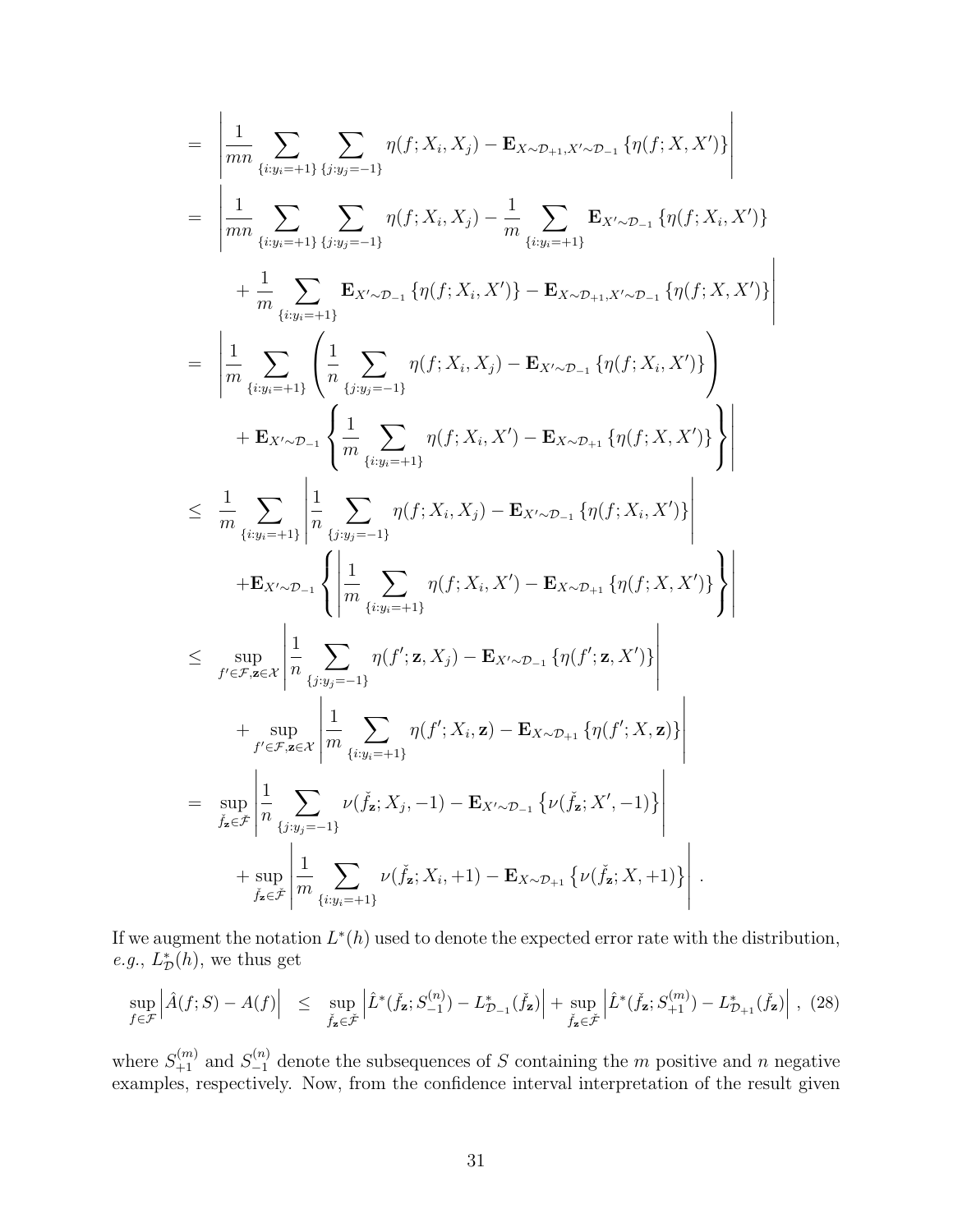in Eq. [\(27\)](#page-29-1), we have

$$
\mathbf{P}_{S_{+1}^{(m)} \sim \mathcal{D}_{+1}^m} \left\{ \sup_{\check{f}_{\mathbf{z}} \in \check{\mathcal{F}}} \left| \hat{L}^*(\check{f}_{\mathbf{z}}; S_{+1}^{(m)}) - L_{\mathcal{D}_{+1}}^*(\check{f}_{\mathbf{z}}) \right| \ge 2\sqrt{\frac{\ln s(\check{\mathcal{F}}, 2m) + \ln\left(\frac{12}{\delta}\right)}{m}} \right\} \le \frac{\delta}{2}, \quad (29)
$$

<span id="page-31-7"></span>
$$
\mathbf{P}_{S_{-1}^{(n)} \sim \mathcal{D}_{-1}^n} \left\{ \sup_{\check{f}_{\mathbf{z}} \in \check{\mathcal{F}}} \left| \hat{L}^*(\check{f}_{\mathbf{z}}; S_{-1}^{(n)}) - L_{\mathcal{D}_{-1}}^*(\check{f}_{\mathbf{z}}) \right| \ge 2 \sqrt{\frac{\ln s(\check{\mathcal{F}}, 2n) + \ln\left(\frac{12}{\delta}\right)}{n}} \right\} \le \frac{\delta}{2} . \tag{30}
$$

Combining Eqs. [\(28-](#page-30-0)[30\)](#page-31-7) gives the desired result.

# References

- <span id="page-31-5"></span>[AB99] Martin Anthony and Peter Bartlett. Learning in Neural Networks: Theoretical Foundations. Cambridge University Press, 1999.
- [AGH<sup>+</sup>05] S. Agarwal, T. Graepel, [S. Har-Peled,](http://www.uiuc.edu/~sariel) R. Herbrich, and D. Roth. [Generalization](http://www.uiuc.edu/~sariel/papers/05/generalization) [bounds for the area under the roc curve.](http://www.uiuc.edu/~sariel/papers/05/generalization) J. Mach. Learn. Research, 6:393–425, Apr 2005.
- [AGHR05] Shivani Agarwal, Thore Graepel, Ralf Herbrich, and Dan Roth. A large deviation bound for the area under the ROC curve. In Advances in Neural Information Processing Systems 17. MIT Press, 2005.
- [AHPR05] Shivani Agarwal, Sariel Har-Peled, and Dan Roth. A uniform convergence bound for the area under the ROC curve. In Proceedings of the 10th International Workshop on Artificial Intelligence and Statistics, 2005.
- <span id="page-31-3"></span>[BK57] Z. W. Birnbaum and O. M. Klose. Bounds for the variance of the Mann-Whitney statistic. Annals of Mathematical Statistics, 38, 1957.
- <span id="page-31-6"></span>[Buc43] R. C. Buck. Partition of space. American Mathematical Monthly, 50:2541–544, 1943.
- <span id="page-31-4"></span>[CLRS01] Thomas H. Cormen, Charles E. Leiserson, Ronald L. Rivest, and Clifford Stein. Introduction to Algorithms. MIT Press, second edition, 2001.
- <span id="page-31-1"></span>[CM04] Corinna Cortes and Mehryar Mohri. AUC optimization vs. error rate minimization. In Sebastian Thrun, Lawrence Saul, and Bernhard Schölkopf, editors, Advances in Neural Information Processing Systems 16. MIT Press, 2004.
- <span id="page-31-2"></span>[CM05] Corinna Cortes and Mehryar Mohri. Confidence intervals for the area under the ROC curve. In Advances in Neural Information Processing Systems 17. MIT Press, 2005.
- <span id="page-31-0"></span>[CS02] Koby Crammer and Yoram Singer. Pranking with ranking. In T. G. Dietterich, S. Becker, and Z. Ghahramani, editors, Advances in Neural Information Processing Systems 14, pages 641–647. MIT Press, 2002.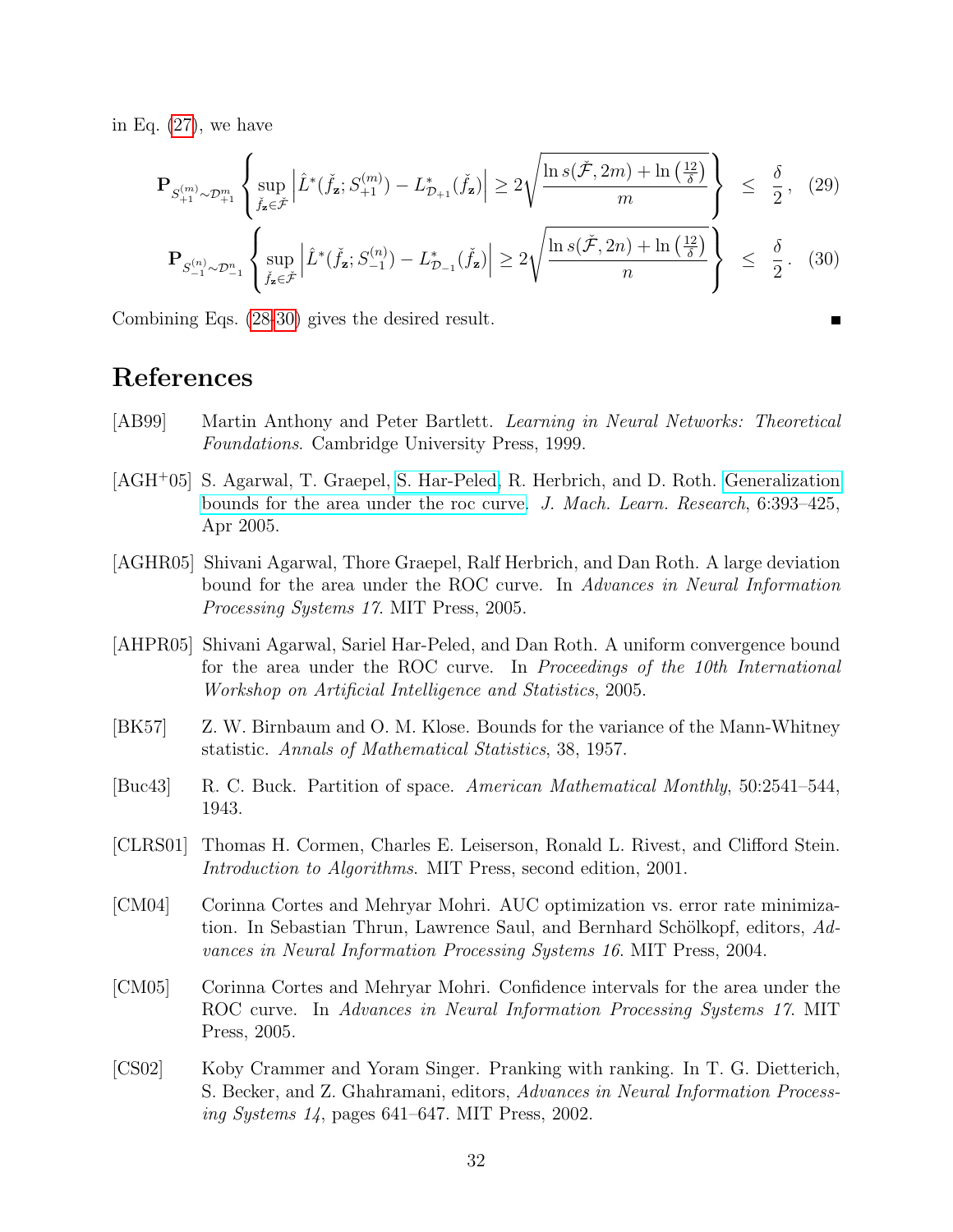- <span id="page-32-1"></span>[CSS99] William W. Cohen, Robert E. Schapire, and Yoram Singer. Learning to order things. Journal of Artificial Intelligence Research, 10:243–270, 1999.
- <span id="page-32-8"></span>[Dan15] D. Van Dantzig. On the consistency and power of Wilcoxon's two sample test. In Koninklijke Nederlandse Akademie van Weterschappen, Series A, volume 54, 1915.
- <span id="page-32-11"></span>[Dev91] Luc Devroye. Exponential inequalities in nonparametric estimation. In G. Roussas, editor, Nonparametric Functional Estimation and Related Topics, NATO ASI Series, pages 31–44. Kluwer Academic Publishers, 1991.
- <span id="page-32-10"></span>[DGL96] Luc Devroye, László Györfi, and Gábor Lugosi. A Probabilistic Theory of Pattern Recognition. Springer-Verlag, New York, 1996.
- <span id="page-32-3"></span>[Ega75] James P. Egan. Signal Detection Theory and ROC Analysis. Academic Press, 1975.
- <span id="page-32-9"></span>[ET93] Bradley Efron and Robert Tibshirani. An Introduction to the Bootstrap. Chapman and Hall, 1993.
- <span id="page-32-0"></span>[FISS03] Yoav Freund, Raj Iyer, Robert E. Schapire, and Yoram Singer. An efficient boosting algorithm for combining preferences. Journal of Machine Learning Research, 4:933–969, 2003.
- <span id="page-32-14"></span>[GHST05] Thore Graepel, Ralf Herbrich, and John Shawe-Taylor. PAC-Bayesian compression bounds on the prediction error of learning algorithms for classification. Machine Learning, 2005. To appear.
- <span id="page-32-2"></span>[HGO00] Ralf Herbrich, Thore Graepel, and Klaus Obermayer. Large margin rank boundaries for ordinal regression. Advances in Large Margin Classifiers, pages 115–132, 2000.
- <span id="page-32-7"></span>[HM82] James A. Hanley and Barbara J. McNeil. The meaning and use of the area under a receiver operating characteristic (ROC) curve. Radiology, 143:29–36, 1982.
- <span id="page-32-4"></span>[HZHR02] Simon I. Hill, Hugo Zaragoza, Ralf Herbrich, and Peter J. W. Rayner. Average precision and the problem of generalisation. In Proceedings of the ACM SIGIR Workshop on Mathematical and Formal Methods in Information Retrieval, 2002.
- <span id="page-32-6"></span>[Leh<sub>75</sub>] Erich L. Lehmann. Nonparametrics: Statistical Methods Based on Ranks. Holden-Day, San Francisco, California, 1975.
- <span id="page-32-13"></span>[LW86] Nick Littlestone and Manfred Warmuth. Relating data compression and learnability. Technical report, University of California Santa Cruz, 1986.
- <span id="page-32-12"></span>[Mat02] Jiří Matoušek. Lectures on Discrete Geometry. Springer-Verlag, New York, 2002.
- <span id="page-32-5"></span>[McD89] Colin McDiarmid. On the method of bounded differences. In Surveys in Combinatorics 1989, pages 148–188. Cambridge University Press, 1989.